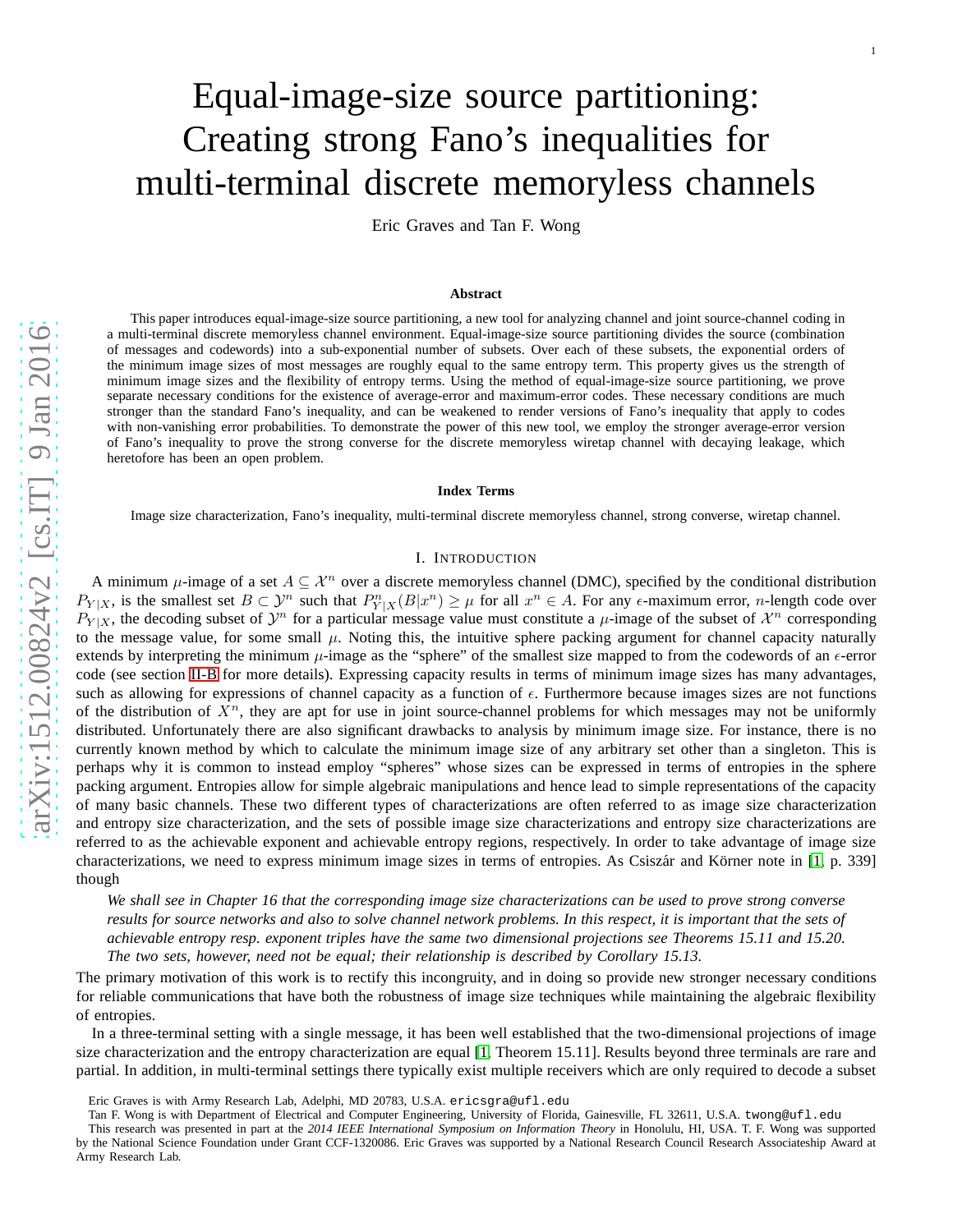of the messages. In an earlier paper [\[2\]](#page-27-1), we have shown that every source set may be partitioned into  $\mathcal{O}(n)$  subsets, within each the entropy and image size characterizations are equal. The first significant contribution of the current paper is to extend this partitioning method to simultaneously account for multiple messages and multiple receivers. Over every partitioning subset, the image size characterization and the entropy characterization are equal in that the exponential orders of the minimum image sizes for nearly all messages are equal to the same entropy quantity. Furthermore, the partition results in the distribution of the messages being nearly uniform over every partitioning subset, while the number of partitioning subsets remains polynomial in  $n\ (\mathcal{O}(n^5)).$ 

Our second significant contribution, new necessary conditions for reliable communications over multi-terminal DMCs, then follows. These necessary conditions (see Theorems [19](#page-19-0) and [23\)](#page-24-0) are direct consequences of the equal-image-size partitions described above. More specifically, by the blowing up lemma [\[1,](#page-27-0) Ch. 5], the exponential order of the minimum image size is effectively invariant to the value of  $\epsilon$ . Due to the equality between image size and entropy characterizations by our partitioning approach, the entropy terms in the sphere packing argument for codes with small error probabilities are nearly equivalent to those for codes with larger error probabilities. This suggests that the necessary conditions of reliable communications expressed in terms of these entropies may be made effectively invariant to the decoding error probabilities. Another way to look at these necessary conditions is that they imply all codes may only increase their rates by allowing transmissions which have nearly zero probability of decoding. Errors of this type have previously been considered by Effros et al. in regards to composite channels, where the probability of an error of this type occurring was deemed the outage probability [\[3\]](#page-27-2).

From our new necessary conditions we may obtain more traditional, stronger versions of Fano's inequality. The strong inequalities with regards to average probability of error work for nearly uniform messages (see Corollary [24\)](#page-25-0) and informationstable messages (see Corollary [26\)](#page-26-0), while the maximum-error version (see Corollary [22\)](#page-24-1) applies universally. We deem these particular results as strong Fano's inequalities because we may write them in the form of the standard Fano's inequality except for the error term being replaced by a term which almost universally vanishes. Much of the complexity in regards to this paper revolves around crafting necessary conditions which are easy to apply, and apply directly to many active research problems. To demonstrate the power of the results, we present as an application example a simple solution to the strong converse problem for the discrete-memoryless wiretap channel (DM-WTC) with vanishing leakage, which heretofore has been an open problem.

We organize the rest of the paper as follows. Background on the methods used and similar approaches will be discussed first in section [II.](#page-1-0) A preview of our main results will be provided in section [III](#page-3-0) with an example showing application of the strong average-error Fano's inequality to prove the strong converse for the DM-WTC. The mathematical machinery that we employ to establish equal-image-size source partitioning will be developed in sections [IV](#page-4-0) and [V.](#page-8-0) The proposed equal-imagesize source partition will be developed in section [VI.](#page-12-0) The new necessary conditions for reliable communications and strong Fano's inequalities will come in section [VII.](#page-19-1) Finally we will conclude this paper in section [VIII](#page-27-3) with a brief list of some basic multi-terminal DMCs to which our results immediately apply.

## *A. A note on notation*

The notation used in this paper mostly follows that employed in [\[1\]](#page-27-0), except for example the mutual information between a pair of random variables X and Y is written in the more common notation of  $I(X; Y)$ . Moreover, the notation for conditional entropy will be slightly abused throughout the paper. Within, when a quantity such as  $H(Y^n | X^n \in A)$  is expressed it will mean  $H(Y^n | E = 1)$ , where E is an indicator random variable taking the value 1 if  $X^n \in A$  and 0 if not.

To simplify writing, let  $[i : j]$  denote the set of integers starting at i and ending at j, inclusively. When we refer to M as an index set, we restrict M to be discrete. A random index is a random variable distributed over an index set. Let  $M_1, M_2, \ldots, M_J$ be J random indices joint distributed over  $M_1 \times M_2$ ,  $\times \cdots \times M_J$ . For any  $S \subseteq [1:J]$ , we write  $M_S$  and  $M_S$  as shorthand forms of  $\times_{i\in S} \mathcal{M}_i$  and  $(M_i)_{i\in S}$ , respectively.

Consider a pair of discrete random variables X and Y over alphabets X and Y, respectively. For any  $A \subseteq \mathcal{X}^n$  such that  $P_{X^n}(A) > 0$ , whenever there is no ambiguity we use  $P_{Y^n|X^n \in A}(y^n)$  to denote  $Pr\{Y^n = y^n | X^n \in A\}$  for brevity. For any  $\eta \in [0,1]$ , a set  $B \subseteq \mathcal{Y}^n$  is called an  $\eta$ -image of  $A \subseteq \mathcal{X}^n$  over the DMC  $P_{Y|X}$  [\[1,](#page-27-0) Ch. 15] if  $P_{Y|X}^n(B|x^n) \ge \eta$  for every  $x^n \in A$ . On the other hand, B is called an  $\eta$ -quasi-image of A over  $P_{Y|X}$  [\[1,](#page-27-0) Problem 15.13] if  $P_{Y^n|X^n \in A}(B) \ge \eta$ . The minimum size of  $\eta$ -images of A over  $P_{Y|X}$  will be denoted by  $g_{Y|X}^n(A, \eta)$ , while the minimum size of  $\eta$ -quasi-images of A over  $P_{Y|X}$  will be denoted by  $\bar{g}_{Y|X}^n(A, \eta)$ .

#### II. BACKGROUND

## <span id="page-1-0"></span>*A. Fano's inequality*

Fano's inequality is one of the most widely used inequalities in the field of information theory. First appearing in Fano's class notes [\[4\]](#page-27-4), the inequality can be used to relate the entropy of a message M, distributed over an index set  $M$ , conditioned on a reconstruction  $\hat{M}$  with the probability of error of that reconstruction  $\epsilon$ . The exact inequality

$$
\frac{1}{n}H(M|\hat{M}) \le \frac{\epsilon}{n}\log_2|M| + \frac{1}{n},
$$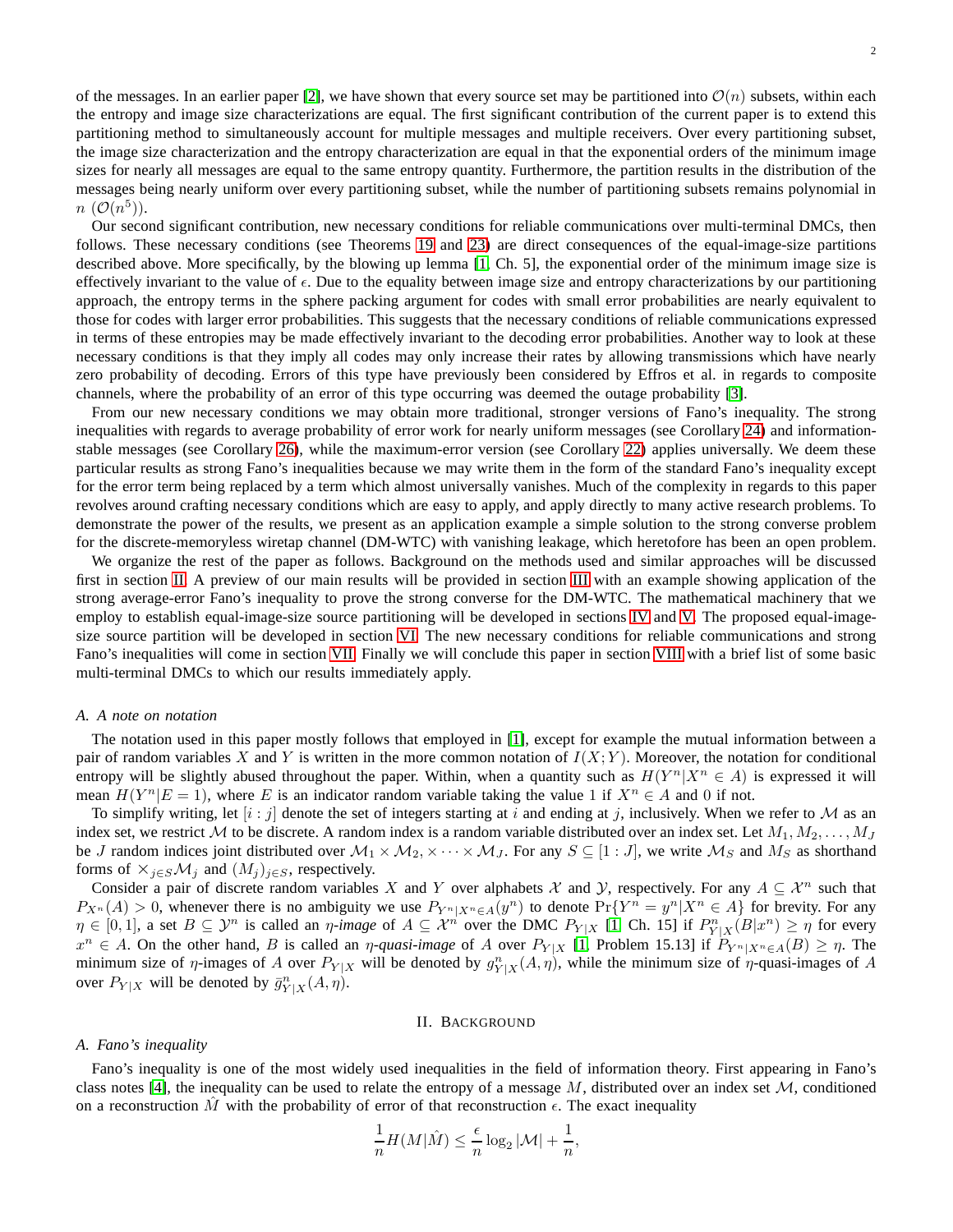can be tight for specific M,  $\hat{M}$ , and  $\epsilon$ . It is most commonly used in proving converses of coding theorems, where when combined with the data processing inequality [\[1,](#page-27-0) Lemma 3.11], results in

$$
\frac{1}{n}H(M) \le \frac{1}{n}I(M;Y^n) + \frac{\epsilon}{n}\log_2|\mathcal{M}| + \frac{1}{n}.
$$

We then can say if  $\epsilon \to 0$  and  $\frac{1}{n} \log_2 |\mathcal{M}| = R$  is a finite constant,  $\frac{1}{n} I(M; Y^n)$  asymptotically upper bounds  $\frac{1}{n} H(M)$ . In channel coding problems, the message M is uniform and so  $\frac{1}{n}I(M;Y^n)$  asymptotically upper bounds the code rate R. Fano's inequality also works in joint source-channel coding problems, as is used in proving the source-channel separation theorem for the two-terminal DMC  $[5, Pg. 221]$ . The most general form of Fano's inequality to date is due to Han and Verdú  $[6]$ , who removed the constraint that at least one of the random variables involved in the inequality be discrete.

As Wolfowitz first showed, even with a non-vanishing decoding error probability, the upper bound on the rate of messages that can be transmitted through a two-terminal DMC is asymptotically equal to that with a vanishing error probability [\[7\]](#page-27-7). Wolfowitz introduced the concept of capacity dependent upon error, usually denoted by  $C(\epsilon)$ . Following the terminology of Csiszár and Körner [\[1,](#page-27-0) Pg. 93], a converse result showing  $C(\epsilon) = \lim_{\epsilon' \to 0} C(\epsilon')$  for all  $\epsilon \in (0,1)$  is called a *strong converse*. Verdú and Han  $[8]$  showed the stronger assertions that this is true for all finite n, and that all rates larger must have error probability approaching unity hold for all two-terminal DMCs.

Clearly though the bound in Fano's inequality is influenced by the probability of error  $\epsilon$ . This dependence makes Fano's inequality ill-suited for application to channel codes with non-vanishing error probabilities. This in turn has lead to other different methods of proving strong converses, such as the meta-converse proposed by Polyanskiy et al. [\[9\]](#page-27-9). The meta-converse leverages the idea that any decoder can be considered as a binary hypothesis test between the correct codeword set and the incorrect codeword set. Bounding the decoding error by the best binary hypothesis test, new bounds, which are relatively tight even for small values of n, can be established. In contrast to the original version of Fano's inequality, the stronger versions presented in Corollaries [22,](#page-24-1) [24,](#page-25-0) and [26](#page-26-0) directly apply to codes with non-vanishing decoding error probabilities over multi-terminal DMCs.

Fano's inequality is also problematic when used in regards to characterizing joint source-channel coding (JSCC) problems. Using Fano's inequality for JSCC problem necessitates either the restriction of vanishing error probabilities, or that messages (sources) whose probability exponents converge to the sources' entropy rates. Both of these restrictions are limiting as results by Kostina et al. [\[10\]](#page-27-10) suggest that allowing non-vanishing error probabilities in conjunction with compression may lead to increased rates. In contrast to the original version of Fano's inequality, the necessary conditions supplied by Theorems [19](#page-19-0) and [23](#page-24-0) can be used to upper bound such rate gains in JSCC problems over multi-terminal DMCs.

## <span id="page-2-0"></span>*B. Image size characterizations*

Image size characterizations, originally introduced in Gács and Körner [\[11\]](#page-27-11) and Ahlswede et al. [\[12\]](#page-27-12), are of particular importance for DMCs due to the blowing up lemma [\[1,](#page-27-0) Ch. 5]. Margulis [\[13\]](#page-27-13) first introduced the blowing up lemma to study hop distance in hyper-connected graphs. In the context of DMCs, it can be used to show that any  $\alpha_n$ -image with  $\alpha_n$  not decaying too fast is close in size to a  $\beta_n$ -image with  $\beta_n$  not approaching unity too fast (see [\[1,](#page-27-0) Lemma 6.6] or Lemma [10\)](#page-9-0). Ahlswede [\[14\]](#page-27-14) used the blowing up lemma to prove a local strong converse for maximal error codes over a two-terminal DMC, showing that all bad codes have a good subcode of almost the same rate. Using the same lemma, Körner and Martin [\[15\]](#page-28-0) developed a general framework for determining the achievable rates of a number of source and channel networks. On the other hand, many of the strong converses for some of the most fundamental multi-terminal DMCs studied in literature were proven using image size characterization techniques. Körner and Martin [\[16\]](#page-28-1) employed such a technique to prove the strong converse of a discrete memoryless broadcast channel with degraded message sets. Dueck [\[17\]](#page-28-2) used these methods to prove the strong converse of the discrete memoryless multiple access channel with independent messages.

For a detailed overview of image size characterization techniques, see [\[1,](#page-27-0) Chs. 5, 6, 15, 16]. Here we briefly summarize the sphere packing argument in [\[1,](#page-27-0) Ch. 6] to motivate the development of the results in this paper. Consider sending a uniform message M from the message set M over a two-terminal DMC specified by  $P_{Y|X}$  using a  $(n, \epsilon)$ -maximal error channel code  $(f^n, \varphi^n)$  with  $\epsilon \in (0,1)$ . For the purposes of simple discussion here, assume that the encoder  $f^n : \mathcal{M} \to \mathcal{X}^n$  and the decoder  $\varphi^n : \mathcal{Y}^n \to \mathcal{M}$  are both deterministic. Let  $A = \{f^n(m) : m \in \mathcal{M}\}\$  denote the set of codewords used by  $f^n$ . Pick  $\mu > 0$  such that  $\mu + \epsilon < 1$  and let  $B \subseteq \mathcal{Y}^n$  be a minimum  $(\mu + \epsilon)$ -image of A over  $P_{Y|X}$ . That is,  $g_{Y|X}^n(A, \mu + \epsilon) = |B|$ . Let  $\varphi^{-n}(m)$  denote the decoding region for the message  $m \in M$ . The maximum error requirement implies that  $P_{Y|X}^n(\varphi^{-n}(m)|f^n(m)) \geq 1 - \epsilon$ for all  $m \in \mathcal{M}$ . Hence we have  $P_{Y|X}^n(\varphi^{-n}(m) \cap B | f^n(m)) \ge \mu$ . In other words, this means that  $\varphi^{-n}(m) \cap B$  is a  $\mu$ -image of the singleton  $\{f^n(m)\}\)$ , and hence  $|\varphi^{-n}(m) \cap B| \geq g^n_{Y|X}(f^n(m), \mu)$  for every  $m \in \mathcal{M}$ . It is clear now that the subsets  $\varphi^{-n}(m) \cap B$  for  $m \in \mathcal{M}$  serve as the "spheres" in the sphere packing argument. More specifically,

$$
g_{Y|X}^n(A, \mu + \epsilon) = |B| = \sum_{m \in \mathcal{M}} |\varphi^{-n}(m) \cap B| \ge |\mathcal{M}| \cdot \min_{m \in \mathcal{M}} g_{Y|X}^n(f^n(m), \mu)
$$

which implies

<span id="page-2-1"></span>
$$
\frac{1}{n}\log_2|\mathcal{M}| \le \frac{1}{n}\log_2 g_{Y|X}^n(A, \mu + \epsilon) - \min_{m \in \mathcal{M}} \frac{1}{n}\log_2 g_{Y|X}^n(f^n(m), \mu). \tag{1}
$$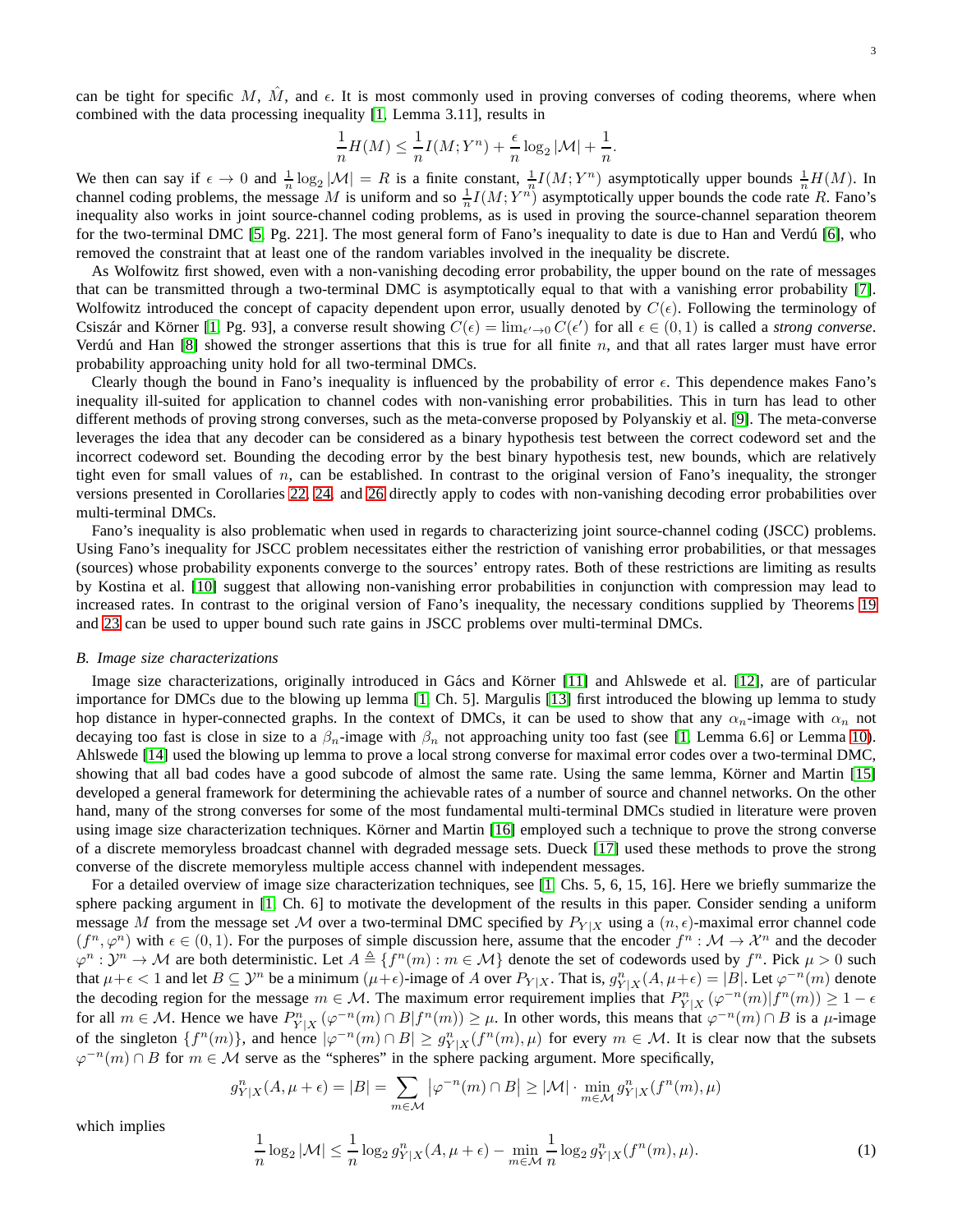Nevertheless usefulness of code rate bounds expressed in terms of minimum image sizes, like [\(1\)](#page-2-1), depends upon the availability of simple image size characterizations. As mentioned before, while such characterizations exist for the two-terminal DMC (see [\[1,](#page-27-0) Ch. 6]) and the three-terminal DMC with a single message (see [\[1,](#page-27-0) Ch. 15]), simple image size characterizations for more general channels have been largely missing. This motivates us to develop the proposed tool of equal-image-size source partitioning (see Theorem [18\)](#page-14-0) to solve the more general image size characterization problem and to apply this tool to obtain more general necessary conditions of reliable communications over multi-terminal DMCs (see section [VII\)](#page-19-1).

## III. PREVIEW OF MAIN RESULTS

<span id="page-3-0"></span>The main result of this paper is the proposed (nearly) equal-image-size partitioning of a source simultaneously over a number of DMCs. Consider a set  $A \subseteq \mathcal{X}^n$  of nearly uniform sequences are mapped to  $\mathcal{Y}_k^n$  by the DMC  $P_{Y_k|X}$  for  $k \in [1:K]$ . The set A can be partitioned by J indices  $M_1, M_2, \ldots, M_J$ . Then we may partition A in another way into at most  $n^2$  subsets. Index this new partition by  $V^*$ . Consider the intersection of this new partition and any old partition indexed by  $M_S$  where  $S \subseteq [1 : J]$ , and denote each partitioning subset in the intersection by  $A_{M_S=m_S, V^*=v}$ . Fixing any v, the minimum image sizes of "most" of the partitioning subsets  $A_{M_S=m_S, V^*=v}$  are approximately of the same exponential order. More specifically,  $\frac{1}{n} \log_2 g_{Y_k|X}^n(A_{M_S=m_S,V^*=v}, \eta) \approx \frac{1}{n} H(Y_k^n|M_S, V^*=v)$  for "most"  $m_S$ . The qualifier "most" above may again be quantified in terms of exponential order. The more precise statement of this source partitioning method will be developed in the following sections, culminating in the results described in Theorem [18.](#page-14-0)

As mentioned in the previous section, one main application of image size characterizations is to find outer bounds on the capacity regions of multi-terminal DMCs. With the aid of equal-image-size source partitioning, we are able to develop strong versions of Fano's inequality for multi-terminal DMCs that do not require the decoding error probabilities to vanish. These stronger versions of Fano's inequality provide us an easy-to-use tool to find outer bounds of capacity regions for codes with non-vanishing error probabilities. Consider the multi-terminal communication scenario in which a set of J messages  $M_1, M_2, \ldots, M_J$  ranging over  $M_1, M_2, \ldots, M_J$ , respectively, are to be sent to K receivers through a set of K DMCs  $P_{Y_1|X}, P_{Y_2|X}, \ldots, P_{Y_K|X}$  $P_{Y_1|X}, P_{Y_2|X}, \ldots, P_{Y_K|X}$  $P_{Y_1|X}, P_{Y_2|X}, \ldots, P_{Y_K|X}$ <sup>1</sup>. The set of possible codewords is denoted by A, which can be any subset of  $\mathcal{X}^n$ . Let  $S_1, S_2, \ldots, S_K$ be any K non-empty subsets of  $[1:J]$  with the interpretation that the kth receiver is to decode the message  $M_{S_k}$ . Let  $F^n: \mathcal{M}_1 \times \cdots \times \mathcal{M}_J \to A$  denote the (possibly stochastic) encoding function and  $\Phi_k^n: Y_k^n \to \mathcal{M}_{S_k}$  denote the (possibly stochastic) decoding function employed by the kth receiver, for  $k \in [1:K]$ . Note that distributed encoding is allowed in this model. For example, if there are L distributed encoders, each generates a codeword in  $\mathcal{X}_l^n$  for  $l \in [1:L]$ , we may set  $\mathcal{X}^n = \mathcal{X}_1^n \times \cdots \times \mathcal{X}_L^n$ ,  $A = A_1 \times \cdots \times A_L$ , where  $A_l \subseteq \mathcal{X}_l^n$ , and disjointly distribute the *J* messages to the *L* encoders. Then the following two stronger versions of Fano's inequality are some of the main results that we will present in section [VII:](#page-19-1)

*Strong maximum-error Fano's inequality*: If the encoder-decoder pairs  $(F^n, \Phi_k^n)$  have maximum errors

$$
\max_{(m_{S_k},x^n)\in \mathcal{M}_{S_k}\times A: P_{M_{S_k},X^n}(m_{S_k},x^n)>0}\Pr\left\{\Phi_k^n(Y_k^n)\neq M_{S_k}\:|\:M_{S_k}=m_{S_k},X^n=x^n\right\}\leq \epsilon<1
$$

for all  $k \in [1:K]$ , then there exists  $\mu_n \to 0$  such that

$$
\frac{1}{n}H(M_{S_k}) \leq \frac{1}{n}I(M_{S_k}; Y_k^n) + \mu_n,
$$

for all  $k \in [1:K]$ .

*Strong average-error Fano's inequality*: If the encoder-decoder pairs  $(F^n, \Phi_k^n)$  have average errors  $Pr{\Phi_k^n(Y_k^n) \neq M_{S_k}} \leq$  $\epsilon$  < 1 for all  $k \in [1:K]$ , then there exist  $\mu_n \to 0$ , a random index Q over an index set Q with at most  $\Gamma n^5$  elements for some  $\Gamma > 0$ , and  $\mathcal{Q}_k^* \subseteq \mathcal{Q}$  satisfying  $P_Q(\mathcal{Q}_k^*) \ge \frac{1-\epsilon}{4}$  such that  $Q \rightarrow X^n \rightarrow Y_k^n$  and

$$
\frac{1}{n}\log_2|M_{S_k}| \leq \frac{1}{n}I(M_{S_k}; Y_k^n|Q = q) + \mu_n,
$$

for all  $q \in \mathcal{Q}_k^*$ , as long as  $M_{S_k}$  is uniformly distributed.

Stronger and more thorough results (Theorem [19–](#page-19-0)Corollary [26\)](#page-26-0) than the two strong Fano's inequalities stated above will be developed and presented in section [VII.](#page-19-1)

<span id="page-3-1"></span><sup>&</sup>lt;sup>1</sup>Because only marginal decoding errors made at individual receivers are of concern, the marginal conditional distributions  $P_{Y_1|X}, P_{Y_2|X}, \ldots, P_{Y_K|X}$  are sufficient in specifying all such error events. As a result, we speak of "a set of K DMCs" rather than "the multi-terminal DMC specified by  $P_{Y_1,Y_2,...,Y_K|X}$ ."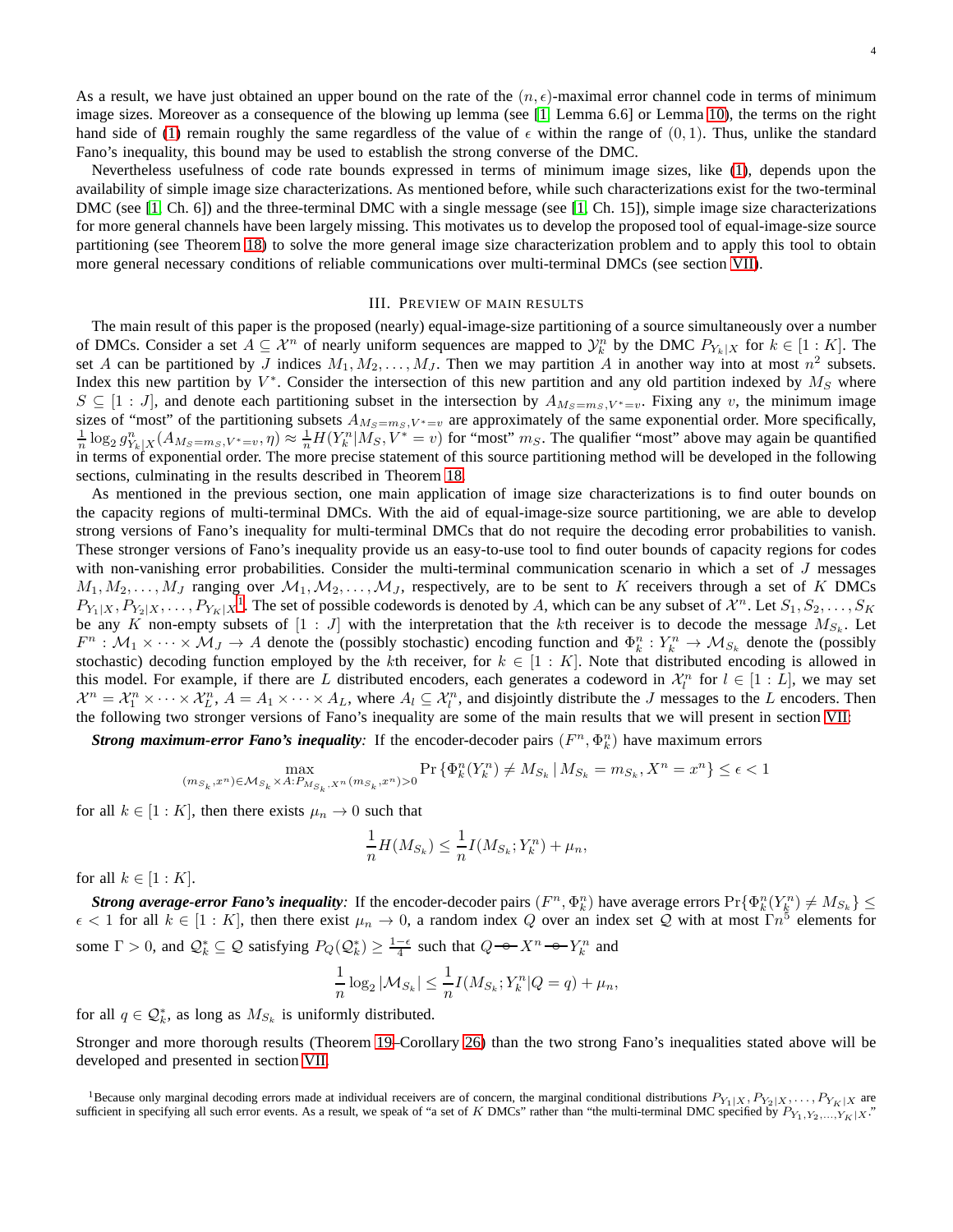*Application example:* The strong converse for the general discrete memoryless wiretap channel (DM-WTC) is a heretofore open problem. The best known results were derived by Tan and Bloch [\[18\]](#page-28-3) and independently by Hayashi et al. [\[19\]](#page-28-4), and only pertain to the case where the wiretap channel is degraded. Such a scenario reduces the complexity by not requiring an auxiliary random variable to characterize the secrecy capacity. In particular, Tan and Bloch accomplish their result using an information spectrum approach, while Hayashi et al consider the question in regards to active hypothesis testing<sup>[2](#page-4-1)</sup>. As a simple application example for our results, we employ the strong average-error Fano's inequality to provide a strong converse for the general DM-WTC.

The DM-WTC  $(\mathcal{X}, P_{Y,Z|X}, \mathcal{Y} \times \mathcal{Z})$  consists of a sender  $(X)$ , a legitimate receiver  $(Y)$ , and an eavesdropper  $(Z)$ . For any  $R > 0$ , a uniformly distributed message M over the message set  $\mathcal{M} = [1 : 2^{nR}]$  is to be sent reliably from X to Y and discreetly against eavesdropping by Z. For any  $A \subseteq \mathcal{X}^n$ , consider the encoding function  $F^n : \mathcal{M} \to A$  and the decoding function  $\Phi^n : \mathcal{Y}^n \to \mathcal{M}$ . For any  $\epsilon \in (0,1)$  and  $l_n > 0$ , a  $(n, R, \epsilon, l_n)$ -code for the DM-WTC is any code  $(F^n, \Phi^n)$  which meets the following two requirements:

- *Reliability:*  $\Pr\{\Phi^n(Y^n) \neq M\} \leq \epsilon$ ,
- *Leakage:*  $I(M; Z^n) \leq l_n$ .

Like [\[18\]](#page-28-3), we impose the decaying leakage requirement of  $\frac{l_n}{n} \to 0$ .

Apply the strong average-error Fano's inequality above to the DM-WTC with the reliability requirement, we obtain an index set Q with  $|Q| \le \Gamma n^5$  for some  $\Gamma > 0$ , a random index Q over Q,  $Q^* \subseteq Q$ , and  $\mu_n \to 0$  such that  $P_Q(Q^*) \ge \frac{1-\epsilon}{4}$  and

<span id="page-4-2"></span>
$$
R \le \frac{1}{n} I(M; Y^n | Q = q) + \mu_n,\tag{2}
$$

for all  $q \in \mathcal{Q}^*$ . Let  $Q^*$  be a random index over  $\mathcal{Q}^*$  defined by the conditional distribution  $P_{Q|Q \in \mathcal{Q}^*}$ . Since  $Q \to X^n \to (Y^n, Z^n)$ , we also have  $Q^* \rightarrow X^n \rightarrow (Y^n, Z^n)$ . From [\(2\)](#page-4-2), we obtain

<span id="page-4-4"></span><span id="page-4-3"></span>
$$
R \le \frac{1}{n} I(M; Y^n | Q^*) + \mu_n. \tag{3}
$$

On the other hand, from the leakage requirement

$$
\frac{1-\epsilon}{4} \cdot I(M; Z^n | Q \in \mathcal{Q}^*) \le I(M; Z^n | Q \in \mathcal{Q}^*) P_Q(\mathcal{Q}^*) \le I(M; Z^n) + 1 \le l_n + 1.
$$

Hence

$$
\frac{1}{n}I(M;Z^n|Q^*) \le \frac{1}{n}I(M;Z^n|Q \in \mathcal{Q}^*) + \frac{1}{n}\log_2|\mathcal{Q}^*| \le \frac{4(l_n+1)}{(1-\epsilon)n} + \frac{1}{n}\log_2\Gamma n^5
$$
\n(4)

Thus, combining [\(3\)](#page-4-3) and [\(4\)](#page-4-4) results in

$$
R \le \frac{1}{n} I(M; Y^n | Q^*) - \frac{1}{n} I(M; Z^n | Q^*) + \mu_n + \frac{4(l_n + 1)}{(1 - \epsilon)n} + \frac{1}{n} \log_2 \Gamma n^5.
$$

Noting that  $\varepsilon_n \triangleq \mu_n + \frac{4(l_n+1)}{(1-\epsilon)n} + \frac{1}{n} \log_2 \Gamma_n^5 \to 0$ , and following the steps of [\[20,](#page-28-5) Section 22.1.2], we may obtain

 $R \leq I(U;Y) - I(U;Z) + \varepsilon_n,$ 

for some U over U with  $|U| \leq |\mathcal{X}|$  such that  $U \rightarrow X \rightarrow (Y, Z)$ . This proves the strong converse for the general DM-WTC with decaying leakage.

## IV. PARTITIONING INDEX AND ENTROPY SPECTRUM PARTITION

<span id="page-4-0"></span>In this section, we describe the notions of partitioning index, entropy spectrum partition (slicing) [\[21\]](#page-28-6), and nearly uniform distribution. They provide the basic machinery that we will employ in later sections to develop source partitioning results. The entropy spectrum partition method that we use here is a slight variant within the class of information/entropy spectrum slicing methods developed in [\[21\]](#page-28-6). This class of methods find many different applications in information theory (see [\[21\]](#page-28-6) for more detailed discussions).

While the definitions and results are stated for the sequence space  $\mathcal{X}^n$ , they clearly extend to other sequence spaces. When we say  $X^n$  is distributed over  $A \subseteq \mathcal{X}^n$ , it is assumed with no loss of generality that  $P_{X^n}(x^n) > 0$  for all  $x^n \in A$ . Otherwise we may just remove the zero-probability sequences from A.

**Definition 1.** Let  $A \subseteq \mathcal{X}^n$  and M be an index set. Let  $X^n$  and M be jointly distributed random variables over A and M, *respectively. For each*  $m \in \mathcal{M}$ , define  $A_{M=m} \triangleq \{x^n \in A : P_{M,X^n}(m,x^n) > 0\}$ . Then M is called a partitioning index of A

<span id="page-4-1"></span> ${}^{2}$ It should be noted that their result simultaneously applied to both secret message transmission and secret key agreement, and allows for arbitrary leakage.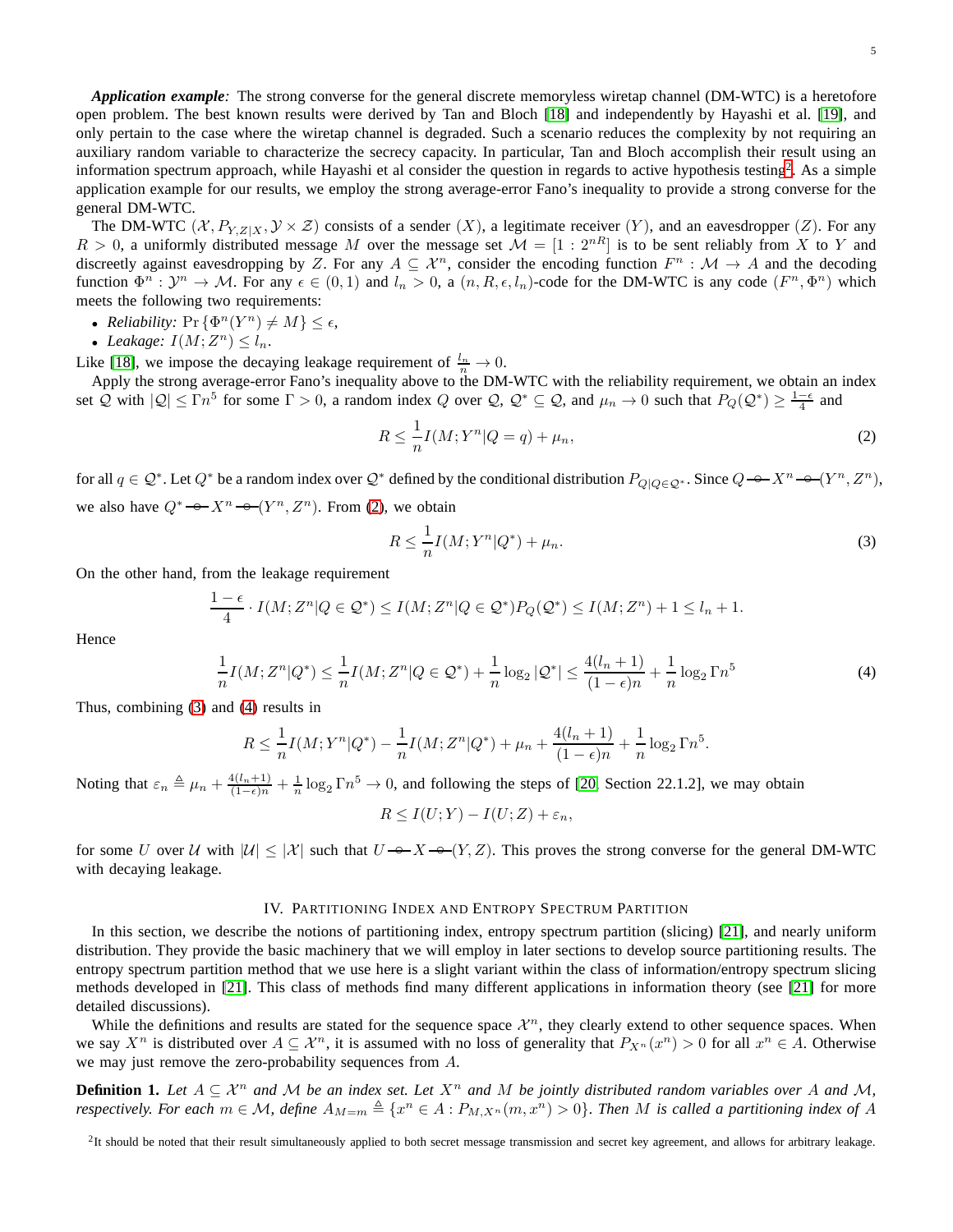*with respect to (w.r.t.)*  $P_{X^n}$  *if*  $A = \bigcup_{m \in \mathcal{M}} A_{M=m}$  and  $A_{M=m} \cap A_{M=\hat{m}} = \emptyset$  for all  $m \neq \hat{m}$ . We may simply say M partitions A when the underlying distribution  $P_{X^n}$  of  $X^n$  over A is clear from the context.

<span id="page-5-0"></span>**Lemma 2.** *Consider any*  $A \subseteq \mathcal{X}^n$  *and partitioning indices w.r.t.*  $P_{X^n}$  *over* A.

- 1) Suppose that M partitions A. Then  $P_M(m) = 0$  if and only if  $A_{M=m} = \emptyset$ . In addition, for all  $m \in \mathcal{M}$  such that  $P_M(m) > 0$ ,  $\{M = m\} = \{X^n \in A_{M=m}\}.$  Equivalently,  $M = h(X^n)$  where  $h(x^n) = m$  if  $x^n \in A_{M=m}$ .
- 2) Suppose that M partitions A. Then for every non-empty  $A' \subseteq A$ , M partitions  $A'$  w.r.t  $P_{X^n|X^n \in A'}$  with  $A'_{M=m}$  $A' \cap A_{M=m}$ . As is clear from the context, we may simply say M also partitions A'.
- 3)  $(M_1, M_2)$  *is a partitioning index of* A *if and only if*  $M_1$  *and*  $M_2$  *are both partitioning indices of* A.
- 4) Let  $M_1$  and  $M_2$  be partitioning indices of A. Then  $A_{(M_1,M_2)=(m_1,m_2)} = A_{M_1=m_1} \cap A_{M_2=m_2}$ . Thus we may write  $A_{M_1=m_1,M_2=m_2}$  in place of  $A_{(M_1,M_2)=(m_1,m_2)}$  or  $A_{M_1=m_1} \cap A_{M_2=m_2}$ . Furthermore, for each  $m_1 \in \mathcal{M}_1$  such that  $A_{M_1=m_1} \neq \emptyset$ ,  $M_2$  *is a partitoning index of*  $A_{M_1=m_1}$  *w.r.t.*  $P_{X^n|X^n \in A_{M_1=m_1}}$  *(or equivalently*  $P_{X^n|M_1=m_1}$ *) with*  $(A_{M_1=m_1})_{M_2=m_2} = A_{M_1=m_1,M_2=m_2}$ . Hence  $\{M_2 = m_2|M_1 = m_1\} = \{\tilde{X}^n \in A_{M_1=m_1,M_2=m_2}|X^n \in A_{M_1=m_1}\}$ *if the latter event is non-empty.*
- 5) Let  $M_1$  be a partitioning index of A w.r.t.  $P_{X^n}$ . Let  $\{M_2(m_1)\}_{m_1\in\mathcal{M}_1}$  be a collection of random indices such that  $M_2(m_1)$ *is a partitioning index of*  $A_{M_1=m_1}$  *w.r.t.*  $P_{X^n|M_1=m_1}$ , distributed over  $\mathcal{M}_2$ . Then  $(M_1, M_2(M_1))$  *is a partitioning index w.r.t.*  $P_{X^n}$ .

*Proof:*

1) First, it is obvious from the definition of  $A_{M=m}$  that  $P_M(m) = 0$  if and only if  $A_{M=m} = \emptyset$ . Consider now for each  $m \in \mathcal{M}$  such that  $P_M(m) > 0$ . Then  $Pr\{X^n \in A \setminus A_{M=m} | M=m\} = \frac{P_{M,X^n}(m, A \setminus A_{M=m})}{P_M(m)} = 0$ , again due to the very definition of  $A_{M=m}$ . Hence  $M = m$  implies  $X^n \in A_{M=m}$ . On the other hand,

$$
\Pr\{M \neq m | X^n \in A_{M=m}\} = \frac{\sum_{\hat{m} \neq m} P_{M,X^n}(\hat{m}, A_{M=m})}{P_{X^n}(A_{M=m})} =
$$

 $\overline{0}$ 

where the last equality is due to the fact that M is a partitioning index of A. Hence  $X^n \in A_{M=m}$  implies  $M = m$ . Hence by setting  $h(x^n) = m$  if  $x^n \in A_{M=m}$ ,  $M = h(X^n)$  with probability one.

- 2) Note that  $P_{M,X^n|X^n\in A'}(m,x^n) = \frac{P_{M,X^n}(m,x^n)}{P_{X^n}(A')}$ , and hence  $A'_{M=m} = A' \cap A_{M=m}$ . Thus M partitions A' w.r.t.  $P_{M,X^n|X^n\in A'}$ .
- 3) First, suppose that  $(M_1, M_2)$  is a partitioning index of A. Clearly  $A_{M_1=m_1} = \bigcup_{m_2 \in \mathcal{M}_2} A_{(M_1, M_2)=(m_1, m_2)}$ . Hence  $\bigcup_{m_1 \in \mathcal{M}_1} A_{M_1=m_1} = \bigcup_{(m_1,m_2) \in \mathcal{M}_1 \times \mathcal{M}_2} A_{(M_1,M_2)=(m_1,m_2)} = A$ . In addition, for any  $\tilde{m}_1 \neq m_1$ ,  $A_{M_1=m_1} \cap A_{M_1=m_1} = \bigcup_{m_1,m_2 \in \mathcal{M}_1} A_{(M_1,M_2)=(m_1,m_2)} \cap A_{(M_1,M_2)=(m_1,m_2)} = \emptyset$ . Therefore  $M_1$  i  $m_2, m_2 \in M_2$   $A_{(M_1,M_2)=(m_1,m_2)} \cap A_{(M_1,M_2)=(\hat{m}_1,\hat{m}_2)} = \emptyset$ . Therefore  $M_1$  is a paritioning index of A. The same argument also applies to show that  $M_2$  is a paritioning index of  $A$ .

On the other hand, suppose that both  $M_1$  and  $M_2$  are partitioning indices of A. Clearly we have  $A_{(M_1,M_2)=(m_1,m_2)} \subseteq$  $A_{M_1=m_1} \cap A_{M_2=m_2}$ . For any  $(m_1,m_2) \neq (\hat{m}_1,\hat{m}_2)$ ,  $A_{(M_1,M_2)=(m_1,m_2)} \cap A_{(M_1,M_2)=(\hat{m}_1,\hat{m}_2)} \subseteq A_{M_1=m_1} \cap A_{M_2=m_2} \cap$  $A_{M_1=\hat{m}_1} \cap A_{M_2=\hat{m}_2} = \emptyset$ . But for every  $x^n \in A$ , since  $P_{X^n}(x^n) > 0$ ,  $P_{M_1,M_2,X^n}(m_1,m_2,x^n) > 0$  and hence  $x^n \in A_{(M_1,M_2)=(m_1,m_2)}$  for some  $(m_1, m_2) \in M_1 \times M_2$ . This means that  $A = \bigcup_{(m_1,m_2) \in M_1 \times M_2} A_{(M_1,M_2)=(m_1,m_2)}$ . Therefore  $(M_1, M_2)$  is a partitioning index of A.

4) Suppose that  $M_1$  and  $M_2$  are partitioning indices of A w.r.t.  $P_{X^n}$ . Then by part 3) of the lemma,  $(M_1, M_2)$  is also a partitioning index of A w.r.t.  $P_{X^n}$ . Moreover, by part 1) of the lemma,  $M_1$  and  $M_2$  are conditionally independent given  $X^n$ . That is, we have  $P_{M_1,M_2,X^n}(m_1,m_2,x^n) = P_{M_1|X^n}(m_1|x^n)P_{M_2|X^n}(m_2|x^n)P_{X^n}(x^n)$ , which implies  $A_{M_1=m_1} \cap$  $A_{M_2=m_2}\subseteq A_{(M_1,M_2)=(m_1,m_2)}$ . As above, we also clearly have  $A_{(M_1,M_2)=(m_1,m_2)}\subseteq A_{M_1=m_1}\cap A_{M_2=m_2}$ . Therefore  $A_{M_1=m_1,M_2=m_2} \triangleq A_{M_1=m_1} \cap A_{M_2=m_2} = A_{(M_1,M_2)=(m_1,m_2)}$ 

Consider any fixed  $m_1 \in M_1$  such that  $A_{M_1=m_1} \neq \emptyset$  (i.e.,  $P_{M_1}(m_1) > 0$ ). By part 1) of the lemma, we have  $P_{X^n|X^n \in A_{M_1=m_1}} = P_{X^n|M_1=m_1}$ . Further, by part 2) of the lemma, we have  $M_2$  partitions  $A_{M_1=m_1}$  w.r.t.  $P_{X^n|M_1=m_1}$ with  $(A_{M_1=m_1})_{M_2=m_2} = A_{M_1=m_1} \cap A_{M_2=m_2} = A_{M_1=m_1,M_2=m_2}$ . The final assertion then results directly from part 1).

5) For convenience in notation, write  $Q = (M_1, M_2(M_1))$ , which distributes over  $M_1 \times M_2$ . Note that  $P_{Q,X^n}((m_1, m_2), x^n) =$  $P_{M_2(M_1),X^n|M_1}(m_2,x^n|m_1)P_{M_1}(m_1)$ . Hence  $A_{Q=(m_1,m_2)}=(A_{M_1=m_1})_{M_2(m_1)=m_2}$ . Clearly

$$
\bigcup_{(m_1,m_2)\in\mathcal{M}_1\times\mathcal{M}_2} A_{Q=(m_1,m_2)}=A
$$

and  $A_{Q=(m_1,m_2)} \cap A_{Q=(\hat{m}_1,\hat{m}_2)}$  for all  $(m_1,m_2) \neq (\hat{m}_1,\hat{m}_2)$ . Therefore Q is a partitioning index of A w.r.t.  $P_{X^n}$ .

All parts of Lemma [2](#page-5-0) will be used repetitively many times in the rest of the paper. To avoid prolixity, we will not explicitly refer to each use of the lemma.

**Definition 3.** Let  $A \subseteq \mathcal{X}^n$ . Let  $P_{X^n}$  be a distribution on A, and  $i_{X^n} = -\frac{1}{n} \log_2 P_{X^n}$  be the corresponding entropy spectrum. For any  $0 < \delta$ ,  $\delta_n < 1$ , define  $K_{\delta_n,\delta}(A) \triangleq \left\lceil \frac{\delta + \frac{1}{n} \log_2 |A|}{\delta_n} \right\rceil$  and the  $(\delta_n, \delta)$ -entropy spectrum partition of A w.r.t.  $i_{X^n}$  as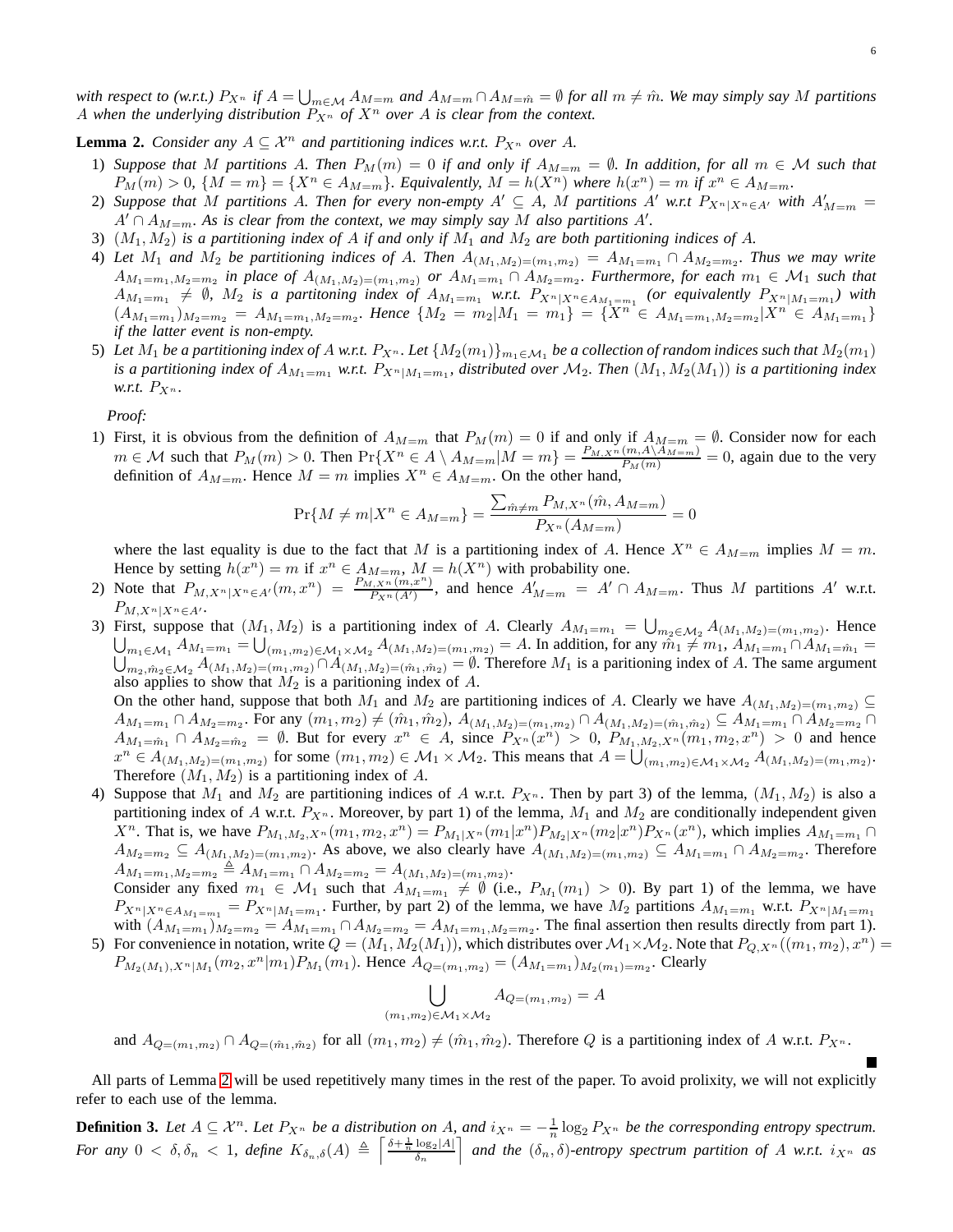${A_k\}}_{k=0}^{K_{\delta_n,\delta}(A)}$ , where

$$
A_k \triangleq \begin{cases} \{x^n \in A : k\delta_n \le i_{X^n}(x^n) < (k+1)\delta_n\} & \text{for } k \in [0:K_{\delta_n,\delta}(A)-1] \\ \{x^n \in A : K_{\delta_n,\delta}(A)\delta_n \le i_{X^n}(x^n) < \infty\} & \text{for } k = K_{\delta_n,\delta}(A). \end{cases}
$$

*Clearly*  $A = \bigcup_{k=0}^{K_{\delta_n,\delta}(A)} A_k$  *because of our convention that*  $P_{X^n}(x^n) > 0$  *for all*  $x^n \in A$ *.* 

Suppose  $\{A_k\}$  is the  $(\delta_n, \delta)$ -entropy spectrum partition of A w.r.t.  $-\frac{1}{n}\log_2 P_{X^n}$ , and  $v(x^n) \triangleq k$  if  $x^n \in A_k$ . The random variable  $v(X^n)$  is clearly a partitioning index of A w.r.t.  $P_{X^n}$ , and is conditionally independent of any other partitioning index of A given  $X^n$ .

<span id="page-6-1"></span>**Lemma 4.** Let  $\{A_k\}$  be the  $(\delta_n, \delta)$ -entropy spectrum partition of  $A \subseteq \mathcal{X}^n$  w.r.t.  $-\frac{1}{n} \log_2 P_{X^n}$ . Then for every  $A_k$ ,  $k \in [0 :$  $K_{\delta_n,\delta}(A)$ ],

$$
\frac{1}{n}\log_2|A_k| < (k+1)\delta_n.
$$

*In addition if*  $P_{X^n}(A_k) > 2^{-n\delta_n}$ , then

$$
\left|\frac{1}{n}\log_2|A_k| - k\delta_n\right| < \delta_n.
$$

*Proof:* Trivially we have

$$
\frac{1}{n}\log_2|A_{K_{\delta_n,\delta}(A)}| \leq \frac{1}{n}\log_2|A| < (K_{\delta_n,\delta}(A)+1)\delta_n.
$$

For  $k \in [0: K_{\delta_n,\delta}(A)-1],$ 

$$
1 \geq \sum_{x^n \in A_k} P_{X^n}(x^n) > |A_k| 2^{-n(k+1)\delta_n},
$$

and therefore  $\frac{1}{n} \log_2 |A_k| < (k+1)\delta_n$ . Similarly suppose that  $P_{X^n}(A_k) = \sum_{x^n \in A_k} P_{X^n}(x^n) > 2^{-n\delta_n}$ . Then

$$
2^{-n\delta_n} < \sum_{x^n \in A_k} P_{X^n}(x^n) \le 2^{-nk\delta_n} |A_k|,
$$

and therefore  $\frac{1}{n} \log_2 |A_k| > (k-1)\delta_n$ . Combining both results gives us  $\left|\frac{1}{n} \log_2 |A_k| - k \delta_n\right| < \delta_n$ . **Lemma 5.** Let  $\{A_k\}$  be the  $(\delta_n, \delta)$ -entropy spectrum partition of  $A \subseteq \mathcal{X}^n$  w.r.t.  $-\frac{1}{n} \log_2 P_{X^n}$ . Then for each  $A_k$ ,  $k \in [0 :$ 

<span id="page-6-0"></span> $K_{\delta_n,\delta}(A) - 1$ ]*, satisfying*  $P_{X^n}(A_k) > 0$ *,* 

$$
\frac{2^{-n\delta_n}}{|A_k|} < \Pr\{X^n = x^n | X^n \in A_k\} < \frac{2^{n\delta_n}}{|A_k|}
$$

*for all*  $x^n \in A_k$ *.* 

*Proof:* Suppose  $P_{X^n}(A_k) > 0$ . Obviously  $Pr\{X^n = x^n | X^n \in A_k\}$  $\int \frac{P_{X_n}(x^n)}{P_X(x^n)}$  $\frac{P_{X^n}(x^n)}{P_{X^n}(A_k)}$  if  $x^n \in A_k$  $\begin{array}{ll} P_{X^n}(A_k) & \text{if } x^n \in A_k \\ 0 & \text{if } x^n \notin A_k \end{array}$ . Since

$$
|A_k| \cdot \frac{2^{-n(k+1)\delta_n}}{P_{X^n}(A_k)} < \sum_{x^n \in A_k} \Pr\{X^n = x^n | X^n \in A_k\} = 1 \le |A_k| \cdot \frac{2^{-nk\delta_n}}{P_{X^n}(A_k)},
$$

we arrive at the bound

$$
2^{nk\delta_n} \le \frac{|A_k|}{P_{X^n}(A_k)} < 2^{n(k+1)\delta_n}.
$$

Thus for all  $x^n \in A_k$ ,

$$
\frac{2^{-n\delta_n}}{|A_k|} = \frac{1}{|A_k|} 2^{-n(k+1)\delta_n} 2^{nk\delta_n} < \Pr\{X^n = x^n | X^n \in A_k\} = \frac{P_{X^n}(x^n)}{P_{X^n}(A_k)} \frac{|A_k|}{|A_k|} < \frac{1}{|A_k|} 2^{-nk\delta_n} 2^{n(k+1)\delta_n} = \frac{2^{n\delta_n}}{|A_k|}.
$$

**Definition 6.** Let  $\gamma_n \geq 1$  and  $P_n$  be a distribution on any arbitrary set  $A_n$ . If  $\frac{\max_{a \in A_n} P_n(a)}{\min_{a \in A_n} P_n(a)} \leq \gamma_n$ , then  $P_n$  is referred to as *a*  $\gamma_n$ -uniform distribution on  $A_n$ .

<span id="page-6-2"></span>**Lemma 7.** Let  $X^n$  be  $\gamma_n$ -uniform distributed over any  $A \subseteq \mathcal{X}^n$ . Then

$$
\log_2|A| - \log_2 \gamma_n \le H(X^n) \le \log_2|A|.
$$

п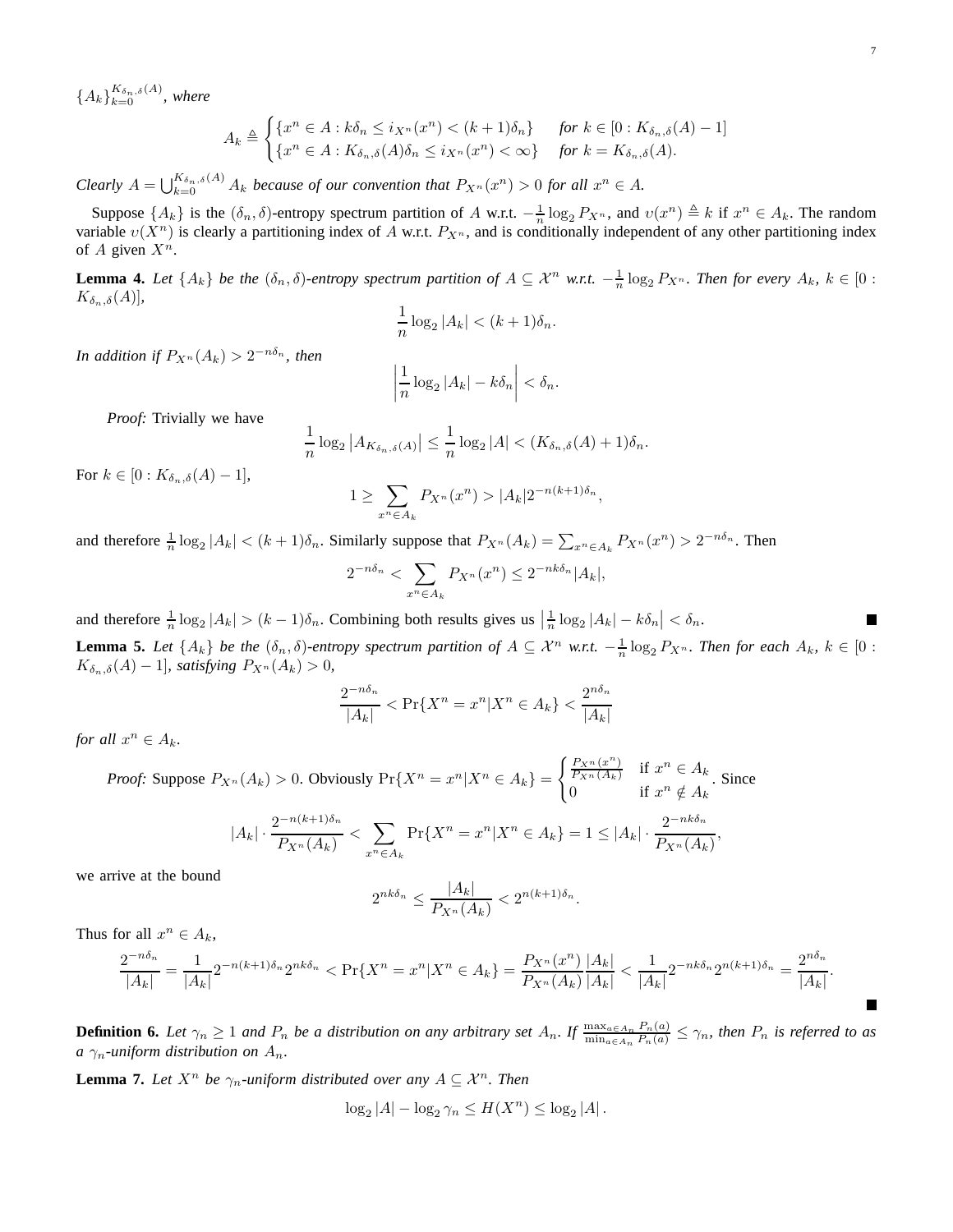*Proof:* Let  $P_{X^n}$  be the distribution of  $X^n$  over A. Clearly  $P_{X^n}(x^n) = \frac{P_{X^n}(x^n)}{P_{X^n}(A)} = \frac{P_{X^n}(x^n)}{\sum_{\hat{x}^n \in A} P_{X^n}(A)}$  $\Sigma$  $\frac{P_{X^n}(x^n)}{\hat{x}^n \in A} P_{X^n}(\hat{x}^n)}$  for all  $x^n \in A$ . Since  $P_{X^n}$  is  $\gamma_n$ -uniform, we must also have  $\frac{\max_{x^n \in A} P_{X^n}(x^n)}{\min_{x^n \in A} P_{X^n}(x^n)} \leq \gamma_n$ . But then

$$
\frac{1}{|\gamma_n| |A|} \le \frac{\min_{x^n \in A} P_{X^n}(x^n)}{|A| \max_{x^n \in A} P_{X^n}(x^n)} \le P_{X^n}(x^n) \le \frac{\max_{x^n \in A} P_{X^n}(x^n)}{|A| \min_{x^n \in A} P_{X^n}(x^n)} \le \frac{\gamma_n}{|A|}.
$$

As a result,

$$
H(X^n) = -\sum_{x^n \in A} P_{X^n}(x^n) \log_2 P_{X^n|A}(x^n) \ge -\sum_{x^n \in A} P_{X^n}(x^n) \log_2 \frac{\gamma_n}{|A|} = \log_2 |A| - \log_2 \gamma_n.
$$

The upper bound on  $H(X^n)$  is the standard upper bound on entropy.

An obvious consequence of Lemma [5](#page-6-0) is that for any  $P_{X^n}$  over  $A \subseteq \mathcal{X}^n$ ,  $X^n$  is conditionally  $2^{\frac{2}{n}}$ -uniformly distributed over each of the  $(\frac{1}{n^2}, \delta)$ -entropy spectrum partition set, except  $A_{K_{\frac{1}{n},\delta}(A)}$ . We can dismiss this exception set for many of our results stated later because it is clear from the definition of entropy spectrum partition that  $P_{X^n}(A_{K_{\frac{1}{n},\delta}(A)}) \leq 2^{-n\delta}$ . Furthermore it is important to note that there are at most  $(\delta + \log_2 |\mathcal{X}|)n^2$  partition sets in this case. Thus the number of partition sets is sub-exponentially small compared to the number of sequences in  $\mathcal{X}^n$ . In fact, a more general result can be obtained as shown in the following lemma:

<span id="page-7-2"></span>**Lemma 8.** Let  $X^n$  be randomly distributed over  $A \subseteq \mathcal{X}^n$  and M be a partitioning index of A w.r.t.  $P_{X^n}$ . For any  $\delta > 0$  and ρ ≥ 0*, there exist a random variable* W *over an index set* W *satisfying the following properties:*

- 1)  $|\mathcal{W}| \leq \Gamma n^{\rho+2}$ ,
- 2) there is a  $w_0 \in W$  with  $P_W(w_0) \leq 2^{-n\delta}$ ,
- 3)  $X^n$  is conditionally  $2\frac{2}{n+1}$  *-uniform given*  $W = w$  *for each*  $w \in \mathcal{W}$  *except*  $w_0$ *,*
- 4) M is conditionally  $2^{\frac{6}{n^{p+1}}}$  *-uniform given*  $W = w$  *for each*  $w \in W$  *except*  $w_0$ *,*
- 5) W partitions  $A$  w.r.t.  $P_{X^n}$ , and
- 6) W partitions  $M$  w.r.t.  $P_M$ .

*Note that the same*  $\Gamma$  *can be employed uniformly for all*  $A \subseteq \mathcal{X}^n$ *.* 

*Proof:* Write  $K_n \triangleq K_{\frac{1}{n^{p+2}}, 2\delta}(A) = \left[2\delta n^{p+2} + n^{p+1}\log_2|A|\right] \leq n^{p+2}(2\delta + \log_2|\mathcal{X}|) + 1$  for convenience. Let  $\{A_k\}_{k=0}^{K_n}$ be the  $(\frac{1}{n^{\rho+2}}, 2\delta)$ -entropy spectrum partition of A w.r.t.  $-\frac{1}{n}\log_2 P_{X^n}$ . For each  $k \in [0:K_n]$  such that  $A_k \neq \emptyset$ , define

$$
\mathcal{M}_{k,l} \triangleq \begin{cases} \left\{ m \in \mathcal{M} : 2^{-\frac{l+1}{n^{\rho+1}}} < \frac{|A_k \cap A_{M=m}|}{|A_k|} \le 2^{-\frac{l}{n^{\rho+1}}} \right\} & \text{for } l \in [0:K_n-1] \\ \left\{ m \in \mathcal{M} : \frac{|A_k \cap A_{M=m}|}{|A_k|} \le 2^{-\frac{K_n}{n^{\rho+1}}} \right\} & \text{for } l = K_n, \end{cases}
$$

and  $\hat{A}_{k,l} \triangleq \bigcup_{m \in \mathcal{M}_{k,l}} A_k \cap A_{M=m}$ . It is easy to see that  $\hat{A}_{k,l} \cap \hat{A}_{k',l'} = \emptyset$  for all  $(k,l) \neq (k',l')$  and  $\bigcup_{(k,l) \in [0:K_n]^2} \hat{A}_{k,l} = A$ . By Lemma [5,](#page-6-0) for each  $k \in [0: K_n - 1]$  with  $A_k \neq \emptyset$ ,

<span id="page-7-1"></span><span id="page-7-0"></span>
$$
\frac{2^{-\frac{1}{n\rho+1}}}{|A_k|} \le \Pr\{X^n = x^n | X^n \in A_k\} \le \frac{2^{\frac{1}{n\rho+1}}}{|A_k|} \tag{5}
$$

for all  $x^n \in A_k$ . This implies that for each  $(k, l) \in [0: K_n - 1]^2$  with  $\hat{A}_{k,l} \neq \emptyset$ ,

$$
\frac{2^{-\frac{3}{n^{\rho+1}}}}{|\mathcal{M}_{k,l}|} \leq \frac{2^{-\frac{l+1}{n^{\rho+1}}}\cdot 2^{-\frac{1}{n^{\rho+1}}}}{|\mathcal{M}_{k,l}| \cdot 2^{-\frac{l}{n^{\rho+1}}}\cdot 2^{\frac{1}{n^{\rho+1}}}} \leq \frac{|A_k \cap A_{M=m}| \cdot \frac{2^{-\frac{1}{n^{\rho+1}}}}{|A_k|}}{\sum_{m' \in \mathcal{M}_{k,l}} |A_k \cap A_{M=m'}| \cdot \frac{2^{\frac{1}{n^{\rho+1}}}}{|A_k|}} \leq \Pr\{M = m | X^n \in \hat{A}_{k,l}\} = \frac{\sum_{x^n \in A_k \cap A_{M=m}} \Pr\{X^n = x^n | X^n \in A_k\}}{\sum_{m' \in \mathcal{M}_{k,l}} \sum_{x^n \in A_k \cap A_{M=m'}} \Pr\{X^n = x^n | X^n \in A_k\}} \leq \frac{|A_k \cap A_{M=m}| \cdot \frac{2^{\frac{1}{n^{\rho+1}}}}{|A_k|}}{\sum_{m' \in \mathcal{M}_{k,l}} |A_k \cap A_{M=m'}| \cdot \frac{2^{-\frac{1}{n^{\rho+1}}}}{|A_k|}} \leq \frac{2^{-\frac{l}{n^{\rho+1}}}\cdot 2^{\frac{1}{n^{\rho+1}}}\cdot 2^{-\frac{1}{n^{\rho+1}}}}}{|\mathcal{M}_{k,l}| \cdot 2^{-\frac{l+1}{n^{\rho+1}}}\cdot 2^{-\frac{1}{n^{\rho+1}}}} = \frac{2^{\frac{3}{n^{\rho+1}}}}{|\mathcal{M}_{k,l}|} \tag{6}
$$

for all  $m \in \mathcal{M}_{k,l}$ . Further, let  $\tilde{A} \triangleq \bigcup_{(k,l) \in [0:Kn-1]^2} \hat{A}_{k,l}$ . Then by [\(5\)](#page-7-0),

$$
P_{X^n}(A \setminus \tilde{A}) \le \sum_{x^n \in A_{K_n}} P_{X^n}(x^n) + \sum_{k=0}^{K_n - 1} \sum_{m \in \mathcal{M}_{k, K_n}} \sum_{x^n \in A_k \cap A_{M=m}} P_{X^n}(x^n)
$$
  

$$
\le |A_{K_n}| \cdot 2^{-\frac{K_n}{n^{\rho+1}}} + \sum_{k=0}^{K_n - 1} \sum_{m \in \mathcal{M}_{k, K_n}} 2^{\frac{1}{n^{\rho+1}}} \frac{|A_k \cap A_{M=m}|}{|A_k|} P_{X^n}(A_k)
$$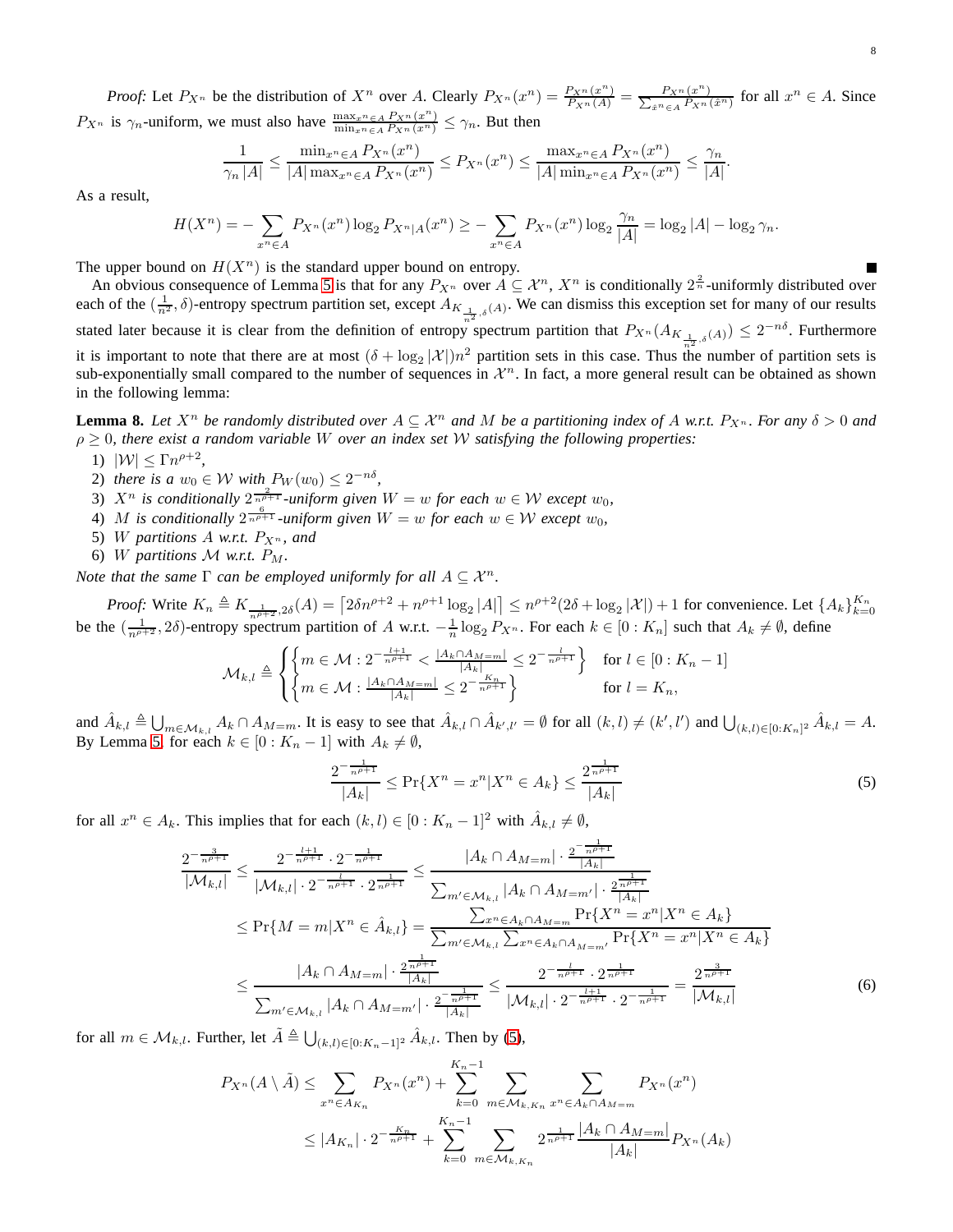$$
\leq |A| \cdot 2^{-\frac{K_n}{n^{p+1}}} + \sum_{k=0}^{K_n - 1} |\mathcal{M}_{k, K_n}| \cdot 2^{-\frac{K_n - 1}{n^{p+1}}} P_{X^n}(A_k)
$$
  

$$
\leq 2^{-2n\delta} + 2^{-2n\delta + 1} \leq 2^{-n\delta}
$$

where the second last inequality is valid when n is sufficiently large, and it is due to the fact that  $|M| \leq |A|$  as M partitions A.

Now define the random index W over  $W \triangleq [0 : K_n - 1]^2 \cup \{w_0\}$  by setting  $W = (k, l)$  if  $X^n \in \hat{A}_{k,l}$  and  $W = w_0$  if  $X^n \in A \setminus \tilde{A}$ . Then W is a partitioning index of A w.r.t.  $P_{X^n}$ . Also  $P_W(w_0) = P_{X^n}(\tilde{A}) \leq 2^{-n\delta}$ , and [\(5\)](#page-7-0) and [\(6\)](#page-7-1) imply that  $X^n$  and M are conditionally  $2^{\frac{2}{n^{\rho+1}}}$  and  $2^{\frac{6}{n^{\rho+1}}}$  -uniform given  $W = (k, l)$  for each  $(k, l) \in [0: K_n - 1]^2$ , respectively. To show W partitions M w.r.t.  $P_M$ , observe that  $P_{M,W}(m, w) = P_{X^n,W}(A_{M=m}, w)$ . This implies that  $A_{M=m} \subseteq A_{W=w}$  if  $m \in M_{W=w}$ . But then as W partitions A, for any  $m \in M_{W=w} \cap M_{W=w'}$  where  $w' \neq w$ ,  $A_{M=m} = \emptyset$  and hence  $P_M(m) = 0$ , contradicting the assumption that  $m \in \mathcal{M}_{W=w}$ . As a result, we must have  $\mathcal{M}_{W=w} \cap \mathcal{M}_{W=w'} = \emptyset$ . Further by convention (removing zero-probability elements from M if necessary),  $P_M(m) > 0$  for all  $m \in M$ , and thus  $\bigcup_{w \in \mathcal{W}} \mathcal{M}_{W=w} = \mathcal{M}$ .

## V. IMAGE SIZE BOUNDS

<span id="page-8-0"></span>In this section, we develop upper and lower bounds on the minimum image size. The main results are Lemmas [12](#page-9-1) and [14,](#page-11-0) which play a major role in enabling the source partitioning results in the next section. We also note that weaker versions of the lemmas in this section have been presented in our earlier work [\[2\]](#page-27-1).

Fix any non-empty  $A \subseteq \mathcal{X}^n$ ,  $\delta \ge 0$ ,  $\delta_n \in (0,1)$  satisfying  $n\delta_n \to \infty$ . Let  $X^n$  be distributed over A and  $Y^n$  be conditionally distributed given  $X^n$  according to  $P^n_{Y|X}$ . Throughout this section, let  $\{B_k\}$  be the  $(\delta_n, \delta)$ -entropy spectrum partition of  $\mathcal{Y}^n$ w.r.t.  $-\frac{1}{n}\log_2 P_{Y^n}$ . Note that we adopt the convention from section [IV](#page-4-0) that  $P_{Y^n}(y^n) > 0$  for all  $y^n \in B_k \subseteq \mathcal{Y}^n$  and all k. Also write  $K_n \triangleq K_{\delta_n,\delta}(\mathcal{Y}^n)$  for notational simplicity.

<span id="page-8-2"></span>**Lemma 9.** *For any*  $\eta \in (0,1]$  *and sufficiently large n, there exists a*  $k'_n \in [0:K_n]$  *such that* 

$$
\frac{1}{n}\log_2 \bar{g}_{Y|X}^n(A,\eta) \le \frac{1}{n}\log_2 \left|\bigcup_{k=0}^{k'_n} B_k\right| \le (k'_n+2)\delta_n.
$$

*Furthermore if*  $P_{Y^n}(B_{k'_n-1}) > 2^{-n\delta_n}$ , then

$$
\frac{1}{n}\log_2 \bar{g}_{Y|X}^n(A,\eta) \ge \frac{1}{n}\log_2 |B_{k'_n-1}| \ge (k'_n-2)\delta_n.
$$

*Proof:* Let  $\eta_{-1} \triangleq 0$  and  $\eta_{k'} \triangleq P_{Y^n} \left( \bigcup_{k=0}^{k'} B_k \right)$  for  $k' \in [0:K_n]$ . Note then that  $0 = \eta_{-1} \leq \eta_0 \leq \eta_1 \leq \cdots \leq \eta_{K_n} = 1$ . In addition  $\eta_{k-1} = \eta_k$  implies  $B_k = \emptyset$ . Write  $B' = \bigcup_{k=0}^{k'} B_k$  to simplify notation below. Clearly B' is an  $\eta_{k'}$ -quasi-image of A. We claim that B' is in fact the unique  $\eta_{k'}$ -quasi-image of A that achieves the minimum size  $\bar{g}_{Y|X}^n(A, \eta_{k'})$ . To show the claim, consider a set  $\hat{B} \subseteq \mathcal{Y}^n$  such that  $\hat{B} \neq B'$  and  $|\hat{B}| \leq |B'|$ . For  $k' = K_n$ ,  $\hat{B}$  clearly cannot be the  $\eta_{k'}$ -quasi-image of A. On the other hand, for  $k' \in [0:K_n-1]$ ,

$$
P_{Y^n}(\hat{B}) = P_{Y^n}(B') - P_{Y^n}(B' \setminus \hat{B}) + P_{Y^n}(\hat{B} \setminus B')
$$
  
=  $\eta_{k'} - \sum_{k=0}^{k'} \sum_{y^n \in B_k \setminus \hat{B}} P_{Y^n}(y^n) + \sum_{k \ge k' + 1} \sum_{y^n \in B_k \cap \hat{B}} P_{Y^n}(y^n)$   
<  $\eta_{k'} - (|B'| - |B' \cap \hat{B}|) 2^{-n(k' + 1)\delta_n} + (|\hat{B}| - |B' \cap \hat{B}|) 2^{-n(k' + 1)\delta_n} \le \eta_{k'}.$ 

Thus  $\hat{B}$  cannot be an  $\eta_{k'}$ -quasi-image of A.

Next it is clear that for any  $\eta \in (0,1]$  there exists a  $k'_n$  such that  $\eta_{k'_n-1} < \eta \le \eta_{k'_n}$  which gives us that

<span id="page-8-1"></span>
$$
\frac{1}{n}\log_2\left|\bigcup_{k=0}^{k'_n-1}B_k\right| \le \frac{1}{n}\log_2\bar{g}_{Y|X}^n(A,\eta) \le \frac{1}{n}\log_2\left|\bigcup_{k=0}^{k'_n}B_k\right|.
$$
\n(7)

Lemma [4](#page-6-1) and the upper bound in [\(7\)](#page-8-1) give us that

$$
\frac{1}{n}\log_2 \bar{g}_{Y|X}^n(A,\eta) \le \frac{1}{n}\log_2 \sum_{k=0}^{k'_n} 2^{n(k+1)\delta_n} \le (k'_n+2)\delta_n
$$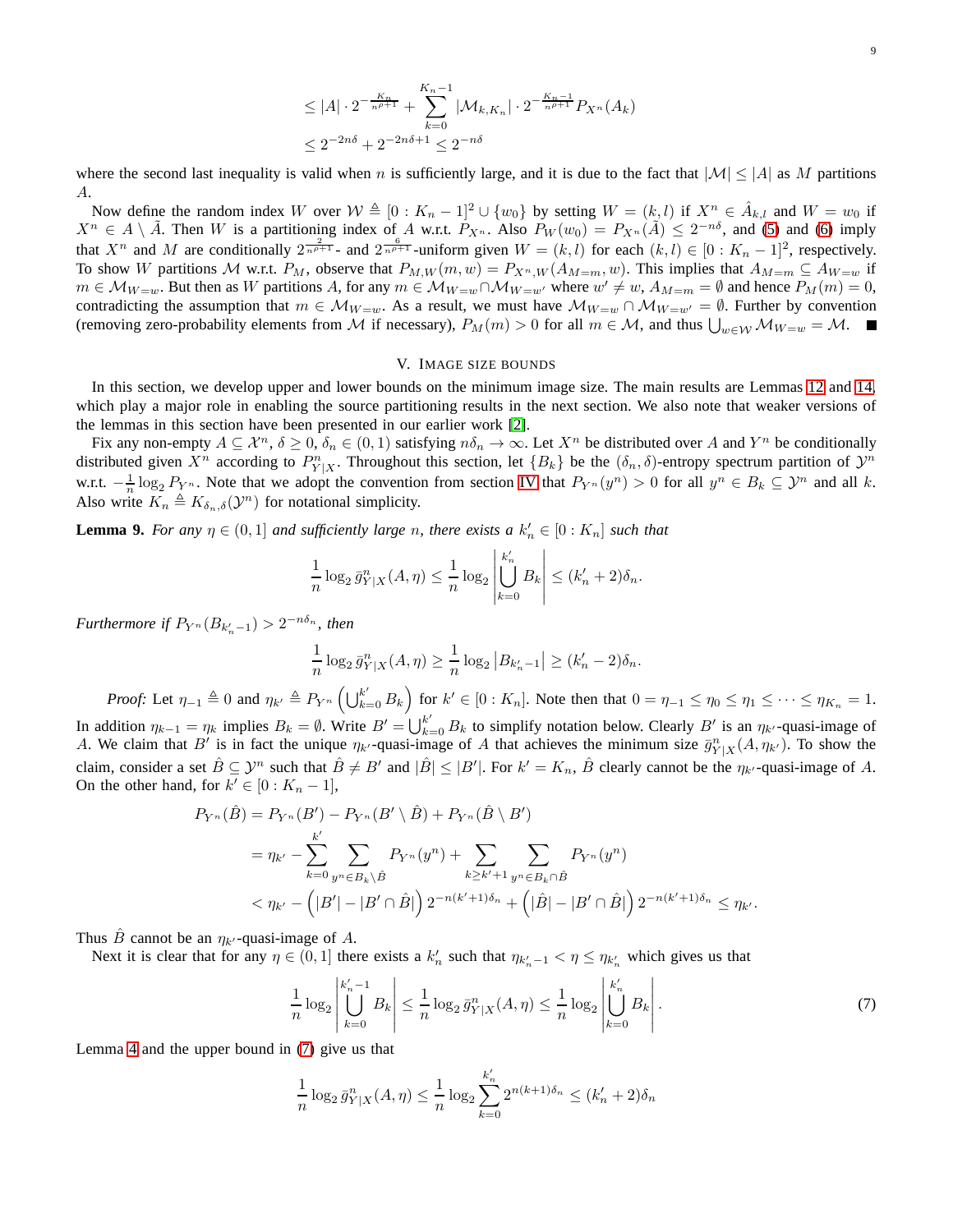when *n* is sufficiently large. Furthermore if  $P_{Y^n|X^n \in A}(B_{k'_n-1}) > 2^{-n\delta_n}$ , then combining the lower bound of [\(7\)](#page-8-1) and Lemma [4](#page-6-1) again we have

$$
\frac{1}{n}\log_2 \bar{g}_{Y|X}^n(A,\eta) \ge \frac{1}{n}\log_2 |B_{k'_n-1}| \ge (k'_n-2)\delta_n.
$$

<span id="page-9-0"></span>**Lemma 10.** *For any*  $\alpha_n$  *and*  $\beta_n$  *such that*  $0 < \alpha_n < \beta_n < 1$  *and*  $\frac{-\log_2 \min(\alpha_n, 1-\beta_n)}{n} \to 0$  *there exists*  $\tau_n \to 0$  *such that* 

$$
0 \leq \frac{1}{n} \log_2 g_{Y|X}^n(A', \beta_n) - \frac{1}{n} \log_2 g_{Y|X}^n(A', \alpha_n) \leq \tau_n
$$

*for every*  $A' \subseteq \mathcal{X}^n$ . *Furthermore the same*  $\tau_n$  *can be used uniformly for all*  $\min(\alpha_n, 1 - \beta_n) \ge \frac{1}{n^2}$ *.* 

*Proof:* This is a slightly strengthened version of [\[1,](#page-27-0) Lemma 6.6], whose proof (along with the proofs of [1, Ch. 5]) directly applies to the current lemma.

<span id="page-9-2"></span>**Lemma 11.** Let  $X^n$  be  $\gamma_n$ -uniform distributed over A. Then for any  $\gamma_n \leq n$  and  $\alpha_n \in (0,1]$  with  $\frac{-\log_2 \alpha_n}{n} \to 0$ , there exist  $A' \subseteq A$ ,  $\tau_n \to 0$ , and  $\beta_n \to 1$  such that  $\frac{|A'|}{|A|} > \left(\frac{1}{\gamma_n} - \frac{1}{n}\right) \alpha_n$  and

$$
\frac{1}{n}\log_2 g_{Y|X}^n(A',\beta_n) \leq \frac{1}{n}\log_2 \bar{g}_{Y|X}^n(A,\alpha_n) + \tau_n,
$$

*whenever n* is sufficiently large. Neither  $\tau_n$  nor  $\beta_n$  depends on A. Furthermore neither depends on  $\alpha_n$  if  $\alpha_n \geq \frac{1}{n}$ .

*Proof:* Let  $B \subseteq \mathcal{Y}^n$  be an  $\alpha_n$ -quasi-image of A that achieves  $\bar{g}_{Y|X}^n(A, \alpha_n)$ . Define

$$
A' \triangleq \left\{ x^n \in A : P_{Y|X}^n(B|x^n) \ge \frac{\alpha_n}{n} \right\}.
$$

Clearly B is an  $\frac{\alpha_n}{n}$ -image of A'. Hence there exist  $\beta_n \to 1$  and  $\tau_n \to 0$  such that

$$
\frac{1}{n}\log_2 \bar{g}_{Y|X}^n(A,\alpha_n) = \frac{1}{n}\log_2|B| \ge \frac{1}{n}\log_2 g_{Y|X}^n\left(A',\frac{\alpha_n}{n}\right) \ge \frac{1}{n}\log_2 g_{Y|X}^n(A',\beta_n) - \tau_n
$$

by Lemma [10](#page-9-0) since  $\frac{\log_2 n - \log_2 \alpha_n}{n} \to 0$ . Note that the same  $\beta_n$  and  $\tau_n$  can be used uniformly for all  $\alpha_n \ge \frac{1}{n}$ . Further as B is an  $\alpha_n$ -quasi-image of A, we have

$$
\alpha_n \le P_{Y^n}(B) \le \frac{\gamma_n}{|A|} \sum_{x^n \in A} P_{Y|X}^n(B|x^n)
$$
  
= 
$$
\frac{\gamma_n}{|A|} \sum_{x^n \in A'} P_{Y|X}^n(B|x^n) + \frac{\gamma_n}{|A|} \sum_{x^n \in A \setminus A'} P_{Y|X}^n(B|x^n)
$$
  
< 
$$
< \gamma_n \frac{|A'|}{|A|} + \gamma_n \left(1 - \frac{|A'|}{|A|}\right) \frac{\alpha_n}{n}
$$

which implies  $\frac{|A'|}{|A|} > (\frac{1}{\gamma_n} - \frac{1}{n})\alpha_n$ .

<span id="page-9-1"></span>**Lemma 12.** *Suppose that*  $X^n$  *is conditionally*  $\gamma_n$ -uniform distributed on A for some  $\gamma_n \to 1$ . Then there exist  $A^* \subseteq A$ ,  $\varepsilon_n \to 0$ , and  $\beta_n \to 1$  satisfying  $\frac{|A^*|}{|A|} \ge \frac{1}{2(K_n+1)}$  and

$$
\frac{1}{n}H(Y^n|X^n \in A^*) \ge \frac{1}{n}\log_2 g_{Y|X}^n(A^*, \beta_n) - 7.19\delta_n - \varepsilon_n.
$$

*Neither*  $\varepsilon_n$  *nor*  $\beta_n$  *depends on A.* 

*Proof:* Define  $\eta_k \triangleq P_{Y^n} \left( \bigcup_{l=0}^k B_l \right)$  for  $k \in [0:K_n]$  as in the proof of Lemma [9.](#page-8-2) Because the total number of sets in  ${B_k}$  is  $K_n + 1$ , we know that there exists at least one  $k'_n \in [0: K_n]$  such that  $P_{Y^n}(B_{k'_n}) \ge \frac{1}{K_n+1}$ . Apply Lemma [11](#page-9-2) by choosing  $\alpha_n \ge \eta_{k'_n} \ge \frac{1}{K_n+1}$  to obtain  $\tau_n \to 0$ ,  $\beta_n \to 1$ , and  $A' \subseteq A$  that satisfy

<span id="page-9-4"></span><span id="page-9-3"></span>
$$
\frac{|A'|}{|A|} \ge \left(\frac{1}{\gamma_n} - \frac{1}{n}\right) \eta_{k'_n} \ge \frac{1}{2(K_n + 1)},\tag{8}
$$

$$
\frac{1}{n}\log_2 g_{Y|X}^n(A', \beta_n) \le \frac{1}{n}\log_2 \bar{g}_{Y|X}^n(A, \eta_{k_n'}) + \tau_n.
$$
\n(9)

Note that the  $\beta_n$  and  $\tau_n$  above are the ones that work uniformly for all  $\alpha_n \geq \frac{1}{n}$  in Lemma [11.](#page-9-2)

Е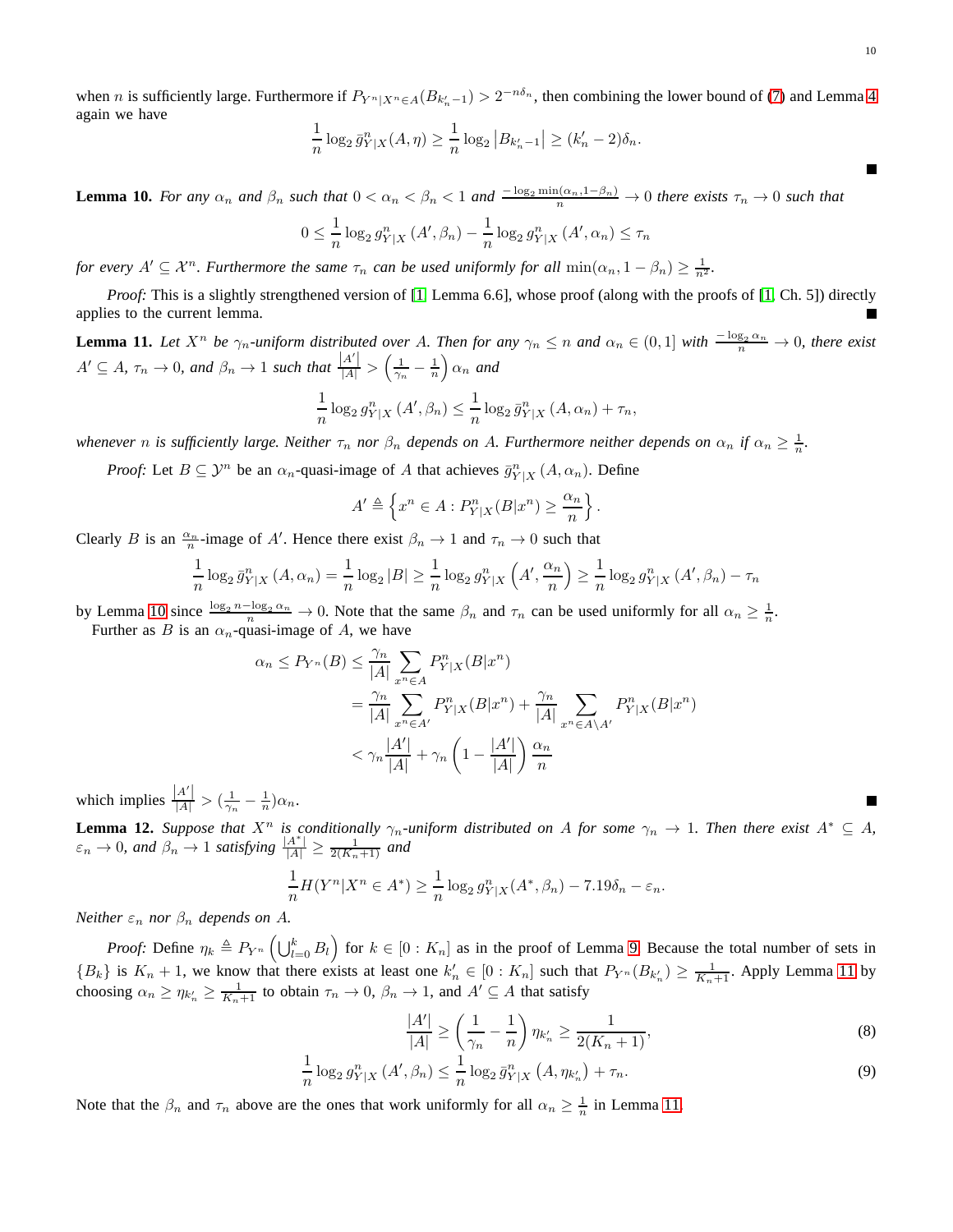First consider the case of  $k'_n \leq c_n \triangleq 4.19 + \frac{\tau_n}{\delta_n}$ . From [\(9\)](#page-9-3),

$$
\frac{1}{n}\log_2 g_{Y|X}^n(A',\beta_n) \le \frac{1}{n}\log_2 \bar{g}_{Y|X}^n(A,\eta_{k_n}) + \tau_n \stackrel{(a)}{=} \frac{1}{n}\log_2 \left| \bigcup_{k=0}^{k_n'} B_k \right| + \tau_n \le (k_n' + 2)\delta_n + \tau_n \tag{10}
$$
\n
$$
\le 6.19\delta_n + 2\tau_n
$$

where (a) is due to the fact that  $\bigcup_{k=0}^{k'_n} B_k$  is the  $\eta_{k'_n}$ -quasi-image of A that achieves  $\bar{g}^n_{Y|X}(A, \eta_{k'_n})$  as shown in the proof of Lemma [9.](#page-8-2) Since  $H(Y^n | X^n \in A') \ge 0$ , the conclusions of the lemma are clearly satisfied.

It remains to consider the case of  $k'_n > c_n$ . To that end, let  $k''_n \triangleq \lfloor k'_n - c_n \rfloor$ , and define the set  $\tilde{B} = \bigcup_{k=0}^{k''} B_k$ . First assume that  $P_{Y^n}(\tilde{B}) = \eta_{k''_n} > \frac{1}{n}$ . Apply Lemma [11](#page-9-2) again with  $\alpha_n = \eta_{k''_n} > \frac{1}{n}$  to obtain a set  $A'' \subseteq A$  that satisfies

<span id="page-10-2"></span><span id="page-10-0"></span>
$$
\frac{1}{n}\log_2 g_{Y|X}^n(A'', \beta_n) \le \frac{1}{n}\log_2 \bar{g}_{Y|X}^n(A, \eta_{k_n''}) + \tau_n
$$
\n
$$
\stackrel{(a)}{\le} (k_n'' + 2)\delta_n + \tau_n \le (k_n' - 2.19)\delta_n
$$
\n
$$
\stackrel{(b)}{\le} \frac{1}{n}\log_2|B_{k_n'}| - 1.19\delta_n
$$
\n(11)

where (a) and (b) are due to Lemmas [9](#page-8-2) and [4,](#page-6-1) respectively.

Let  $\hat{B}$  be a  $\beta_n$ -image of A'' that achieves  $g_{Y|X}^n(A'', \beta_n)$ . By definition, every  $y^n \in B_{k'_n}$  has the property that  $2^{-n(k'_n+1)\delta_n}$  <  $P_{Y^n}(y^n) \leq 2^{-nk'_n \delta_n}$ . This implies

$$
P_{Y^n}(B_{k'_n} \setminus \hat{B}) = P_{Y^n}(B_{k'_n}) - P_{Y^n}(B_{k'_n} \cap \hat{B}) \ge \frac{1}{K_n + 1} - 2^{-nk'_n \delta_n} \left| B_{k'_n} \cap \hat{B} \right|
$$
  

$$
\ge \frac{1}{K_n + 1} - 2^{-nk'_n \delta_n} g_{Y|X}^n(A'', \beta_n) \ge \frac{1}{K_n + 1} - 2^{n \delta_n} \frac{g_{Y|X}^n(A'', \beta_n)}{|B_{k'_n}|} \ge \frac{1}{K_n + 1} - 2^{-0.19n \delta_n}
$$

where the second last and last inequalities are due to Lemma [4](#page-6-1) and [\(11\)](#page-10-0), respectively. Continuing on,

$$
\frac{1}{K_n+1} - 2^{-0.19n\delta_n} \le P_{Y^n}(B_{k'_n} \setminus \hat{B}) \le \frac{\gamma_n}{|A|} \sum_{x^n \in A} P_{Y|X}^n(B_{k'_n} \setminus \hat{B}|x^n)
$$
\n
$$
\stackrel{(a)}{=} \frac{\gamma_n}{|A|} \sum_{x^n \in A''} P_{Y|X}^n(B_{k'_n} \setminus \hat{B}|x^n) + \frac{\gamma_n}{|A|} \sum_{x^n \in A' \setminus A''} P_{Y|X}^n(B_{k'_n} \setminus \hat{B}|x^n) + \frac{\gamma_n}{|A|} \sum_{x^n \in A \setminus (A' \cup A'')} P_{Y|X}^n(B_{k'_n} \setminus \hat{B}|x^n)
$$
\n
$$
\stackrel{(b)}{\leq} \gamma_n \left(1 - \beta_n + \frac{|A' \setminus A''|}{|A|} + \frac{\eta_{k'_n}}{n}\right)
$$

where each term in (b) bounds the corresponding term in (a). In particular, the first bound in (b) is due to the fact that each  $x^n \in A''$  satisfies  $P_{Y|X}^n(\hat{B}^c|x^n) \leq 1 - \beta_n$ . On the other hand, the third bound in (b) results from the fact that  $\bigcup_{k=0}^{k'_n} B_k$ is the unique minimum-size  $\eta_{k'_n}$ -quasi-image of A (see the proof of Lemma [9\)](#page-8-2), and hence A' contains all  $x^n \in A$  that  $P_{Y|X}^n \left( \bigcup_{k=0}^{k'_n} B_k | x^n \right) \ge \frac{\eta_{k'_n}}{n}$  as defined in the proof of Lemma [11.](#page-9-2) As a result, we have

<span id="page-10-3"></span><span id="page-10-1"></span>
$$
\frac{|A' \setminus A''|}{|A|} \ge \frac{1}{\gamma_n(K_n+1)} - \frac{2^{-0.19n\delta_n}}{\gamma_n} - (1 - \beta_n) - \frac{1}{n} \ge \frac{1}{2(K_n+1)}
$$
(12)

for all sufficiently large n. Now since  $X^n$  is  $\gamma_n$ -uniform in A, we have

$$
P_{Y^n|X^n \in A' \setminus A''}(y^n) \triangleq \Pr(Y^n = y^n | X^n \in A' \setminus A'') \le \frac{\gamma_n}{|A' \setminus A''|} \sum_{x^n \in A' \setminus A''} P_{Y|X}^n(y^n | x^n)
$$
  

$$
\le \frac{2\gamma_n (K_n + 1)}{|A|} \sum_{x^n \in A} P_{Y|X}^n(y^n | x^n) \le 2\gamma_n (K_n + 1) P_{Y^n}(y^n). \tag{13}
$$

Hence using [\(13\)](#page-10-1) we get

$$
\frac{1}{n}H(Y^n|X^n \in A' \setminus A'') \ge -\frac{1}{n} \sum_{y^n \notin \tilde{B}} P_{Y^n|X^n \in A' \setminus A''}(y^n) \log_2 P_{Y^n|X^n \in A' \setminus A''}(y^n)
$$
\n
$$
\ge -\frac{\log_2 2\gamma_n(K_n+1)}{n} - \frac{1}{n} \sum_{k=k''_n}^{K_n} \sum_{y^n \in B_k} P_{Y^n|X^n \in A' \setminus A''}(y^n) \log_2 P_{Y^n}(y^n)
$$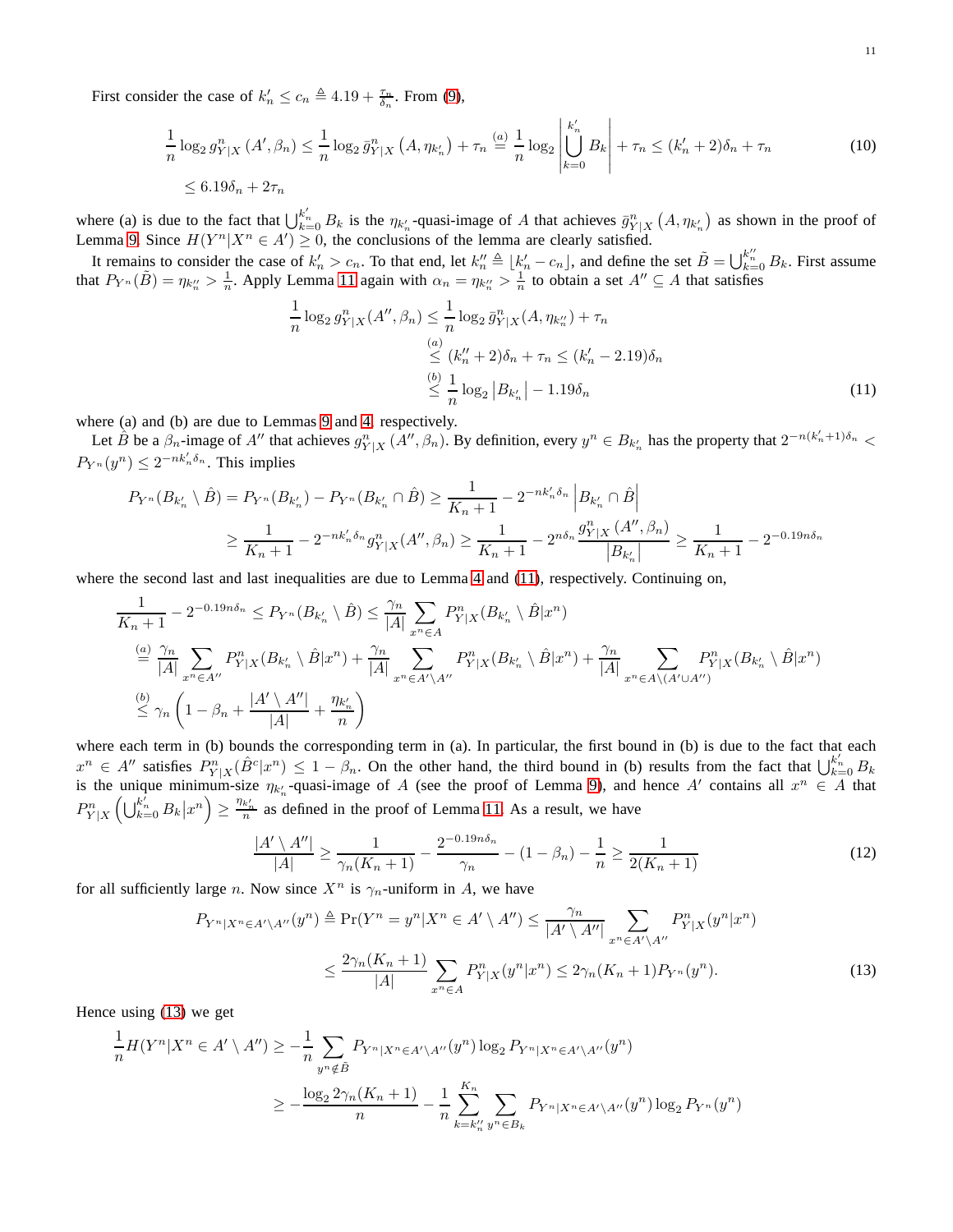$$
\geq -\frac{\log_2 2\gamma_n (K_n + 1)}{n} + \sum_{k=k_n''}^{K_n} P_{Y^n|X^n \in A' \setminus A''}(B_k) \cdot k\delta_n
$$
  
\n
$$
\geq -\frac{\log_2 2\gamma_n (K_n + 1)}{n} + (k_n' - c_n - 1)\delta_n P_{Y^n|X^n \in A' \setminus A''}(\tilde{B}^c)
$$
  
\n
$$
\geq -\frac{\log_2 2\gamma_n (K_n + 1)}{n} + \left(\frac{1}{n} \log_2 g_{Y|X}^n (A', \beta_n) - 7.19\delta_n - 2\tau_n\right) \cdot P_{Y^n|X^n \in A' \setminus A''}(\tilde{B}^c)
$$
  
\n
$$
\geq -\frac{\log_2 2\gamma_n (K_n + 1)}{n} + \left(\frac{1}{n} \log_2 g_{Y|X}^n (A' \setminus A'', \beta_n) - 7.19\delta_n - 2\tau_n\right) \cdot \left(1 - \frac{\gamma_n \eta_{k_n''}}{n}\right)
$$
  
\n
$$
\geq \frac{1}{n} \log_2 g_{Y|X}^n (A' \setminus A'', \beta_n) - \frac{\log_2 2\gamma_n (K_n + 1)}{n} - \frac{\gamma_n \log_2 |\mathcal{Y}|}{n} - 7.19\delta_n - 2\tau_n
$$
 (14)

where (a) is due to [\(10\)](#page-10-2) and (b) is due to the fact that  $A''$  contains all  $x^n \in A$  that  $P_{Y|X}^n$  $\left(\tilde{B}|x^n\right) \geq \frac{\eta_{k''_n}}{n}$  (see the proof of Lemma [11\)](#page-9-2). Clearly then the conclusions of the lemma result from [\(12\)](#page-10-3) and [\(14\)](#page-11-1).

Finally consider the case of  $P_{Y^n}(\tilde{B}) \leq \frac{1}{n}$ . Following a derivation similar to [\(13\)](#page-10-1),

<span id="page-11-2"></span>
$$
P_{Y^n|X^n \in A'}(y^n) \le 2\gamma_n(K_n+1)P_{Y^n}(y^n). \tag{15}
$$

Similarly, following the derivation of [\(14a](#page-11-1)) with  $A'$  in place of  $A' \setminus A''$  gives

$$
\frac{1}{n}H(Y^n|X^n \in A') \ge -\frac{\log_2 2\gamma_n(K_n+1)}{n} + \left(\frac{1}{n}\log_2 g_{Y|X}^n(A',\beta_n) - 7.19\delta_n - 2\tau_n\right) \cdot P_{Y^n|X^n \in A'}(\tilde{B}^c)
$$

But by [\(15\)](#page-11-2),

$$
P_{Y^n|X^n \in A'}(\tilde{B}^c) = 1 - P_{Y^n|X^n \in A'}(\tilde{B}) \ge 1 - 2\gamma_n(K_n + 1)P_{Y^n}(\tilde{B}),
$$

and hence

$$
\frac{1}{n}H(Y^n|X^n \in A') \ge \frac{1}{n}\log_2 g_{Y|X}^n(A',\beta_n) - 7.19\delta_n - 2\tau_n - \frac{\log_2 2\gamma_n(K_n+1)}{n} - \frac{2\gamma_n(K_n+1)\log_2 |\mathcal{Y}|}{n}.
$$

This, together with [\(8\)](#page-9-4), again gives the lemma.

<span id="page-11-3"></span>**Lemma 13.** *There exists*  $\tau_n \to 0$  *such that* 

$$
\frac{1}{n}\log_2 g_{Y|X}^n(A',\eta) \ge H(Y^n|X^n \in A') - \tau_n - \frac{2}{n}
$$

*for all*  $\eta \in (0,1)$  *and*  $A' \subset \mathcal{X}^n$ *.* 

*Proof:* This lemma is just a slightly strengthened version of the lower bound in [\[1,](#page-27-0) Lemma 15.2, Eqn. (15.4)]. The same proof for [\[1,](#page-27-0) Lemma 15.2] works here with the help of Lemma [10,](#page-9-0) which determines  $\tau_n$ .

<span id="page-11-0"></span>**Lemma 14.** For any  $\mu_n \in (0,1]$  and  $\eta \in (0,1)$ , let  $A^* \subseteq \mathcal{X}^n$  be such that  $X^n$  is conditionally  $\gamma_n$ -uniform over  $A^*$  and

<span id="page-11-4"></span>
$$
\frac{1}{n}\log_2 g_{Y|X}^n\left(A^*,\eta\right) \le \frac{1}{n}H(Y^n|X^n \in A^*) + \epsilon_n \tag{16}
$$

*where*  $\epsilon_n \geq \tau_n + \frac{2}{n}$  *with*  $\tau_n$  given in Lemma [13](#page-11-3) (or Lemma [10\)](#page-9-0). Then, for any  $A' \subseteq A^*$  satisfying  $\frac{|A'|}{|A^*|} \geq \mu_n$ ,

$$
\left|\frac{1}{n}H(Y^n|X^n \in A') - \frac{1}{n}H(Y^n|X^n \in A^*)\right| \le \frac{3\gamma_n\epsilon_n}{\mu_n}
$$

*and* 

$$
\left|\frac{1}{n}H(Y^n|X^n \in A') - \frac{1}{n}\log_2 g_{Y|X}^n(A',\eta)\right| \leq \frac{4\gamma_n\epsilon_n}{\mu_n}.
$$

*Proof:* Apply Lemma [13](#page-11-3) on  $A'$  and  $A^* \setminus A'$  to get

$$
\frac{1}{n}H(Y^n|X^n \in A') \le \frac{1}{n}\log_2 g_{Y|X}^n(A',\eta) + \tau_n + \frac{2}{n},\tag{17}
$$
\n
$$
\frac{1}{n}H(Y^n|X^n \in A^* \setminus A') \le \frac{1}{n}\log_2 g_{Y|X}^n(A^* \setminus A',\eta) + \tau_n + \frac{2}{n} \le \frac{1}{n}\log_2 g_{Y|X}^n(A^*,\eta) + \epsilon_n \le \frac{1}{n}H(Y^n|X^n \in A^*) + 2\epsilon_n
$$
\n
$$
(18)
$$

where the last inequality is due to  $(16)$ .

Now let S be in the indicator random variable of the event that  $X^n \in A'$ . We have

 $H(Y^n | X^n \in A^*)$ 

<span id="page-11-6"></span><span id="page-11-5"></span><span id="page-11-1"></span>E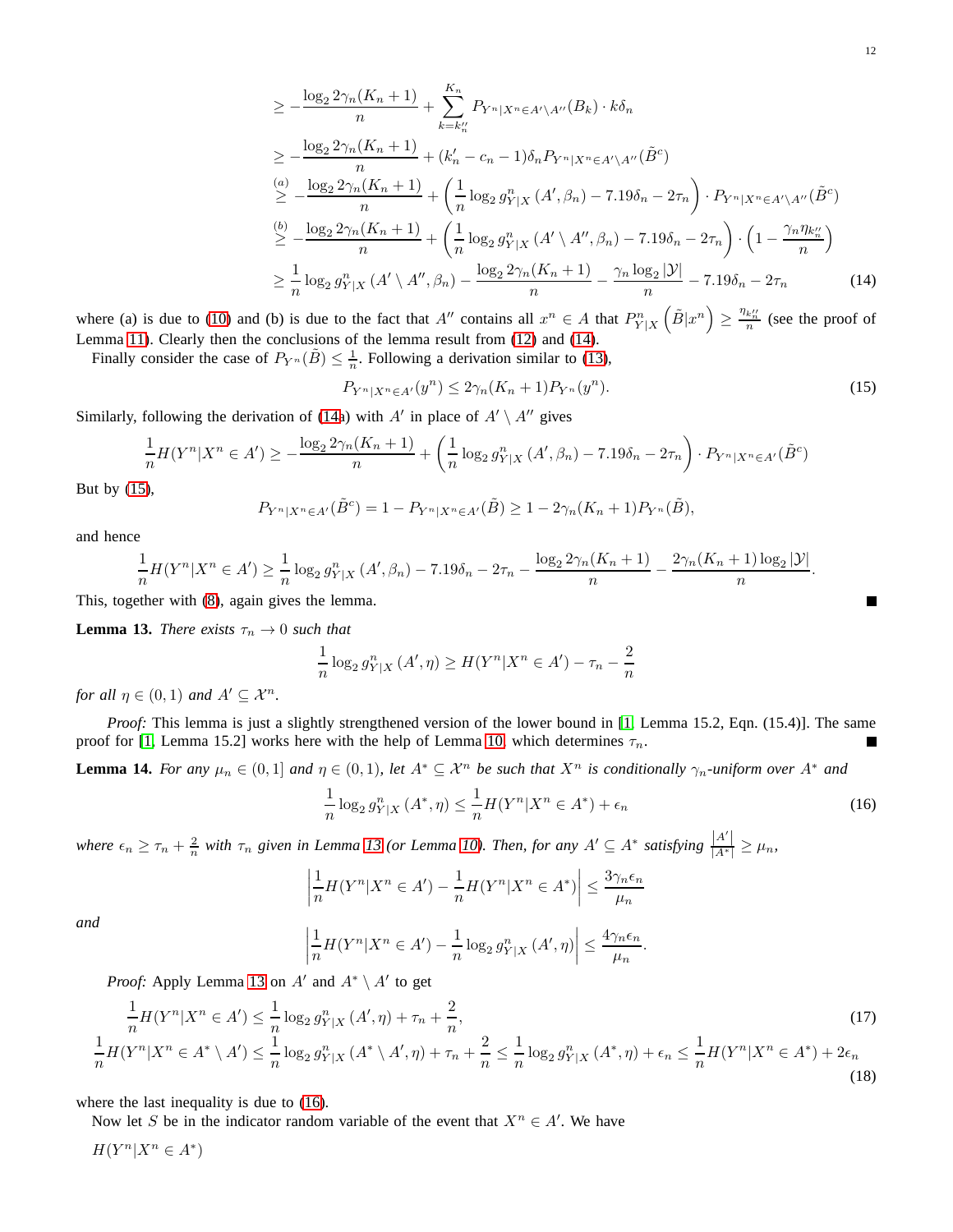$$
= I(S; Y^{n} | X^{n} \in A^{*}) + H(Y^{n} | S, X^{n} \in A^{*})
$$
  
\n
$$
\leq 1 + H(Y^{n} | X^{n} \in A') \cdot \Pr\{X^{n} \in A' | X^{n} \in A^{*}\} + H(Y^{n} | X^{n} \in A^{*} \setminus A') \cdot \Pr\{X^{n} \in A^{*} \setminus A' | X^{n} \in A^{*}\}
$$
  
\n
$$
\leq 1 + H(Y^{n} | X^{n} \in A') \cdot \Pr\{X^{n} \in A' | X^{n} \in A^{*}\} + [H(Y^{n} | X^{n} \in A^{*}) + 2n\epsilon_{n}] \cdot [1 - \Pr\{X^{n} \in A' | X^{n} \in A^{*}\}] \tag{19}
$$

where the last inequality is due to [\(18\)](#page-11-5). Since  $X^n$  is conditionally  $\gamma_n$ -uniform over  $A^*$ ,

$$
\Pr\{X^n \in A' | X^n \in A^*\} = \frac{\Pr\{X^n \in A'\}}{\Pr\{X^n \in A^*\}} \ge \frac{|A'|}{\gamma_n |A^*|} \ge \frac{\mu_n}{\gamma_n}.
$$

As a result, we can rearrange [\(19\)](#page-12-1) to get

$$
\frac{1}{n}H(Y^n|X^n \in A') \ge \frac{1}{n}H(Y^n|X^n \in A^*) - \left(2\epsilon_n + \frac{1}{n}\right) \frac{1}{\Pr\{X^n \in A'|X^n \in A^*\}} \ge \frac{1}{n}H(Y^n|X^n \in A^*) - \frac{3\gamma_n\epsilon_n}{\mu_n} \ge \frac{1}{n}\log_2 g_{Y|X}^n(A^*, \eta) - \frac{3\gamma_n\epsilon_n}{\mu_n} - \epsilon_n \ge \frac{1}{n}\log_2 g_{Y|X}^n(A', \eta) - \frac{4\gamma_n\epsilon_n}{\mu_n}
$$
\n(20)

<span id="page-12-0"></span>where the second last inequality is again due to [\(16\)](#page-11-4). Finally we obtain the lemma by combining [\(17\)](#page-11-6) and [\(20\)](#page-12-2).

# VI. EQUAL-IMAGE-SIZE SOURCE PARTITIONING

In this section, we develop the nearly equal-image-size source partitioning result previously described in section [III.](#page-3-0) We start by specifying the exponent of the minimum image size in terms of entropy in Lemma [15.](#page-12-3) Using this specification, we obtain in Lemma [16](#page-13-0) a simple source partition with the same specification of the minimum image size in terms of entropy for each partitioning subsets. Finally by applying this simple partitioning to every source subset indexed by a message, we arrive at the main result, in Theorem [18,](#page-14-0) of equal-image-size source partitioning.

<span id="page-12-3"></span>**Lemma 15.** Fix any  $\eta \in (0,1)$ *. Let*  $X^n$  *be*  $\gamma_n$ *-uniform distributed over any*  $A \subseteq \mathcal{X}^n$  *for some*  $\gamma_n \to 1$ *. For*  $k \in [1:K]$ *, suppose that*  $Y_k^n$  *is conditionally distributed according to the channel*  $P_{Y_k|X}^n$  *given*  $X^n$ *. Then there exist*  $\mu \in (0, \frac{1}{2})$ *,*  $\epsilon_n \to 0$ *, and*  $A' \subseteq A$  *such that* 

1) 
$$
\frac{|A'|}{|A|} \ge \frac{\mu}{n},
$$

1)  $\frac{1}{|A|} \geq \frac{1}{n}$ ,<br>
2)  $\frac{1}{n} \log_2 |A'| - \epsilon_n \leq \frac{1}{n} H(X^n | X^n \in A') \leq \frac{1}{n} \log_2 |A'|$ , and<br>
3)  $\frac{1}{n} H(Y^n | Y^n \in A') - \frac{1}{n} \log_2 n - (A' - n) \leq \epsilon_n$  for  $k \in \mathbb{R}$ 

3) 
$$
\left|\frac{1}{n}H(Y_k^n|X^n \in A') - \frac{1}{n}\log_2 g_{Y_k|X}^n(A',\eta)\right| \leq \epsilon_n \text{ for } k \in [1:K],
$$

*whenever*  $n \geq N$  *for some large* N. Note that  $N$ ,  $\mu$ , and  $\epsilon_n$  work uniformly for all  $A \subseteq \mathcal{X}^n$ .

*Proof:* Fix any  $\delta > 0$ . Choose  $\delta_{1,n} = n^{-\frac{1}{K+1}}$ . Apply Lemma [12](#page-9-1) based on the  $(\delta_{1,n}, \delta)$ -entropy spectrum partition of  $\mathcal{Y}_1^n$ to obtain  $A_1 \subseteq A$  and  $\varepsilon_{1,n} \to 0$  such that

$$
\frac{|A_1|}{|A|} \ge \frac{1}{2[K_{\delta_{1,n},\delta}(\mathcal{Y}_1^n) + 1]} \ge \frac{\delta_{1,n}}{3(\delta + \log_2 |\mathcal{Y}_1|)}\tag{21}
$$

$$
\frac{1}{n}\log_2 g_{Y_1|X}^n(A_1,\eta) \le \frac{1}{n}H(Y_1^n|X^n \in A_1) + \varepsilon_{1,n} + 7.19\delta_{1,n},\tag{22}
$$

for all sufficiently large  $n$ . On the other hand, by Lemma [13](#page-11-3)

<span id="page-12-6"></span>
$$
\frac{1}{n}H(Y_1^n|X^n \in A_1) \le \frac{1}{n}\log_2 g_{Y_1|X}^n(A_1, \eta) + \frac{2}{n} + \tau_{1,n} \tag{23}
$$

for some  $\tau_{1,n} \to 0$ . Moreover since  $X^n$  is also conditionally  $\gamma_n$ -uniform on  $A_1$ , applying Lemma [7](#page-6-2) gives us

<span id="page-12-7"></span>
$$
\frac{1}{n}\log_2|A_1| - \frac{1}{n}\log_2\gamma_n \le \frac{1}{n}H(X^n|X^n \in A_1) \le \frac{1}{n}\log_2|A_1| \,. \tag{24}
$$

Note that [\(21\)](#page-12-4), [\(22\)](#page-12-5), [\(23\)](#page-12-6) and [\(24\)](#page-12-7) together establish the theorem for the case of  $K = 1$ .

Next, choose  $\delta_{2,n} \to 0$  satisfying  $\frac{\max\{\delta_{1,n}, \varepsilon_{1,n}, \tau_{1,n}\}}{\delta_{2,n}} \to 0$ . Apply Lemma [12](#page-9-1) based on the  $(\delta_{2,n}, \delta)$ -entropy spectrum partition of  $\mathcal{Y}_2^n$  and Lemma [13](#page-11-3) again to obtain  $A_2 \subseteq A_1$ ,  $\varepsilon_{2,n} \to 0$ , and  $\tau_{2,n} \to 0$  such that

<span id="page-12-9"></span><span id="page-12-8"></span>
$$
\frac{|A_2|}{|A_1|} \ge \frac{1}{2[K_{\delta_{2,n},\delta}(\mathcal{Y}_2^n) + 1]} \ge \frac{\delta_{2,n}}{3(\delta + \log_2 |\mathcal{Y}_2|)}\tag{25}
$$

$$
\frac{1}{n}\log_2 g_{Y_2|X}^n(A_2,\eta) \le \frac{1}{n}H(Y_2^n|X^n \in A_2) + \varepsilon_{2,n} + 7.19\delta_{2,n},\tag{26}
$$

<span id="page-12-5"></span><span id="page-12-4"></span><span id="page-12-2"></span><span id="page-12-1"></span>Г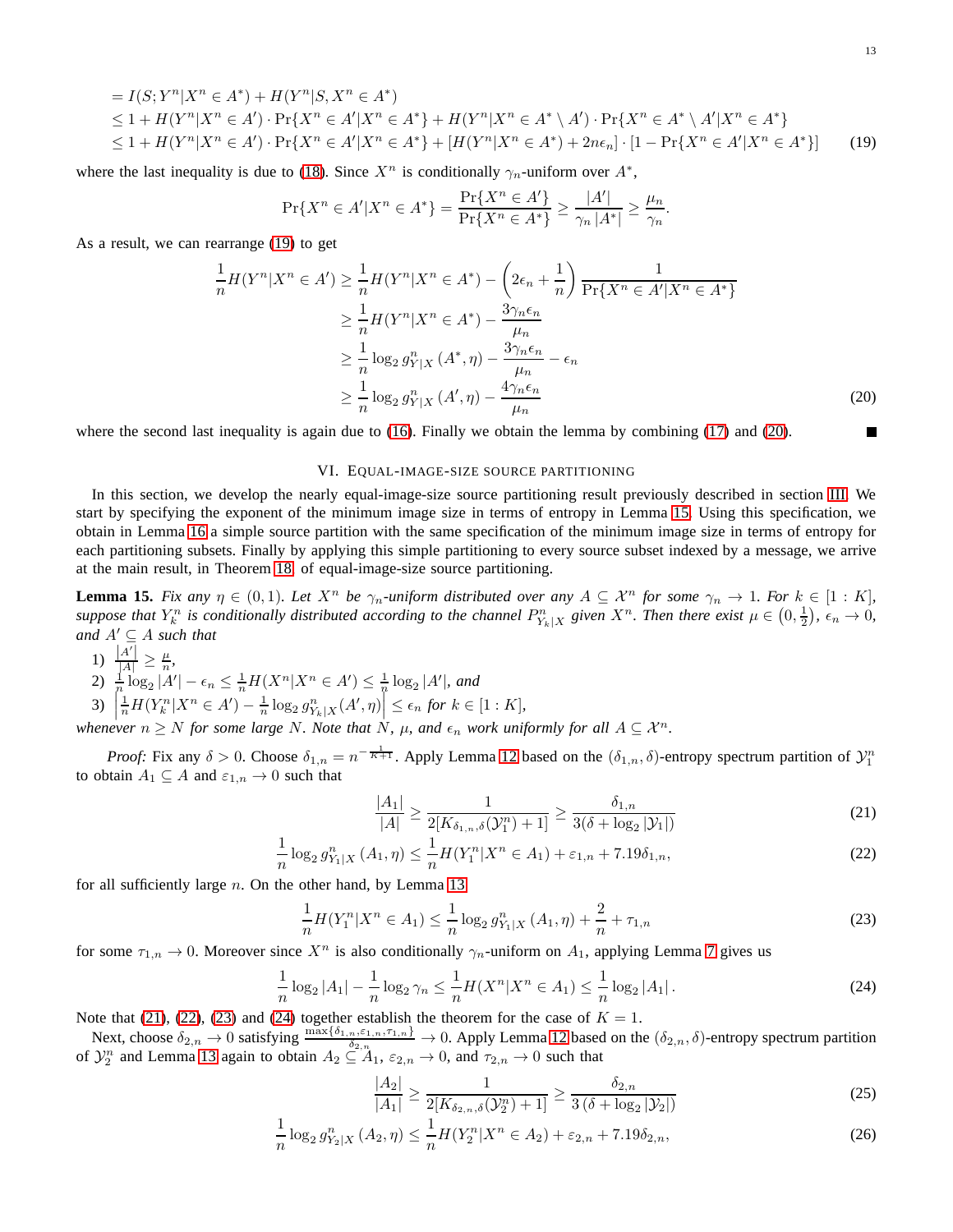<span id="page-13-1"></span>14

$$
\frac{1}{n}H(Y_2^n|X^n \in A_2) \le \frac{1}{n}\log_2 g_{Y_2|X}^n(A_2, \eta) + \frac{2}{n} + \tau_{2,n},\tag{27}
$$

whenever n is sufficiently large. Furthermore, applying Lemma [14](#page-11-0) with  $(25)$  and  $(22)$  gives us

<span id="page-13-2"></span>
$$
\left|\frac{1}{n}H(Y_1^n|X^n \in A_2) - \frac{1}{n}\log_2 g_{Y_1|X}^n(A_2, \eta)\right| \le \frac{12\gamma_n\left(\delta + \log_2|\mathcal{Y}_2|\right)}{\delta_{2,n}} \cdot \max\left\{\varepsilon_{1,n} + 7.19\delta_{1,n}, \tau_{1,n} + \frac{2}{n}\right\}.\tag{28}
$$

Again  $X^n$  is conditionally  $\gamma_n$ -uniform on  $A_2$ , applying Lemma [7](#page-6-2) to  $A_2$  gives us the desired bounds on  $H(X^n|X^n \in A_2)$  as in [\(24\)](#page-12-7), simply with  $A_1$  replaced by  $A_2$ . Finally putting this, [\(21\)](#page-12-4), [\(25\)](#page-12-8), [\(26\)](#page-12-9), [\(27\)](#page-13-1), and [\(28\)](#page-13-2) together, we get the theorem for the case of  $K = 2$ .

The proof naturally extends for  $K > 2$  by induction. In specific, we have  $A' = A_K$  with

$$
\frac{|A'|}{|A|} \ge \prod_{k=1}^K \frac{\delta_{k,n}}{3(\delta + \log_2 |\mathcal{Y}_k|)} \ge \frac{1}{n} \prod_{k=1}^K \frac{1}{3(\delta + \log_2 |\mathcal{Y}_k|)}
$$

where the last inequality is due to the required choice of  $\prod_{k=1}^{K} \delta_{k,n} \geq \frac{1}{n}$  in the induction process. It is clear now that  $\mu \triangleq \prod_{k=1}^K \frac{1}{3(\delta + \log_2 |\mathcal{Y}_k|)}$  is within the interval  $(0, \frac{1}{2})$ .

<span id="page-13-0"></span>**Lemma 16.** Fix any  $\eta \in (0,1)$  and  $\gamma_n \geq 1$  satisfying  $n(\gamma_n - 1) \to 0$ . Let  $X^n$  be  $\gamma_n$ -uniform distributed over  $A \subseteq X^n$ . *For*  $k \in [1:K]$ , suppose that  $Y_k^n$  is conditionally distributed according to the channel  $P_{Y_k|X}^n$  given  $X^n$ . Then there exist a *constant*  $\Gamma > 0$ ,  $\epsilon_n \to 0$ , and a partitioning index V of A w.r.t.  $P_{X^n}$  ranging over  $[1:\Gamma n^2]$  such that

1)  $\frac{1}{n} \log_2 |A_{V=v}| - \epsilon_n \leq \frac{1}{n} H(X^n | V=v) \leq \frac{1}{n} \log_2 |A_{V=v}|$  and<br>2)  $\left| \frac{1}{n} H(Y^n | V=v) - \frac{1}{n} \log_2 n \right|$  (Axima)  $\leq \epsilon$  for  $k \in [1, 1]$ 

2) 
$$
\left| \frac{1}{n} H(Y_k^n | V = v) - \frac{1}{n} \log_2 g_{Y_k|X}^n(A_{V=v}, \eta) \right| \le \epsilon_n
$$
 for  $k \in [1:K]$ ,

*for all*  $v \in [1:\Gamma n^2]$ *. Note that both*  $\Gamma$  *and*  $\epsilon_n$  *work uniformly for all*  $A \subseteq \mathcal{X}^n$ *.* 

*Proof:* Let  $\mu$  and N be as they are in Lemma [15.](#page-12-3) Consider  $n \geq N$  to be large enough that  $\gamma_n \left(1 - \frac{\mu}{n}\right) \leq 1 - \frac{\mu}{2n}$ . Note that this is possible because  $n(\gamma_n - 1) \to 0$ .

Using Lemma [15](#page-12-3) on A, we immediately obtain  $A_1 \subseteq A$  that satisfies 1) and 2). In addition,

$$
\Pr\{X^n \in A \setminus A_1 | X^n \in A\} \le \gamma_n \left(1 - \frac{\mu}{n}\right) \le 1 - \frac{\mu}{2n}.
$$

Next apply Lemma [15](#page-12-3) again on  $A \setminus A_1$ , we get  $A_2 \subseteq A \setminus A_1$  satisfying 1), 2), and

$$
\Pr\{X^n \in A \setminus (A_1 \cup A_2)| X^n \in A \setminus A_1\} \le \gamma_n \left(1 - \frac{\mu}{n}\right) \le 1 - \frac{\mu}{2n}.
$$

Repeat this process  $m-2$  more times to get  $A_v \subseteq A \setminus \bigcup_{j=1}^{v-1} A_j$  satisfying 1), 2), and

$$
\Pr\left\{X^n \in A \setminus \bigcup_{j=1}^v A_j \mid X^n \in A \setminus \bigcup_{j=1}^{v-1} A_j\right\} \le \gamma_n \left(1 - \frac{\mu}{n}\right) \le 1 - \frac{\mu}{2n}
$$

for  $v \in [3:m]$ . Write  $\tilde{A} \triangleq A \setminus \bigcup_{j=1}^{m} A_j$ . Then combining the conditional probability bounds above, we have  $Pr\{X^n \in \tilde{A}\}\leq$  $\left(1-\frac{\mu}{2n}\right)^m$ . Since  $X^n$  is  $\gamma_n$ -uniform over  $A$ ,  $\Pr\{X^n \in \tilde{A}\} \ge \frac{1}{\gamma_n |\tilde{A}|} \ge \frac{1}{\gamma_n |\tilde{X}|^n}$  for all non-empty  $\tilde{A} \subseteq A$ . In other words, if  $\tilde{A}$ is non-empty, then

$$
m \leq \frac{\log_2 \gamma_n + n \log_2 |\mathcal{X}|}{-\log_2 \left(1 - \frac{\mu}{2n}\right)}.
$$

Therefore by picking the smallest  $m$  that satisfies

$$
m > \frac{2\ln 2(1 + \log_2 |\mathcal{X}|)n^2}{\mu} \ge \frac{\log_2 \gamma_n + n \log_2 |\mathcal{X}|}{-\log_2 \left(1 - \frac{\mu}{2n}\right)},
$$

 $\tilde{A}$  must be empty, and hence  $A = \bigcup_{j=1}^{m} A_j$ . Now define the random index V over  $V = [1:m]$  by setting  $V = v$  if  $X^n \in A_v$ . Then V is clearly a partitioning index of A w.r.t.  $P_{X^n}$  and  $A_{V=v} = A_v$ .

<span id="page-13-3"></span>**Lemma 17.** Let E be any random variable over a discrete alphabet E and S be any binary random variable over  $\{0,1\}$ . If  $P_S(1) \geq p$ , then

$$
\left|\frac{1}{n}H(E) - \frac{1}{n}H(E|S=1)\right| \le \frac{1}{n} + \frac{1-p}{n}\log_2 |\mathcal{E}|.
$$

*Proof:* First noting that  $H(E|S) = H(E|S = 1)(1 - P_S(0)) + H(E|S = 0)P_S(0)$ , we have

$$
\left| \frac{1}{n} H(E) - \frac{1}{n} H(E|S=1) + \frac{1}{n} P_S(0) \left( H(E|S=1) - H(E|S=0) \right) \right| = \left| \frac{1}{n} H(E) - \frac{1}{n} H(E|S) \right| \le \frac{1}{n}.
$$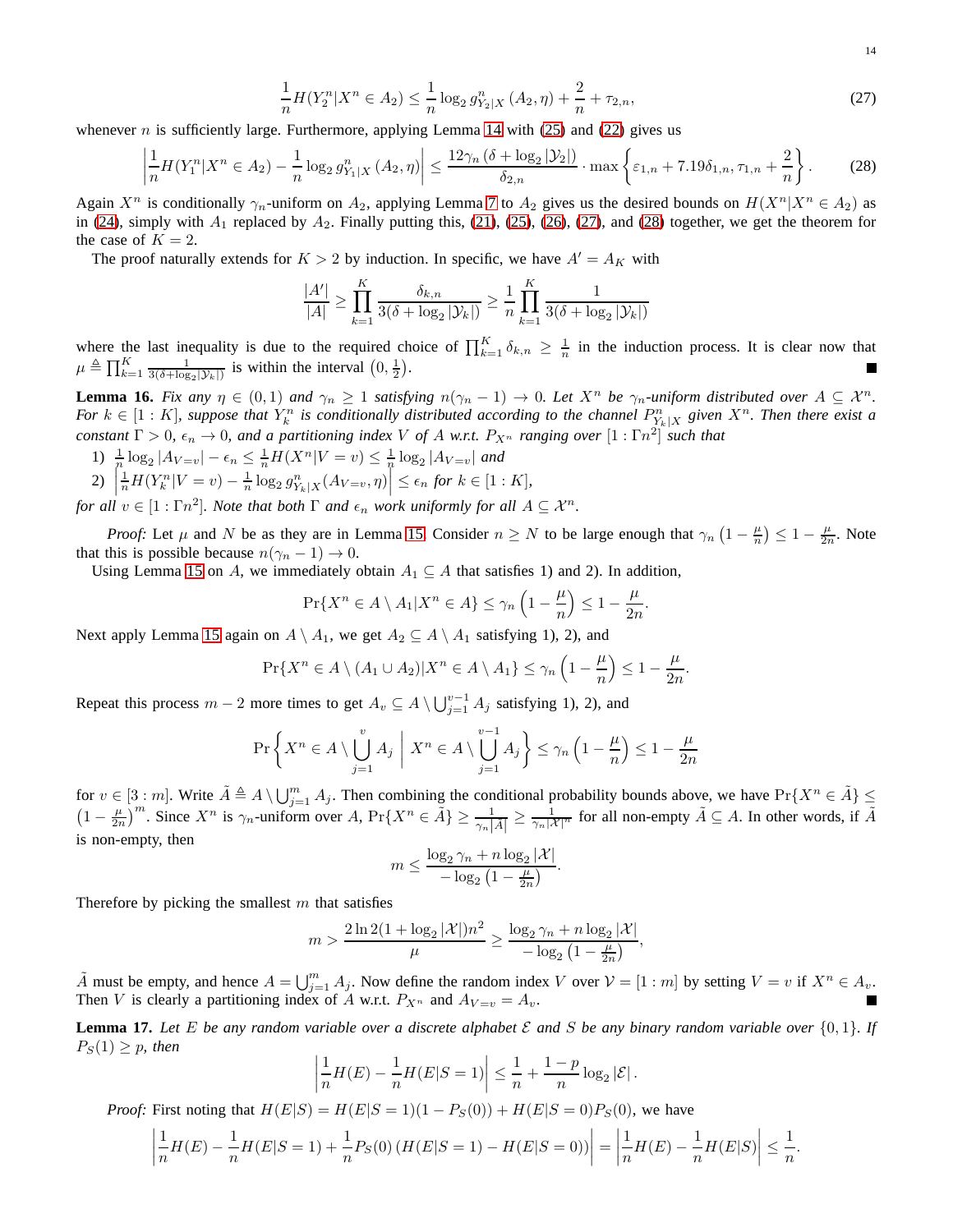This together with the triangular inequality imply

$$
\left|\frac{1}{n}H(E) - \frac{1}{n}H(E|S=1)\right| \le \frac{1}{n} + \frac{1}{n}P_S(0) \cdot |H(E|S=1) - H(E|S=0)| \le \frac{1}{n} + \frac{1-p}{n}\log_2 |\mathcal{E}|.
$$

<span id="page-14-0"></span>**Theorem 18.** *(Equal-image-size source partitioning theorem) Fix any*  $\eta \in (0,1)$ *. Let*  $X^n$  *be*  $\gamma_n$ *-uniform distributed over any*  $A \subseteq \mathcal{X}^n$  for some  $\gamma_n \ge 1$  satisfying  $n(\gamma_n - 1) \to 0$ . Suppose that  $Y_k^n$  are conditionally distributed according to the channel  $P_{Y_k|X}^n$  given  $X^n$  for  $k = [1:K]$ , and  $M_1, M_2, \ldots, M_J$  be J are partitioning indices of A w.r.t.  $P_{X^n}$ . Then there exist  $\lambda_n \to 0$ and a partitioning index  $V^*$  of A w.r.t.  $P_{X^n}$ , over an index set  $V^*$  with cardinality satisfying  $\frac{|\mathcal{V}^*|}{n^2} \to 0$ , such that for every  $S \subseteq [1:J]$  and  $v \in \mathcal{V}^*$ :

1)  $\frac{1}{n} \log_2 g_{Y_k|X}^n(A_{M_S=m_S, V^*=v}, \eta) \leq \frac{1}{n} H(Y_k^n|M_S, V^*=v) + \lambda_n$  for all  $k \in [1:K]$ *and*  $m_S \in M_S(v) \triangleq \{m_S \in M_S : P_{M_S, V^*}(m_S, v) > 0\},$ 

and there exists a  $\tilde{M}_S(v) \subseteq M_S(v)$  satisfying

- 2)  $\vert$  $\frac{1}{n} \log_2 \left| \tilde{\mathcal{M}}_S(v) \right| - \frac{1}{n} \log_2 \left| \mathcal{M}_S(v) \right| \leq \lambda_n$
- 3)     $\frac{1}{n}H(M_S|V^* = v) - \frac{1}{n}\log_2 \left| \tilde{\mathcal{M}}_S(v) \right|$  $\Big|\leq \lambda_n$
- $4)$   $\left| \frac{1}{n} H(Y_k^n|M_S, V^* = v) \frac{1}{n} \log_2 g_{Y_k|X}^n(A_{M_S = m_S, V^* = v}, \eta) \right| \leq \lambda_n$  *for all*  $k \in [1:K]$  *and*  $m_S \in \tilde{\mathcal{M}}_S(v)$ *.*

*Note that*  $\lambda_n$  *applies uniformly for all*  $A \subseteq \mathcal{X}^n$ *. For the special case of*  $S = \emptyset$ *,*  $\mathcal{M}_{\emptyset} = \{m_{\emptyset}\}$  *is singleton,*  $P_{M_{\emptyset}}(m_{\emptyset}) = 1$ *,*  $A_{M_{\phi}=m_{\phi}} = A$ , and we may drop the conditioning notation  $M_{\phi}=m_{\phi}$  when stating the results above.

*Proof:* First, pick any  $S \subseteq [1:J]$  to focus on. Since  $M_{[1:J]}$  is a partitioning index of A,  $M_S$  is also a partitioning index of A. For each  $m_S \in M_S$ , apply Lemma [16](#page-13-0) to  $A_{M_S=m_S}$  to obtain the partitioning index  $U(m_S)$  of  $A_{M_S=m_S}$ . Note that  $U(m_S)$  ranges over  $\mathcal{U} \triangleq [1 : \overline{\Gamma} n^2]$ , and

$$
\frac{1}{n}\log_2|A_{M_S=m_s, U(m_S)=u}| - \epsilon_n \le \frac{1}{n}H(X^n|M_S=m_s, U(m_S)=u)) \le \frac{1}{n}\log_2|A_{M_S=m_s, U(m_S)=u}| \tag{29}
$$

$$
\left| \frac{1}{n} H(Y_k^n | M_S = m_s, U(m_S) = u) - \frac{1}{n} \log_2 g_{Y_k|X}^n(A_{M_S = m_s, U(m_S) = u}, \eta) \right| \le \epsilon_n, \quad k \in [1:K]
$$
\n(30)

whenever n is sufficiently large, uniformly for all  $m_S \in \mathcal{M}_S$  and  $u \in \mathcal{U}$  such that  $\Pr\{M_S = m_s, U(m_s) = u\} > 0$ . We may assume with no loss of generality that  $\epsilon_n \ge \max_{k \in [1:K]} \tau_{k,n} + \frac{2}{n}$ , where  $\tau_{k,n}$ 's are as stated in the proof of Lemma [15,](#page-12-3) in addition to  $\epsilon_n \to 0$  as provided by Lemma [16.](#page-13-0) Thus we also have  $n\sqrt{\epsilon_n} \to \infty$ . Pick any  $\delta_n \to 0$  that satisfies  $\sqrt{\epsilon_n} \delta_n^{-2^{J+2}(K+2)} \to 0$ . Consider the  $(K + 1)$ -dimensional lattice  $\mathcal{I}_{\delta_n} \triangleq \left[0 : \left\lceil \frac{\log_2 |\mathcal{X}|}{\delta_n} \right\rceil \right] \times \left[0 : \left\lceil \frac{\log_2 |\mathcal{Y}_1|}{\delta_n} \right\rceil \right] \times \cdots \times \left[0 : \left\lceil \frac{\log_2 |\mathcal{Y}_K|}{\delta_n} \right\rceil \right]$ . For any  $\mathbf{i} =$  $(i(0), i(1), \ldots, i(K)) \in \mathcal{I}_{\delta_n}$ , define the index bin

$$
\mathcal{B}_{\delta_n}(m_S; \mathbf{i}) \triangleq \Big\{ u \in \mathcal{U} : -\frac{\delta_n}{2} \leq \frac{1}{n} H(X^n | M_S = m_S, U(m_S) = u) - \mathbf{i}(0)\delta_n < \frac{\delta_n}{2} \text{ and } -\frac{\delta_n}{2} \leq \frac{1}{n} H(Y_k^n | M_S = m_S, U(m_S) = u) - \mathbf{i}(k)\delta_n < \frac{\delta_n}{2}, \quad k \in [1:K] \Big\}.
$$

Denote the collection of all possible subsets of  $[1 : J]$  as S. Let V be an index set having the same number of elements as  $\mathcal{I}_{\delta_n}^{|\mathcal{S}|}$ . That is,

$$
\log_2 |\mathcal{V}| = \log_2 \left[ \left( \left\lceil \frac{\log_2 |\mathcal{X}|}{\delta_n} \right\rceil + 1 \right) \prod_{k=1}^K \left( \left\lceil \frac{\log_2 |\mathcal{Y}_k|}{\delta_n} \right\rceil + 1 \right) \right]^2
$$
  

$$
\leq 2^J \left[ \log_2 (\log_2 |\mathcal{X}| + 2\delta_n) + \sum_{k=1}^K \log_2 (\log_2 |\mathcal{Y}_k| + 2\delta_n) - (K+1) \log_2 \delta_n \right]
$$
  

$$
\leq -2^J (K+2) \log_2 \delta_n
$$
 (31)

for all sufficiently large  $n$ . This implies that

<span id="page-14-3"></span><span id="page-14-2"></span><span id="page-14-1"></span>
$$
\frac{|\mathcal{V}|}{n} \le \frac{1}{n\delta_n^{2^J(K+2)}} \le \frac{1}{n\sqrt{\epsilon_n}} \to 0
$$

because $\sqrt{\epsilon_n} \delta_n^{-2^{J+2}(K+2)} \to 0$  and  $n \sqrt{\epsilon_n} \to \infty$ . Consider a one-to-one mapping  $q : \mathcal{I}_{\delta_n}^{|\mathcal{S}|} \to \mathcal{V}$ . Index the coordinates of an element in  $\mathcal{I}_{\delta_n}^{|\mathcal{S}|}$  by the subsets in S. For  $v \in \mathcal{V}$ , if  $q(\ldots, \mathbf{i}_S, \ldots) = v$ , then  $q_S^{-1}(v) \triangleq \mathbf{i}_S$ . For convenience, we also write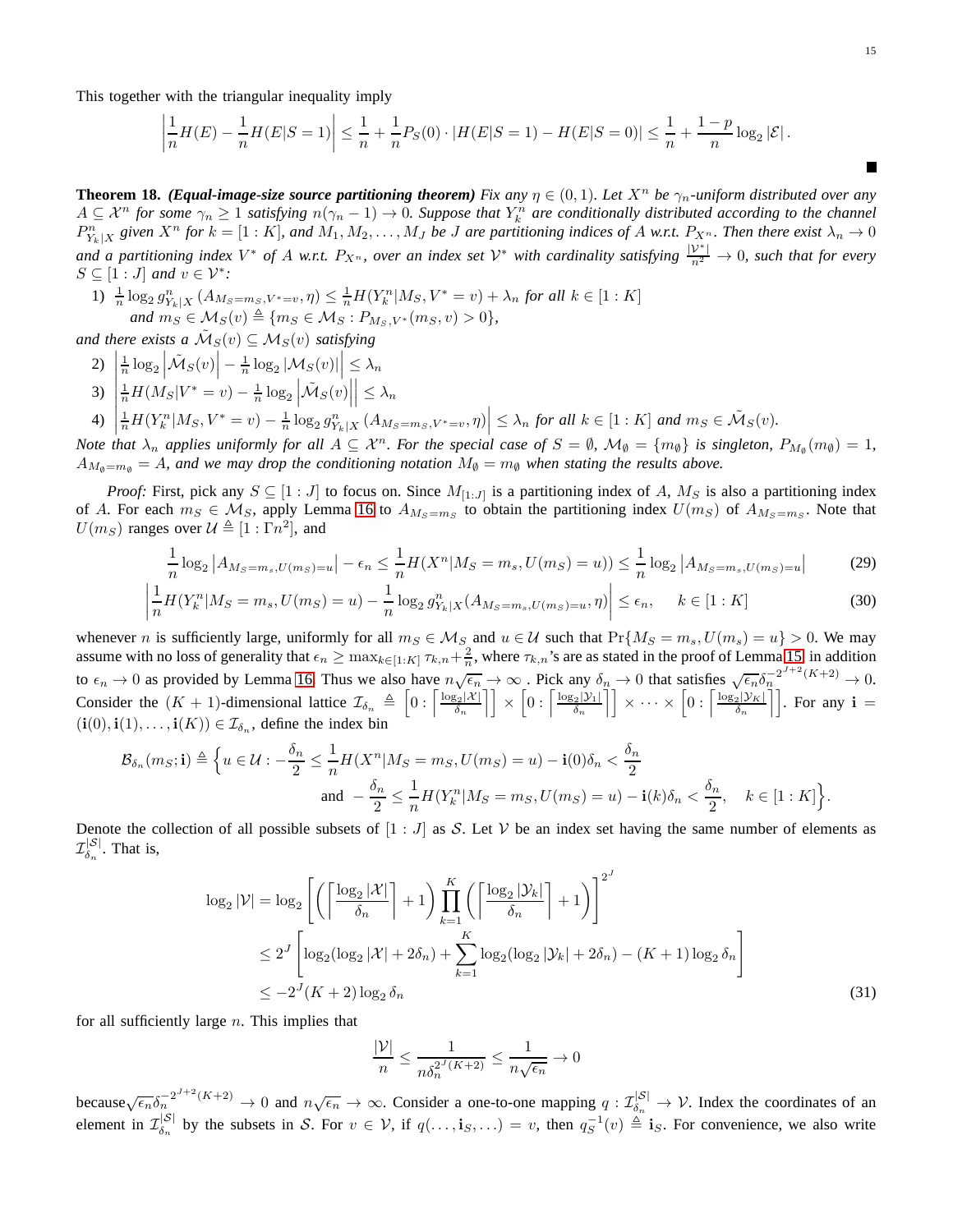$q_S^{-1}(v,k) \triangleq \mathbf{i}_S(k)$  for each  $k \in [0:K]$ . For each  $v \in \mathcal{V}$ , define

$$
A_v \triangleq \bigcap_{S \in \mathcal{S}} \bigcup_{m_S \in \mathcal{M}_S} \bigcup_{u \in \mathcal{B}_{\delta_n}(m_S; q_S^{-1}(v))} A_{M_S = m_S, U(m_S) = u}.
$$

and the random index V by setting  $V = v$  if  $X^n \in A_v$  for  $v \in V$ . Clearly V is a partitioning index of A with  $A_{V=v} = A_v$ , and thus  $(M_S, V)$  is a partitioning index of A. Furthermore, for each  $m_S \in M_S$  and  $u \in \mathcal{U}$ , define  $A_{m_S, u, v} \triangleq A_{M_S=m_S, U(m_S) = u} \cap$  $A_v$ . Then it is easy to verify that  $A_{m_S,v} \triangleq \bigcup_{u \in \mathcal{B}_{\delta_n}(m_S; q_S^{-1}(v))} A_{m_S,u,v} = A_{M_S=m_S, V=v}$ . Furthermore for each  $\mathbf{i} \in \mathcal{I}_{\delta_n}$ , define

$$
A_{m_S,\mathbf{i}} \triangleq \bigcup_{v':q_S^{-1}(v')=\mathbf{i}} A_{M_S=m_S,V=v'} = \bigcup_{u \in \mathcal{B}_{\delta_n}(m_S;\mathbf{i})} A_{M_S=m_S,U(m_S)=u}.
$$

Then, by [\(29\)](#page-14-1), for each  $v \in V$  such that  $A_{m_S, q_S^{-1}(v)} \neq \emptyset$ ,

<span id="page-15-0"></span>
$$
|A_{M_S=m_S, U(m_S)=u}| \ge 2^{n\left[q_S^{-1}(v,0)\delta_n - \frac{\delta_n}{2}\right]}
$$
\n(32)

for all  $u \in \mathcal{B}_{\delta_n}(m_S; q_S^{-1}(v))$ . On the other hand, note that  $A_{m_S,u,v} \subseteq A_{M_S=m_S, U(m_S)=u}$ . Again [\(29\)](#page-14-1) implies

<span id="page-15-1"></span>
$$
|A_{m_S, u, v}| \le |A_{M_S = m_S, U(m_S) = u}| \le 2^{n \left[q_S^{-1}(v, 0)\delta_n + \frac{\delta_n}{2} + \epsilon_n\right]}.
$$
\n(33)

Hence combining [\(32\)](#page-15-0) and [\(33\)](#page-15-1) gives

<span id="page-15-2"></span>
$$
\frac{\max_{(m_S, u) \in \mathcal{M}_S \times \mathcal{U}} |A_{m_S, u, v}|}{\min_{m_S \in \mathcal{M}_S: A_{m_S, q_S^{-1}(v)} \neq \emptyset} \min_{u \in \mathcal{B}_{\delta_n}(m_S; q_S^{-1}(v))} |A_{M_S = m_S, U(m_S) = u}|} \le 2^{n(\delta_n + \epsilon_n)} \tag{34}
$$

for each  $v \in \mathcal{V}$ .

Now for each  $v \in V$ , define the index sets

$$
\mathcal{M}_S(v) \triangleq \{ m_S \in \mathcal{M}_S : P_{M_S,V}(m_S, v) > 0 \}
$$
\n
$$
\Omega_S(v) \triangleq \left\{ (m_S, u) \in \mathcal{M}_S \times \mathcal{B}_{\delta_n}(m_S; q_S^{-1}(v)) : A_{M_S = m_S, U(m_S) = u} \neq \emptyset \text{ and } \frac{|A_{m_S, u, v}|}{|A_{M_S = m_S, U(m_S) = u}|} \ge \sqrt{\epsilon_n} \right\}
$$
\n
$$
\hat{\mathcal{M}}_S(v) \triangleq \left\{ m_S \in \mathcal{M}_S : \text{ there exists some } u \text{ such that } (m_S, u) \in \Omega_S(v) \right\}
$$
\n
$$
\tilde{\mathcal{M}}_S(v) \triangleq \left\{ m_S \in \hat{\mathcal{M}}_S(v) : \sum_{u: (m_S, u) \in \Omega_S(v)} \frac{|A_{m_S, u, v}|}{|A_{m_S, v}|} \ge 1 - \delta_n \right\}.
$$

It is easy to see that  $\tilde{M}_S(v) \subseteq \hat{M}_S(v) \subseteq M_S(v)$ . In addition, since  $P_{M_S,V}(m_S,v) > 0$  is equivalent to  $A_{m_S,v} \neq \emptyset$  and  $A_{m_s,v} \subseteq A_{m_S,q_S^{-1}(v)}, M_S(v) \subseteq \{m_S \in M_S : A_{m_S,q_S^{-1}(v)} \neq \emptyset\}$ . Intuitively  $M_S(v)$  is the set containing all possible values of  $m_S \in M_S$  for a particular  $v \in V$ . In comparison the set  $\hat{\mathcal{M}}(v)$  contains all sufficiently probable  $m_S$ , while  $\hat{\mathcal{M}}_S(v)$  is the subset of  $\mathcal{M}_S(v)$  which has the properties listed in the theorem statement. Our first goal is to show that  $\left|\mathcal{M}_S(v)\right|$  is on the same exponential order as  $|\mathcal{M}_S(v)|$ . This is important primarily for the reason that any bound on  $\frac{1}{n} \log_2 |\mathcal{\tilde{M}}_S(v)|$  will then be a bound for  $\frac{1}{n} \log_2 |\mathcal{M}_S(v)|$ . Following this we will establish the properties listed in the theorem. Toward this end, note that

$$
P_V(v) = \sum_{(m_S, u) \in (M_S \times \mathcal{U}) \setminus \Omega_S(v)} \Pr\{M_S = m_S, U(m_S) = u, V = v\} + \sum_{(m_S, u) \in \Omega_S(v)} \Pr\{M_S = m_S, U(m_S) = u, V = v\}
$$
  
\n
$$
\leq \sum_{(m_S, u) \in (M_S \times \mathcal{U}) \setminus \Omega_S(v)} \frac{\gamma_n \sqrt{\epsilon_n} |A_{M_S = m_S, U(m_S) = u}|}{|A|} + \sum_{(m_S, u) \in \Omega_S(v)} \frac{\gamma_n |A_{m_S, u, v}|}{|A|}
$$
  
\n
$$
\leq \gamma_n \sqrt{\epsilon_n} + \gamma_n^2 P_V(v) \sum_{m_S \in \hat{\mathcal{M}}(v)} \frac{\sum_{u:(m_S, u) \in \Omega_S(v)} |A_{m_S, u, v}|}{|A_v|}
$$
  
\n
$$
\leq \gamma_n \sqrt{\epsilon_n} + \gamma_n^2 P_V(v) \left( \sum_{m_S \in \hat{\mathcal{M}}_S(v)} \frac{|A_{m_S, v}|}{|A_v|} + (1 - \delta_n) \sum_{m_S \in \hat{\mathcal{M}}_S(v) \setminus \hat{\mathcal{M}}_S(v)} \frac{|A_{m_S, v}|}{|A_v|} \right)
$$
  
\n
$$
\leq \gamma_n \sqrt{\epsilon_n} + \gamma_n^2 P_V(v) \left( 1 - \delta_n + \delta_n \sum_{m_S \in \hat{\mathcal{M}}_S(v)} \frac{|A_{m_S, v}|}{|A_v|} \right)
$$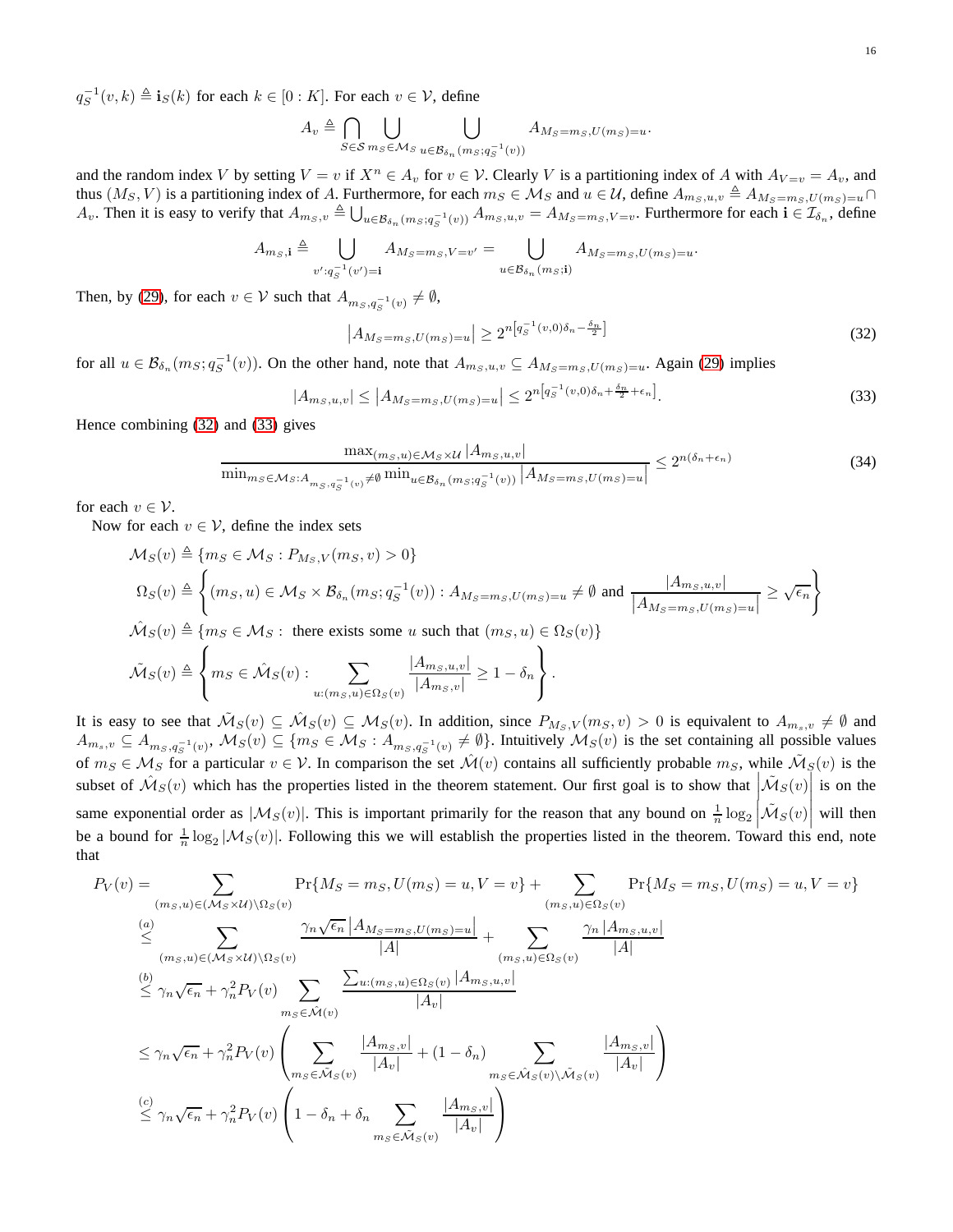$$
\leq \gamma_n \sqrt{\epsilon_n} + \gamma_n^2 (1 - \delta_n) P_V(v) + \gamma_n^3 \delta_n \sum_{m_S \in \tilde{\mathcal{M}}_S(v)} \frac{|A_{m_S, v}|}{|A|}
$$
\n
$$
\leq \gamma_n \sqrt{\epsilon_n} + \gamma_n^2 (1 - \delta_n) P_V(v) + \frac{\gamma_n^3 \delta_n \sum_{m_S \in \tilde{\mathcal{M}}_S(v)} \sum_{u \in \mathcal{B}_{\delta_n}(m_S; q_S^{-1}(v))} |A_{m_S, u, v}|}{\sum_{m_S \in \mathcal{M}_S(v)} \sum_{u \in \mathcal{B}_{\delta_n}(m_S; q_S^{-1}(v))} |A_{M_S = m_s, U(m_S) = u}|}
$$
\n
$$
\leq \gamma_n \sqrt{\epsilon_n} + \gamma_n^2 (1 - \delta_n) P_V(v) + \frac{\gamma_n^3 \delta_n \Gamma_n^2 \left| \tilde{\mathcal{M}}_S(v) \right| \cdot \max_{m_S \in \tilde{\mathcal{M}}_S(v)} \max_{u \in \mathcal{B}_{\delta_n}(m_S; q_S^{-1}(v))} |A_{m_s, u, v}|}{|M_S(v)| \cdot \min_{m_S \in \mathcal{M}_S(v)} \min_{u \in \mathcal{B}_{\delta_n}(m_S; q_S^{-1}(v))} |A_{M_S = m_S, U(m_S) = u}|}
$$
\n
$$
\leq \gamma_n \sqrt{\epsilon_n} + \gamma_n^2 (1 - \delta_n) P_V(v) + \gamma_n^3 \delta_n 2^{n(\delta_n + \epsilon_n)} \Gamma_n^2 \cdot \frac{\left| \tilde{\mathcal{M}}_S(v) \right|}{|M_S(v)|}
$$
\n(35)

where (d) is from [\(34\)](#page-15-2), (b) results since  $M_S$  partitions A and  $U(m_S)$  partitions  $A_{M_S=m_S}$ , and (a) results from the following fact: If  $(m_S, u) \in (\mathcal{M}_S \times \mathcal{U}) \setminus \Omega_S(v)$ , then

$$
\Pr\{M_S = m_S, U(m_S) = u, V = v\} \le \begin{cases} \frac{\gamma_n |A_{m_S, u, v}|}{|A|} & \text{if } u \in \mathcal{B}_{\delta_n}(m_S; q_S^{-1}(v)) \\ 0 & \text{otherwise} \end{cases}
$$
  

$$
\le \begin{cases} \frac{\gamma_n \sqrt{\epsilon_n} |A_{M_S = m_S, U(m_S) = u}|}{|A|} & \text{if } u \in \mathcal{B}_{\delta_n}(m_S; q_S^{-1}(v)) \text{ and } A_{M_S = m_S, U(m_S) = u} \ne \emptyset \\ 0 & \text{otherwise.} \end{cases}
$$

Rearranging [\(35d](#page-16-0)), we obtain

<span id="page-16-1"></span>
$$
\frac{1}{n}\log_2|\mathcal{M}_S(v)| - \frac{1}{n}\log_2\left|\tilde{\mathcal{M}}_S(v)\right| \le \delta_n + \epsilon_n + \frac{1}{n}\log_2\gamma_n + \frac{\log_2\Gamma n^2}{n} - \frac{1}{n}\log_2P_V(v) - \frac{1}{n}\log_2\left(1 - \chi_n(v)\right) \tag{36}
$$

where

<span id="page-16-0"></span>
$$
\chi_n(v) \triangleq \frac{1}{\delta_n} \left( 1 - \frac{1}{\gamma_n^2} \right) + \frac{\sqrt{\epsilon_n}}{\gamma_n \delta_n P_V(v)}.
$$

For all  $v \in V$  such that  $P_V(v) \ge \frac{1}{|V|^2}$ , we have  $-\frac{1}{n} \log_2 P_V(v) \le -\frac{1}{2n} \log_2 \epsilon_n \to 0$ , and for sufficiently large *n*,

<span id="page-16-5"></span>
$$
\chi_n(v) \le \frac{1}{n\delta_n} + \frac{\sqrt{\epsilon_n}}{\delta_n P_V(v)} \le \frac{1}{n\delta_n} + \frac{\sqrt{\epsilon_n}}{\delta_n^{2^{J+1}(K+2)+1}} \to 0
$$
\n(37)

by way of [\(31\)](#page-14-2). Hence the right hand side of inequality [\(36\)](#page-16-1) vanishes as  $n \to \infty$  uniformly for all for  $v \in V$  such that  $P_V(v) \ge \frac{1}{|\mathcal{V}|^2}$ . Similarly, rearranging [\(35c](#page-16-0)), we obtain

<span id="page-16-3"></span>
$$
\sum_{m_S \in \tilde{\mathcal{M}}_S(v)} \frac{|A_{m_S, v}|}{|A_v|} \ge 1 - \chi_n(v) \to 1
$$
\n(38)

uniformly for all  $v \in V$  such that  $P_V(v) \ge \frac{1}{|V|^2}$ . This also implies that

<span id="page-16-4"></span>
$$
\Pr\left\{M_S \in \tilde{\mathcal{M}}_S(v) \middle| V=v\right\} \ge \frac{1}{\gamma_n} \sum_{m_S \in \tilde{\mathcal{M}}_S(v)} \frac{|A_{m_S, v}|}{|A_v|} \ge 1 - \left(1 - \frac{1}{\gamma_n}\right) - \frac{\chi_n(v)}{\gamma_n} \ge 1 - \frac{1}{n} - \chi_n(v) \to 1\tag{39}
$$

uniformly for all  $v \in V$  such that  $P_V(v) \ge \frac{1}{|V|^2}$ . This lower bound on  $\Pr\left\{M_S \in \tilde{\mathcal{M}}_S(v)\middle| V=v\right\}$  will be useful later in the proof.

Next let us concentrate on bounding  $\frac{1}{n}H(M_S|V=v) - \frac{1}{n}\log_2\left|\tilde{\mathcal{M}}_S(v)\right|$ |. Fix any  $v \in V$ . For each  $m_S \in \tilde{\mathcal{M}}_S(v)$ , let  $u' = \arg \max_{u: (m_S, u) \in \Omega_S(v)} |A_{m_S, u, v}|$ . Then

<span id="page-16-2"></span>
$$
\frac{\sqrt{\epsilon_n} |A_{M_S=m_S, U(m_S)=u'}|}{\gamma_n |A_v|} \le \frac{|A_{m_S, u', v}|}{\gamma_n |A_v|} \le P_{M_S|V}(m_S|v) = \Pr\{X^n \in A_{m_S, v}| X^n \in A_v\} \le \frac{\gamma_n |A_{m_S, v}|}{|A_v|} \le \frac{\gamma_n |U| |A_{m_S, u', v}|}{|A_v|}.
$$
\n(40)

Thus, combining [\(40\)](#page-16-2) and [\(34\)](#page-15-2) shows that

$$
\frac{\max_{m_S \in \tilde{\mathcal{M}}_S(v)} P_{M_S|V}(m_S|v)}{\min_{m_S \in \tilde{\mathcal{M}}_S(v)} P_{M_S|V}(m_S|v)} \le \frac{|\mathcal{U}| \gamma_n^2}{\sqrt{\epsilon_n}} \cdot \frac{\max_{(m_S, u) \in \Omega_S(v)} |A_{m_S, u, v}|}{\min_{m_S \in \mathcal{M}_S(v)} \min_{u \in \mathcal{B}_{\delta_n}(m_S; q_S^{-1}(v))} |A_{M_S = m_S, U(m_S) = u}|} \n\le 2^{n(\delta_n + \epsilon_n + \frac{2}{n} \log_2 \gamma_n - \frac{1}{2n} \log_2 \epsilon_n + \frac{1}{n} \log_2 |\mathcal{U}|)}.
$$
\n(41)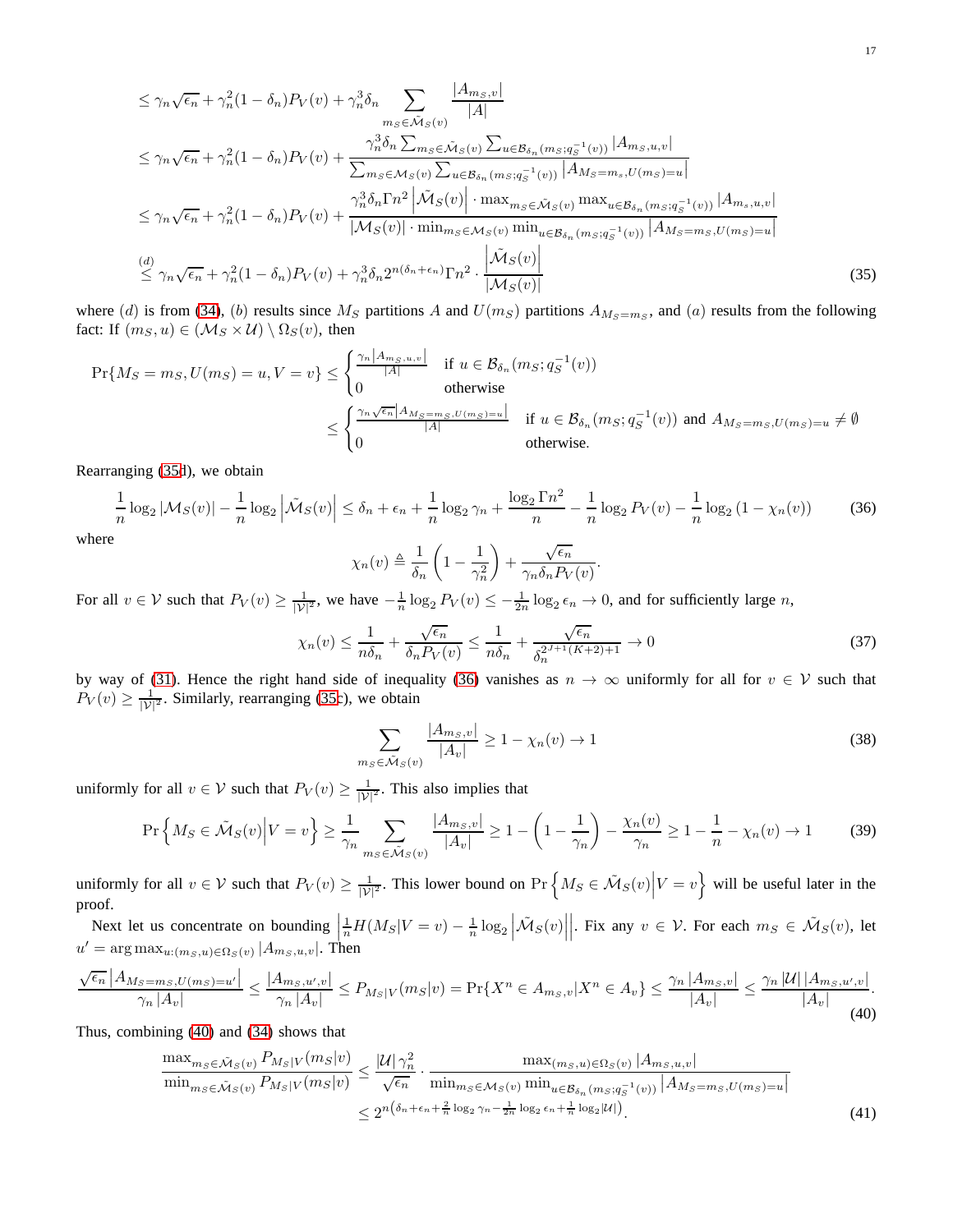Next for all  $m_S \in \tilde{M}_S(v)$  we have  $\Pr \{ M_S = m_S | V = v \} = \Pr \left\{ M_S = m_S \Big| V = v, M_S \in \tilde{M}_S(v) \right\} \Pr \left\{ M_S \in \tilde{M}_S(v) \Big| V = v \right\}$ . Thus because equation [\(41\)](#page-16-3) only considers  $m_S \in \tilde{M}_S(v)$  in the ratio, we have

$$
\frac{\max_{m_S \in \tilde{\mathcal{M}}_S(v)} P_{M_S|V}(m_S|v)}{\min_{m_S \in \tilde{\mathcal{M}}_S(v)} P_{M_S|V}(m_S|v)} = \frac{\max_{m_S \in \tilde{\mathcal{M}}_S(v)} \Pr\left\{ M_S = m_S | V = v, M_S \in \tilde{\mathcal{M}}_S(v) \right\}}{\min_{m_S \in \tilde{\mathcal{M}}_S(v)} \Pr\left\{ M_S = m_S | V = v, M_S \in \tilde{\mathcal{M}}_S(v) \right\}}.
$$

Then applying Lemma [7](#page-6-2) directly leads to

$$
\left| \frac{1}{n} H(M_S|V=v, M_S \in \tilde{\mathcal{M}}_S(v)) - \frac{1}{n} \log_2 \left| \tilde{\mathcal{M}}_S(v) \right| \right| \le \delta_n + \epsilon_n + \frac{2}{n} \log_2 \gamma_n - \frac{1}{2n} \log_2 \epsilon_n + \frac{1}{n} \log_2 |\mathcal{U}| \tag{42}
$$

It remains to bound the difference between  $H(M_S|V = v, M_S \in \tilde{\mathcal{M}}_S(v))$  and  $H(M_S|V = v)$ . Recall that

<span id="page-17-0"></span>
$$
\Pr\left\{M_S \notin \tilde{\mathcal{M}}_S(v) \middle| V = v\right\} \le \frac{1}{n} + \chi_n(v)
$$

by [\(39\)](#page-16-4) and that  $|M_S| \leq |\mathcal{X}|^n$  because  $M_S$  partitions  $A \subset \mathcal{X}^n$ . Thus by Lemma [17](#page-13-3)

$$
\frac{1}{n}H(M_S|V=v) - \frac{1}{n}H(M_S|V=v, M_S \in \tilde{\mathcal{M}}_S(v))\Big| \leq \frac{1}{n} + \left(\frac{1}{n} + \chi_n(v)\right) \log_2|\mathcal{X}|.
$$
\n(43)

Thus from the triangle inequality and equations [\(42\)](#page-17-0) and [\(43\)](#page-17-1), we obtain

<span id="page-17-4"></span>
$$
\left|\frac{1}{n}H(M_S|V=v) - \frac{1}{n}\log_2\left|\tilde{\mathcal{M}}_S(v)\right|\right| \le \delta_n + \epsilon_n + \frac{2}{n}\log_2\gamma_n + \frac{1}{n} - \frac{1}{2n}\log_2\epsilon_n + \frac{1}{n}\log_2\Gamma_n^2 + \left(\frac{1}{n} + \chi_n(v)\right)\log_2|\mathcal{X}| \to 0
$$
\n(44)

for all  $v \in V$  such that  $P_V(v) \geq \frac{1}{|V|^2}$ .

<span id="page-17-1"></span> $\overline{\phantom{a}}$ I I  $\overline{\phantom{a}}$ 

Finally we turn our attention to upper bounding  $\frac{1}{n}H(Y_k^n|M_S, V = v) - \frac{1}{n}\log_2 g_{Y_k|X}^n(A_{m_S,v}, \eta)$  for all  $m_S \in \mathcal{M}_S(v)$  and  $\overline{\phantom{a}}$  $\frac{1}{n}H(Y_k^n|M_S, V=v) - \frac{1}{n}\log_2 g_{Y_k|X}^n(A_{m_S,v}, \eta)$  for all  $m_S \in \tilde{\mathcal{M}}_S(v)$ . To obtain bounds for these differences, we will first bound the following terms:

1) 
$$
\left| \frac{1}{n} H(Y_k^n|M_S, V=v) - \frac{1}{n} H(Y_k^n|M_S, M_S \in \tilde{\mathcal{M}}_S(v), V=v) \right|,
$$

 $2)$  $\frac{1}{n}H(Y_k^n|M_S,M_S\in \tilde{\mathcal{M}}_S(v),V=v)-\frac{1}{n}H(Y_k^n|M_S,U(M_S),M_S\in \tilde{\mathcal{M}}_S(v),V=v)\bigg|$ 

$$
3)\left|\frac{1}{n}H(Y_k^n|M_S,U(M_S),M_S\in \tilde{\mathcal{M}}_S(v),V=v)-\frac{1}{n}H(Y_k^n|M_S,U(M_S),M_S\in \tilde{\mathcal{M}}_S(v), (M_S,U(M_S))\in \Omega_S(v),V=v)\right|
$$

- 4)  $\left| \begin{array}{c} 4 \end{array} \right|$ 4)  $\left| \frac{1}{n} H(Y_k^n | M_S, U(M_S), M_S \in \tilde{M}_S(v), (M_S, U(M_S)) \in \Omega_S(v), V = v) - q_S^{-1}(v, k) \delta_n \right|$ <br>5)  $\frac{1}{n} \log_2 g_{Y_k|X}^n (A_{m_S, v}, \eta) - q_S^{-1}(v, k) \delta_n$  for all  $m_S \in \mathcal{M}_S(v)$
- 
- 6)  $\left| \frac{1}{n} \log_2 g_{Y_k|X}^n(A_{m_S,v}, \eta) q_S^{-1}(v, k) \delta_n \right|$  for all  $m_S \in \tilde{\mathcal{M}}_S(v)$  $\left[ n \frac{1652 \, 3 \gamma_k |X| \cdot 1 \cdot m_S, 0, 0}{15} \right]$

and then repeatedly apply the triangle inequality to obtain the desired results. The bound for 1),

<span id="page-17-2"></span>
$$
\left|\frac{1}{n}H(Y_k^n|M_S, V=v) - \frac{1}{n}H(Y_k^n|M_S, M_S \in \tilde{\mathcal{M}}_S(v), V=v)\right| \leq \frac{1}{n} + \left(\frac{1}{n} + \chi_n(v)\right) \log_2|\mathcal{Y}_k|,
$$
\n(45)

is a result of [\(39\)](#page-16-4) and Lemma [17.](#page-13-3) The bound for 2) clearly follows as

$$
\left| \frac{1}{n} H(Y_k^n | M_S, M_S \in \tilde{\mathcal{M}}_S(v), V = v) - \frac{1}{n} H(Y_k^n | M_S, U(M_S), M_S \in \tilde{\mathcal{M}}_S(v), V = v) \right| \le \frac{1}{n} \log_2 |\mathcal{U}| \le \frac{1}{n} \log_2 \Gamma n^2. \tag{46}
$$

The bound for 3),

$$
\left| \frac{1}{n} H(Y_k^n|M_S, U(M_S), M_S \in \tilde{\mathcal{M}}_S(v), V = v) - \frac{1}{n} H(Y_k^n|M_S, U(M_S), M_S \in \tilde{\mathcal{M}}_S(v), (M_S, U(M_S)) \in \Omega_S(v), V = v) \right|
$$
  

$$
\leq \frac{1}{n} + \left( \frac{1}{n} + \delta_n \right) \log_2 |\mathcal{Y}_k|.
$$
 (47)

also follows from Lemma [17](#page-13-3) because

$$
\Pr\left\{U(m_S) \in \mathcal{U} : (m_S, U(m_S)) \in \Omega_S(v) | M_S = m_S, V = v\right\} \ge \frac{1}{\gamma_n} \sum_{u: (m_S, u) \in \Omega_S(v)} \frac{|A_{m_S, u, v}|}{|A_{m_S, v}|} \ge \frac{1 - \delta_n}{\gamma_n} \ge 1 - \frac{1}{n} - \delta_n,
$$

for all  $m_S \in \tilde{\mathcal{M}}_S(v)$ . The bound for 4)

<span id="page-17-3"></span>
$$
\left| \frac{1}{n} H(Y_k^n|M_S, U(M_S), M_S \in \tilde{\mathcal{M}}_S(v), (M_S, U(M_S)) \in \Omega_S(v), V = v) - q_S^{-1}(v, k)\delta_n \right| \le \frac{\delta_n}{2} + 3\gamma_n \sqrt{\epsilon_n}
$$
(48)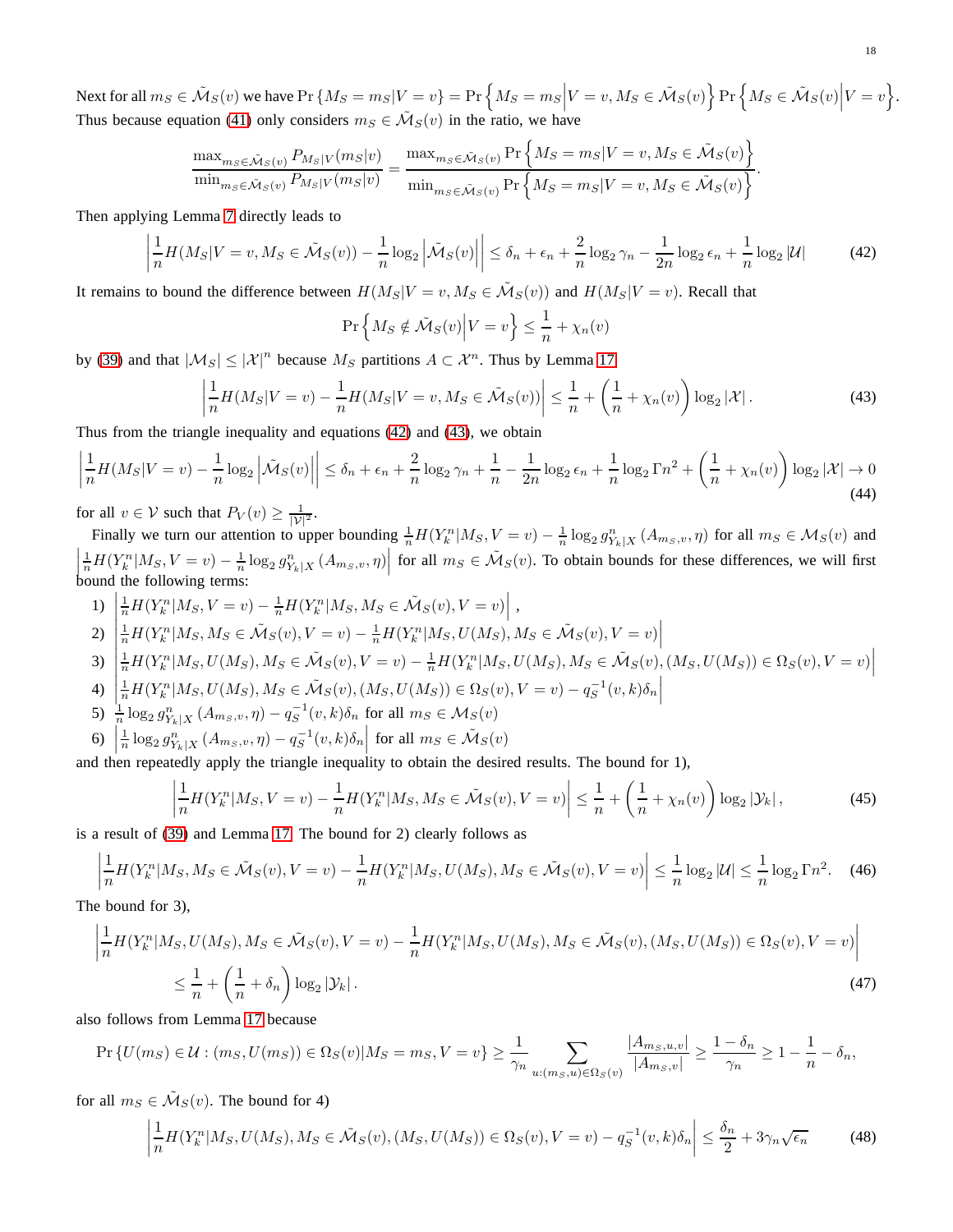follows from

<span id="page-18-0"></span>
$$
\left| \frac{1}{n} H(Y_k^n | M_S = m_S, U(m_S) = u) - \frac{1}{n} H(Y_k^n | M_S = m_S, U(m_S) = u, V = v) \right| \le 3\gamma_n \sqrt{\epsilon_n},\tag{49}
$$

and 

<span id="page-18-1"></span>
$$
\left|\frac{1}{n}H(Y_k^n|M_S=m_S, U(m_S)=u)-q_S^{-1}(v,k)\delta_n\right| \leq \frac{\delta_n}{2},\tag{50}
$$

for all  $(m_S, u) \in \Omega_S(v)$ . We can obtain [\(49\)](#page-18-0) from Lemma [14](#page-11-0) because of [\(30\)](#page-14-3) and  $\frac{|A_{m_S, u, v}|}{|A_{M_S=m_S, U(m_S)=u}|} \ge \sqrt{\epsilon_n}$  for all  $(m_S, u) \in \Omega$  $\Omega_S(v)$  while [\(50\)](#page-18-1) is a direct consequence of the construction of  $A_v$ . Now using the triangle inequalities with [\(45\)](#page-17-2)–[\(48\)](#page-17-3), we get and the set of the set of the set of the set of the set of the set of the set of the set of the set of the<br>Internal set of the set of the set of the set of the set of the set of the set of the set of the set of the se

<span id="page-18-3"></span><span id="page-18-2"></span>
$$
\left|\frac{1}{n}H(Y_k^n|M_S, V=v) - q_S^{-1}(v,k)\delta_n\right| \leq \mu_n\tag{51}
$$

for all  $v \in V$  such that  $P_V(v) \ge \frac{1}{|V|^2}$ , where  $\mu_n \to 0$  because of [\(37\)](#page-16-5).<br>Continuing on to establish the bounds 5) and 6), notice that

$$
\max_{u:(m_S,u)\in\Omega_S(v)} \frac{1}{n} \log_2 g_{Y_k|X}^n (A_{m_S,u,v}, \eta) \le \frac{1}{n} \log_2 g_{Y_k|X}^n (A_{m_S,v}, \eta)
$$
\n
$$
\le \frac{1}{n} \log_2 |\mathcal{U}| + \max_{u:(m_S,u)\in\Omega_S(v)} \frac{1}{n} \log_2 g_{Y_k|X}^n (A_{m_S,u,v}, \eta)
$$
\n
$$
\le \frac{1}{n} \log_2 \Gamma n^2 + \max_{u:(m_S,u)\in\Omega_S(v)} \frac{1}{n} \log_2 g_{Y_k|X}^n (A_{M_S=m_S,U(m_S)=u}, \eta).
$$
\n(52)

Together with [\(30\)](#page-14-3) and the definition of  $\mathcal{B}_{\delta_n}(m_S; q_S^{-1}(v))$ , the upper bound in [\(52\)](#page-18-2) gives us the bound 5):

<span id="page-18-4"></span>
$$
\frac{1}{n}\log_2 g_{Y_k|X}^n(A_{m_S,v},\eta) - q_S^{-1}(v,k)\delta_n \le \frac{\delta_n}{2} + \epsilon_n + \frac{1}{n}\log_2 \Gamma_n^2 \tag{53}
$$

for all  $m<sub>S</sub> \in M<sub>S</sub>(v)$ . Furthermore, combining [\(50\)](#page-18-1) and again the application of Lemma [14](#page-11-0) based on [\(30\)](#page-14-3) and the restriction that  $\frac{|A_{m_S,u,v}|}{|A|}$  $\frac{|A_{m_S,u,v}|}{|A_{M_S=m_S,U(m_S)=u}|} \ge \sqrt{\epsilon_n}$  for all  $(m_S, u) \in \Omega_S(v)$ , we get

$$
\max_{u:(m_S,u)\in\Omega_S(v)}\frac{1}{n}\log_2 g_{Y_k|X}^n(A_{m_S,u,v},\eta)-q_S^{-1}(v,k)\delta_n\bigg|\leq \frac{\delta_n}{2}+4\gamma_n\sqrt{\epsilon_n}.
$$

for all  $m_S \in \tilde{\mathcal{M}}_S(v)$ . This together with [\(52\)](#page-18-2) give us the bound 6):

<span id="page-18-5"></span>
$$
\left|\frac{1}{n}\log_2 g_{Y_k|X}^n\left(A_{m_S,v},\eta\right)-q_S^{-1}(v,k)\delta_n\right| \le \frac{\delta_n}{2} + 4\gamma_n\sqrt{\epsilon_n} + \frac{1}{n}\log_2\Gamma_n^2\tag{54}
$$

for all  $m_S \in \tilde{\mathcal{M}}_S(v)$ .

Now putting [\(51\)](#page-18-3) and [\(53\)](#page-18-4) together, we arrive at

 $\overline{\phantom{a}}$ I I  $\overline{\phantom{a}}$ 

<span id="page-18-7"></span>
$$
\frac{1}{n}\log_2 g_{Y_k|X}^n(A_{m_S,v},\eta) \le \frac{1}{n}H(Y_k^n|M_S,V=v) + \mu_n + \frac{\delta_n}{2} + \epsilon_n + \frac{1}{n}\log_2 \Gamma_n^2
$$
\n(55)

for all  $m_S \in \mathcal{M}_S(v)$ . On the other hand, putting [\(51\)](#page-18-3) and [\(54\)](#page-18-5) together gives us

<span id="page-18-8"></span><span id="page-18-6"></span>
$$
\left| \frac{1}{n} H(Y_k^n | M_S, V = v) - \frac{1}{n} \log_2 g_{Y_k|X}^n (A_{m_S, v}, \eta) \right| \le \mu_n + \frac{\delta_n}{2} + 4\gamma_n \sqrt{\epsilon_n} + \frac{1}{n} \log_2 \Gamma n^2
$$
\n(56)

for all  $m_S \in \tilde{\mathcal{M}}_S(v)$ .

Summarizing [\(36\)](#page-16-1), [\(44\)](#page-17-4), [\(56\)](#page-18-6), and [\(55\)](#page-18-7), by letting  $\tilde{V} \triangleq \{v \in V : P_V(v) \geq \frac{1}{|V|^2}\}$  there exist a  $\lambda_n \to 0$  such that for all  $v \in \mathcal{V}$ ,

$$
\left|\frac{1}{n}\log_2|\mathcal{M}_S(v)| - \frac{1}{n}\log_2\left|\tilde{\mathcal{M}}_S(v)\right|\right| \le \lambda_n
$$
\n
$$
\left|\frac{1}{n}H(M_S|V=v) - \frac{1}{n}\log_2\left|\tilde{\mathcal{M}}_S(v)\right|\right| \le \lambda_n
$$
\n
$$
\frac{1}{n}\log_2 g_{Y_k|X}^n (A_{M_S=m_S,V=v}, \eta) - \frac{1}{n}H(Y_k^n|M_S, V=v) \le \lambda_n \quad \text{for all } m_S \in \mathcal{M}_S(v) \text{ and all } k \in [1:K].
$$
\n
$$
\left|\frac{1}{n}H(Y_k^n|M_S, V=v) - \frac{1}{n}\log_2 g_{Y_k|X}^n (A_{M_S=m_S, V=v}, \eta)\right| \le \lambda_n \quad \text{for all } m_S \in \tilde{\mathcal{M}}_S(v) \text{ and all } k \in [1:K].
$$
\n(57)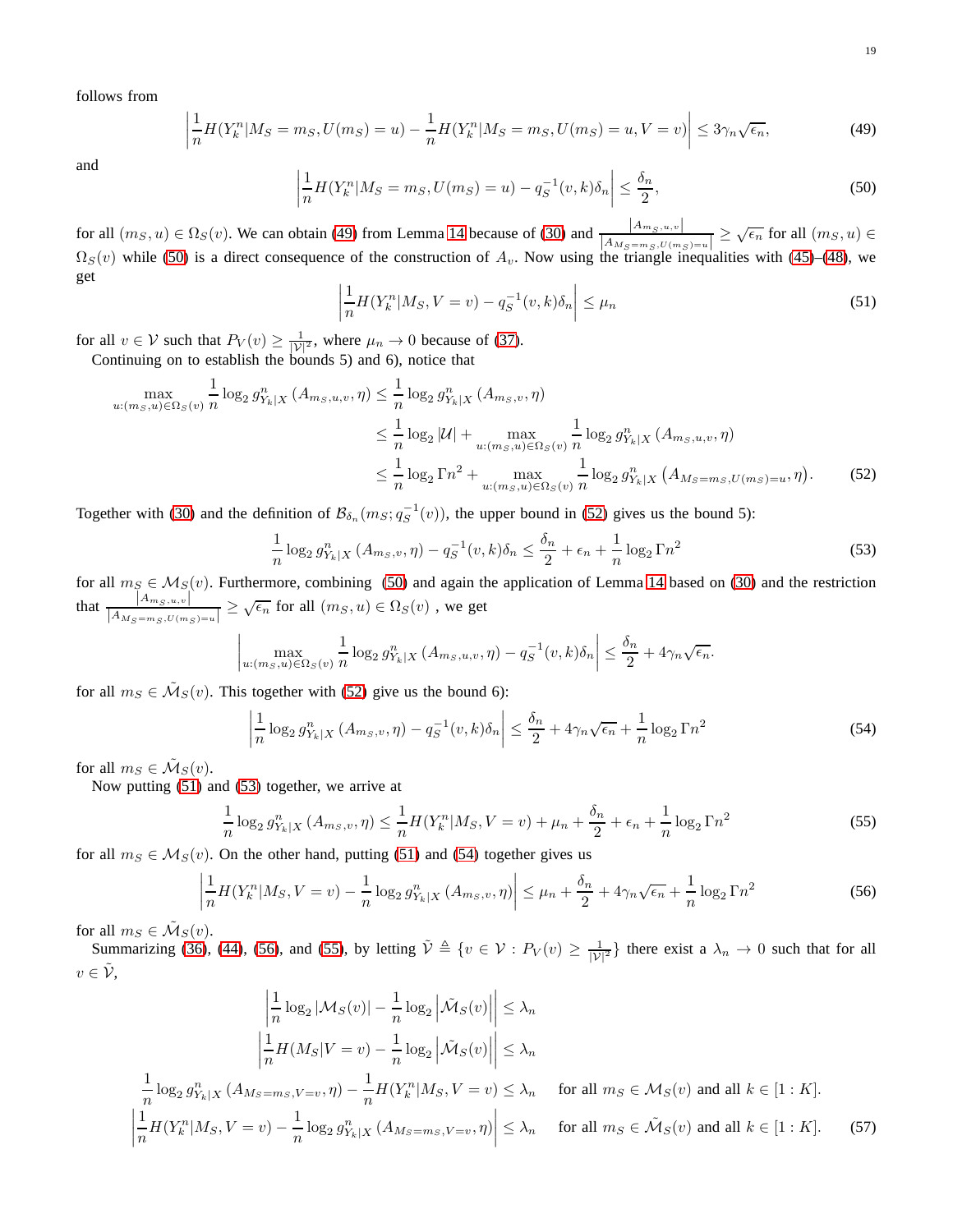Note that  $\lambda_n$  works uniformly for all  $A \subseteq \mathcal{X}^n$ . Let  $\tilde{A} \triangleq \bigcup_{v \in \tilde{\mathcal{V}}} A_{V=v}$ . Since V is a partitioning index of A w.r.t.  $P_{X^n}$ ,

<span id="page-19-2"></span>
$$
P_{X^n}(\tilde{A}) = P_V(\tilde{\mathcal{V}}) \ge 1 - \frac{1}{|\mathcal{V}|}.
$$
\n(58)

To complete the proof, we will apply [\(57\)](#page-18-8) and [\(58\)](#page-19-2) iteratively as below. First apply the result on  $A$  to obtain the partitioning index  $V_1$  of A w.r.t.  $P_{X^n}$ ,  $V_1 \subseteq V$ , and  $A_1 = \bigcup_{v \in V_1} A_{V_1=v}$  such that [\(57\)](#page-18-8) holds for all  $v \in V_1$  and  $P_{X^n}(A_1) \ge 1 - \frac{1}{|V|}$ . Next apply the result on  $A \setminus A_1$  to obtain the partitioning index  $V_2$  of  $A \setminus A_1$  w.r.t.  $P_{X^n|X^n \in A \setminus A_1}$ ,  $V_2 \subseteq V$ , and  $A_2 = \bigcup_{v \in V_2} A_{V_2 = v}$ such that [\(57\)](#page-18-8) holds for all  $v \in V_2$  and  $P_{X^n|X^n \in A \setminus A_1}(A_2) \geq 1 - \frac{1}{|V|}$ . Repeat the process  $m-2$  times to get, for each  $i \in [3:m]$ , the partitioning index  $V_i$  of  $A \setminus \bigcup_{l=1}^{i-1} A_l$  w.r.t.  $P_{X^n | X^n \in A \setminus \bigcup_{l=1}^{i-1} A_l}$ ,  $V_i \subseteq V$ , and  $A_i = \bigcup_{v \in V_i} A_{V_i=v}$  such that [\(57\)](#page-18-8) holds for all  $v \in V_i$  and  $P_{X^n | X^n \in A \setminus \bigcup_{l=1}^{i-1} A_l}(A_i) \geq 1 - \frac{1}{|\mathcal{V}|}$ . Then

$$
P_{X^n}\left(A\setminus\bigcup_{l=1}^mA_l\right)\leq\left(\frac{1}{|\mathcal{V}|}\right)^m.
$$

Thus, as in the proof of Lemma [16,](#page-13-0) if we pick  $m \geq 2n \log_2 |\mathcal{X}| \geq \frac{n(\log_2 \gamma_n + \log_2 |\mathcal{X}|)}{\log_2 |\mathcal{Y}|}$ ,  $A \setminus \bigcup_{l=1}^m A_l$  will be empty, i.e.,  $A = \bigcup_{l=1}^{m} A_l$ . Finally, define and set the random index  $V^* = (l, v)$  if  $X^n \in A_l \cap A_{V_l=v}$ . Then  $V^*$  partitions A w.r.t. to  $P_{X^n}$ and [\(57\)](#page-18-8) holds for all  $v \in \mathcal{V}^*$ , where  $\mathcal{V}^*$  denotes the alphabet of  $V^*$ . It is also clear that  $|\mathcal{V}^*|$  is at most  $(2n \log_2 |\mathcal{X}|)|\mathcal{V}|$ .

#### VII. STRONG FANO'S INEQUALITIES

<span id="page-19-1"></span>In this section, we develop stronger versions of Fano's inequality for the multi-terminal communication scenario in which a set of J messages  $M_1, M_2, \ldots, M_J$  ranging over  $M_1, M_2, \ldots, M_J$ , respectively, are to be sent to K receivers through a set of K DMCs  $P_{Y_1|X}, P_{Y_2|X}, \ldots, P_{Y_K|X}$ . We will see that these strong Fano's inequalities are direct consequences of the source partitioning results obtained in Theorem [18.](#page-14-0) More specifically, let A, which can be any subset of  $\mathcal{X}^n$ , denote the set of possible codewords. Let  $S_1, S_2, \ldots, S_K$  be any K non-empty subsets of  $[1:J]$  with the interpretation that the kth receiver is to decode the message  $M_{S_k}$ . Let  $F^n: \mathcal{M}_1 \times \cdots \times \mathcal{M}_J \to A$  denote the encoding function and  $\Phi_k^n: Y_k^n \to \mathcal{M}_{S_k}$  denote the decoding function employed by the kth receiver, for  $k \in [1:K]$ . We allow the encoding and decoding functions to be stochastic with F and  $\Phi_k$  specified by the conditional distributions  $P_{X^n|M_{[1:J]}}$  and  $P_{\Phi_k^n|Y_k^n}$ , respectively. As mentioned before, distributed encoding is allowed in this model. For example, if there are  $L$  distributed encoders, each generates a codeword in  $\mathcal{X}_l^n$  for  $l \in [1:L]$ , we may set  $\mathcal{X}_l^n = \mathcal{X}_1^n \times \cdots \times \mathcal{X}_L^n$ ,  $A = A_1 \times \cdots \times A_L$ , where  $A_l \subseteq \mathcal{X}_l^n$ , and disjointly distribute the  $J$  messages to the  $L$  encoders. The Cartesian product of these  $L$  distributed encoders then forms the encoding function F. If  $P_{X^n|M_{[1:J]}}$  is degenerative, the encoding function is deterministic. Similarly if  $P_{\Phi_k^n|Y_k^n}$  is degenerative, the kth decoding function is deterministic.

We consider two decoding error criteria, namely, the average and maximum error probabilities. For any encoder-decoder pair  $(F^n, \Phi_k^n)$ , the average error probability is  $Pr{\Phi_k^n(Y_k^n) \neq M_{S_k}}$  for the kth receiver. On the other hand, the maximum error probability is defined as

$$
\max_{(m_{S_k},x^n)\in \mathcal{M}_{S_k}\times A: P_{M_{S_k},X^n}(m_{S_k},x^n)>0}\Pr\{\Phi_k^n(Y_k^n)\neq M_{S_k}|X^n=x^n,M_{S_k}=m_{S_k}\}.
$$

If the encoding function is deterministic (and one-to-one), the maximum error probability reduces to

$$
\max_{m_{[1:J]} \in \mathcal{M}_{[1:J]}} \Pr\{\Phi_k^n(Y_k^n) \neq M_{S_k} | M_{[1:J]} = m_{[1:J]}\}.
$$

Note that this maximum-error criterion is stricter than one using the probability  $\max_{m_{S_k} \in \mathcal{M}_{S_k}} \Pr{\Phi_k^n(Y_k^n) \neq M_{S_k} | M_{S_k} = \emptyset}$  $m_{S_k}$ . We argue that the former more naturally conveys the notion of maximum error in multi-terminal settings. This is because the former truly describes the maximum decoding error probability at the kth receiver over all possible transmitted codewords, while the latter is a somewhat unnatural mix between maximum (over all messages that are intended for the kth receiver) and average (over all messages that are not) error probabilities.

The stronger versions of Fano's inequality are first derived under the maximum error criterion in Theorem [19–](#page-19-0)Corollary [22.](#page-24-1) The stronger versions of Fano's inequality under the average error criterion are then obtained as consequences of Theorem [19](#page-19-0) in Theorem [23–](#page-24-0)Corollary [26.](#page-26-0)

<span id="page-19-0"></span>**Theorem 19.** *Consider a set of* K DMCs  $P_{Y_1|X}, P_{Y_2|X}, \ldots, P_{Y_K|X}$  *and a set of* J messages  $M_1, M_2, \ldots, M_J$  ranging over  $M_1, M_2, \ldots, M_J$ , respectively. Let A be any subset of  $\mathcal{X}^n$  and  $S_1, S_2, \ldots, S_K$  be any K non-empty subsets of  $[1:J]$ . Then *for any encoding function*  $F^n : \mathcal{M}_1 \times \cdots \times \mathcal{M}_J \to A$  and decoding functions  $\Phi^n_k : \mathcal{Y}^n_k \to \mathcal{M}_{S_k}$ ,  $k \in [1:K]$ , that satisfy the *maximum-error conditions that*

$$
\frac{-1}{n}\log_{2}\left(1-\max_{(m_{S_{k}},x^{n})\in\mathcal{M}_{S_{k}}\times A: P_{M_{S_{k}},X^{n}}(m_{S_{k}},x^{n})>0}\Pr\left\{\Phi_{k}^{n}(Y_{k}^{n})\neq M_{S_{k}}\,|\,M_{S_{k}}=m_{S_{k}},X^{n}=x^{n}\right\}\right)\rightarrow0
$$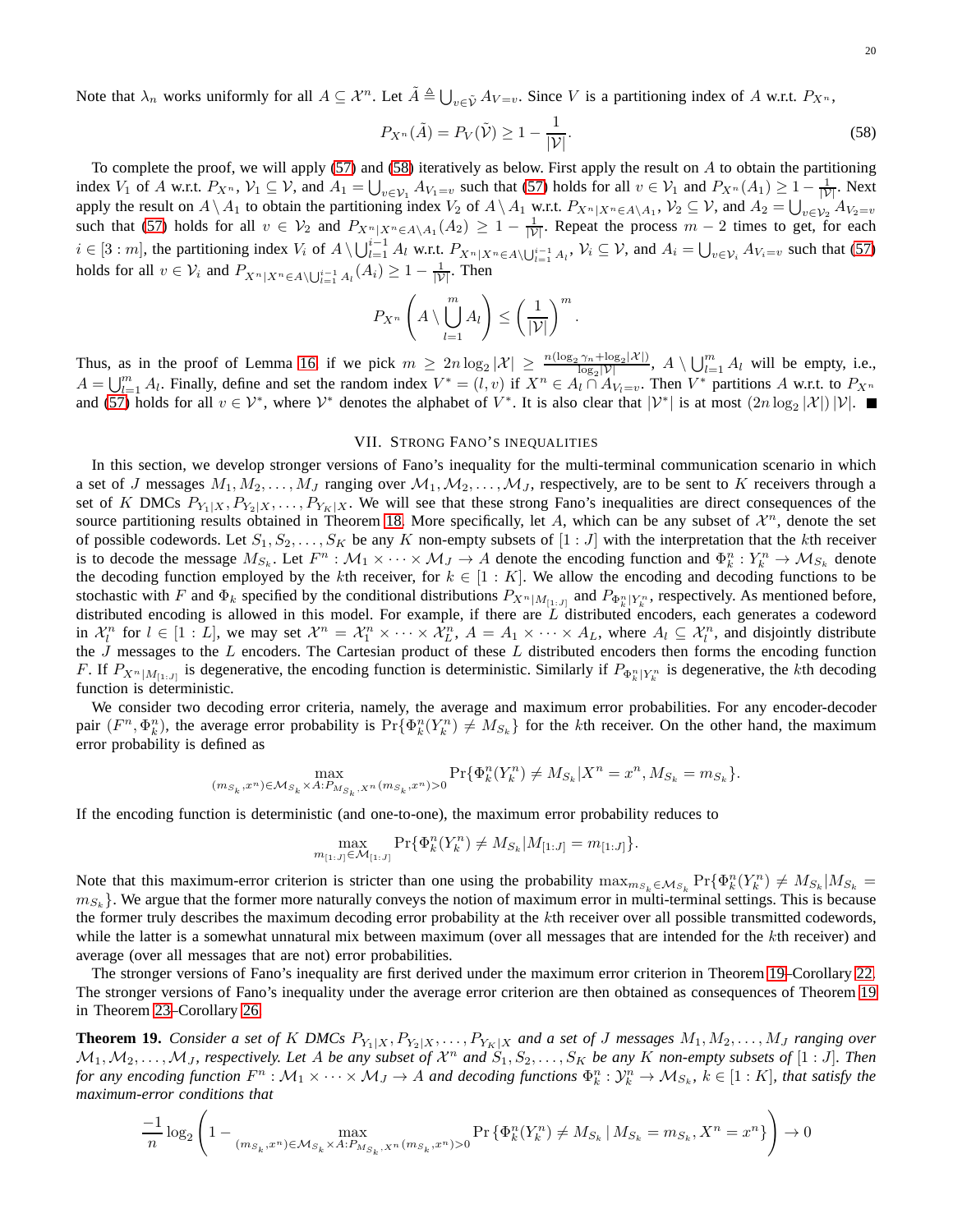*for all* k ∈ [1 : K]*, there exist an index set* Q *with cardinality no larger than* Γn 5 *for some* Γ > 0*,* ζ<sup>n</sup> → 0*, and a partitioning* index Q, which ranges over Q, of  $\mathcal{M}_{[1:J]} \times A$  w.r.t.  $P_{M_{[1:J]},X^n}$  such that for all  $k \in [1:K]$ ,  $Q \rightarrow X^n \rightarrow Y_k^n$  and

<span id="page-20-5"></span><span id="page-20-4"></span>
$$
\frac{1}{n}\log_2|M_{S_k}(q)| \le \frac{1}{n}I(M_{S_k}; Y_k^n|Q = q) + \zeta_n
$$
\n(59)

*for each*  $q \in \mathcal{Q}$  *except an element*  $q_0$  *satisfying*  $P_Q(q_0) \leq \frac{1}{|\mathcal{X}|^n}$ , where  $\mathcal{M}_{S_k}(q) \triangleq \{m_{S_k} \in \mathcal{M}_{S_k} : P_{M_{S_k},Q}(m_{S_k},q) > 0\}.$ *Note that the same*  $\Gamma$  *and*  $\zeta_n$  *apply uniformly for all*  $A \subseteq \mathcal{X}^{n'}$  *and all*  $\mathcal{M}_{[1:J]}$ *. In addition, if*  $F^n$  *is such that*  $M_{[1:J]}$  *partitions* A *w.r.t.*  $P_{X^n}$ *, then Q* also partitions A *w.r.t.*  $P_{X^n}$ *.* 

*Proof:* First, let us restrict the encoding function  $F^n$  be such that  $M_{[1:J]}$  partitions A w.r.t.  $P_{X^n}$ . For convenience, write for each  $k \in [1:K]$ 

$$
\alpha_{k,n} \triangleq \min_{(m_{S_k}, x^n) \in \mathcal{M}_{S_k} \times A: P_{M_{S_k}, X^n}(m_{S_k}, x^n) > 0} \Pr\{\Phi_k^n(Y_k^n) = M_{S_k} | X^n = x^n, M_{S_k} = m_{S_k}\} \\
= \min_{m_{S_k} \in \mathcal{M}_{S_k}: A_{M_{S_k} = m_{S_k}} \neq \emptyset} \min_{x^n \in A_{M_{S_k} = m_{S_k}}} \Pr\{\Phi_k^n(Y_k^n) = m_{S_k} | X^n = x^n\} \tag{60}
$$

where the equality is due to the assumption that  $M_{S_k}$  partitions A, which also implies  $\{M_{S_k} = m_{S_k}\} = \{X^n \in A_{M_{S_k} = m_{S_k}}\}$ . Note that  $1 - \alpha_{k,n}$  is the maximum conditional decoding error probability of the decoder  $\Phi_k^n$ .

By Lemma [8,](#page-7-2) we can find an index set W of  $\Gamma n^3$  elements for some  $\Gamma > 0$ , a partitioning index W of A w.r.t.  $P_{X^n}$ , ranging over W, and an element  $w_0 \in W$  with  $P_W(w_0) \leq \frac{1}{|X|^n}$  such that  $X^n$  is conditional  $2^{\frac{2}{n^2}}$ -uniformly distributed given  $W = w$  for each  $w \in W$  except  $w_0$ . Note that  $n(2^{\frac{2}{n^2}} - 1) \to 0$ . Also note that  $(M_{[1:J]}, W)$  and hence  $(M_{S_k}, W)$  for each  $k \in [1:K]$  are partitioning indices of A w.r.t.  $P_{X^n}$ , and  $A_{M_{S_k} = m_{S_k}, W=w} = A_{M_{S_k} = m_{S_k}} \cap A_{W=w}$ . Thus for each  $w \in W$  such that  $P_W(w) > 0$ ,  $M_{[1:J]}$  and hence  $M_{S_k}$  for  $k \in [1:K]$  are partitioning indices of  $A_{W=w}$  w.r.t.  $P_{X^n|W=w}$ . It is important to point out that  $A_{M_{S_k} = m_{S_k}, W = w}$  may be empty for some  $m_{S_k} \in M_{S_k}$ .

For convenience, write  $\tilde{W} \triangleq W \setminus \{w_0\}$ . Next, for any fixed  $\eta \in (0,1)$  and  $w \in \tilde{W}$ , apply Theorem [18](#page-14-0) to the partitioning index  $M_{[1:J]}$  of  $A_{W=w}$  w.r.t.  $P_{X^n|W=w}$ , we can find a partitioning index  $V(w)$  of  $A_{W=w}$  w.r.t.  $P_{X^n|W=w}$ , ranging over  $V$ with  $\frac{|\mathcal{V}|}{n^2} \to 0$ . Defining for each  $k \in [1:K]$ ,  $w \in \tilde{\mathcal{W}}$ , and  $v \in \mathcal{V}$ ,

$$
\mathcal{M}_{S_k}(w,v) \triangleq \{m_{S_k} \in \mathcal{M}_{S_k} : A_{M_{S_k}=m_{S_k}, W=w, V(w)=v} \neq \emptyset\} = \{m_{S_k} \in \mathcal{M}_{S_k} : \Pr\{M_{S_k}=m_{S_k}, W=w, V(w)=v\} > 0\},
$$

Theorem [18](#page-14-0) guarantees the existence of a  $\lambda_n \to 0$  and  $\tilde{M}_{S_k}(w, v) \subseteq M_{S_k}(w, v)$  for each  $w \in \tilde{W}$ ,  $v \in V$ , and  $k \in [1:K]$ that

<span id="page-20-1"></span><span id="page-20-0"></span>
$$
\left|\frac{1}{n}\log_2\left|\tilde{\mathcal{M}}_{S_k}(w,v)\right| - \frac{1}{n}\log_2|\mathcal{M}_{S_k}(w,v)|\right| \leq \lambda_n,\tag{61}
$$

$$
\left|\frac{1}{n}\log_2\left|\tilde{\mathcal{M}}_{S_k}(w,v)\right| - \frac{1}{n}H(M_{S_k}|W=w,V(w)=v)\right| \leq \lambda_n,\tag{62}
$$

$$
\left| \frac{1}{n} H(Y_k^n | W = w, V(w) = v) - \frac{1}{n} \log_2 g_{Y_k|X}^n(A_{W=w, V(w)=v}, \eta) \right| \le \lambda_n,
$$
\n(63)

and

<span id="page-20-2"></span>
$$
\left| \frac{1}{n} H(Y_k^n | M_{S_k}, W = w, V(w) = v) - \frac{1}{n} \log_2 g_{Y_k|X}^n(A_{M_{S_k} = m_{S_k}, W = w, V(w) = v}, \eta) \right| \le \lambda_n \quad \text{for all } m_{S_k} \in \tilde{\mathcal{M}}_{S_k}(w, v). \tag{64}
$$

Note that [\(63\)](#page-20-0) is obtained from Theorem 18 with  $S = \emptyset$ .

Our strategy for the proof is to take advantage of the source partitioning result of equivalence between minimum image size and entropy described by [\(61\)](#page-20-1)–[\(64\)](#page-20-2) in each source partition set  $A_{W=w,V(w)=v}$ , for  $w \in \mathcal{W}$  and  $v \in V$ . Correspondingly for the source set  $A_{W=w, V(w)=v}$ , we want to construct decoding sets  $C_k(m_{S_k}, w, v) \subseteq \mathcal{Y}_k^n$  for  $m_{S_k} \in \mathcal{M}_{S_k}(w, v)$  from the original decoder  $\Phi_k^n$  that satisfy the property that the total size of these decoding sets is bounded by minimum image sizes as below:

$$
2^{-n\lambda_n} |\mathcal{M}_{S_k}(w, v)| \cdot \min_{m_{S_k} \in \tilde{\mathcal{M}}_{S_k}(v, w)} g_{Y_k|X}^n \left( A_{M_{S_k} = m_{S_k}, W=w, V(w)=v}, \frac{\alpha_{k,n}}{4} \right)
$$
  

$$
\leq \sum_{m_{S_k} \in \mathcal{M}_{S_k}(w, v)} |C_k(m_{S_k}, w, v)| \leq \frac{2}{\alpha_{k,n}} g_{Y_k|X}^n \left( A_{W=w, V(w)=v}, 1 - \frac{\alpha_{k,n}}{4} \right).
$$
(65)

To accomplish this we set  $C_k(m_{S_k}, w, v) = B_k(w, v) \cap \tilde{B}_k(m_{S_k}),$  where  $B_k(w, v) \subseteq \mathcal{Y}_k^n$  is a  $\left(1 - \frac{\alpha_{k,n}}{4}\right)$  $\binom{k,n}{4}$ -image of  $A_{W=w,V(w)=v}$ that achieves the minimum size  $g_{Y_k|X}^n (A_{W=w, V(w)=v}, 1 - \frac{\alpha_{k,n}^n}{4})$  $\frac{\binom{k}{4}}{4}$  and

<span id="page-20-3"></span>
$$
\tilde{B}_k(m_{S_k}) \triangleq \left\{ y_k^n : P_{\Phi_k^n | Y_k^n}(m_{S_k} | y_k^n) \geq \frac{\alpha_{k,n}}{2} \right\},\,
$$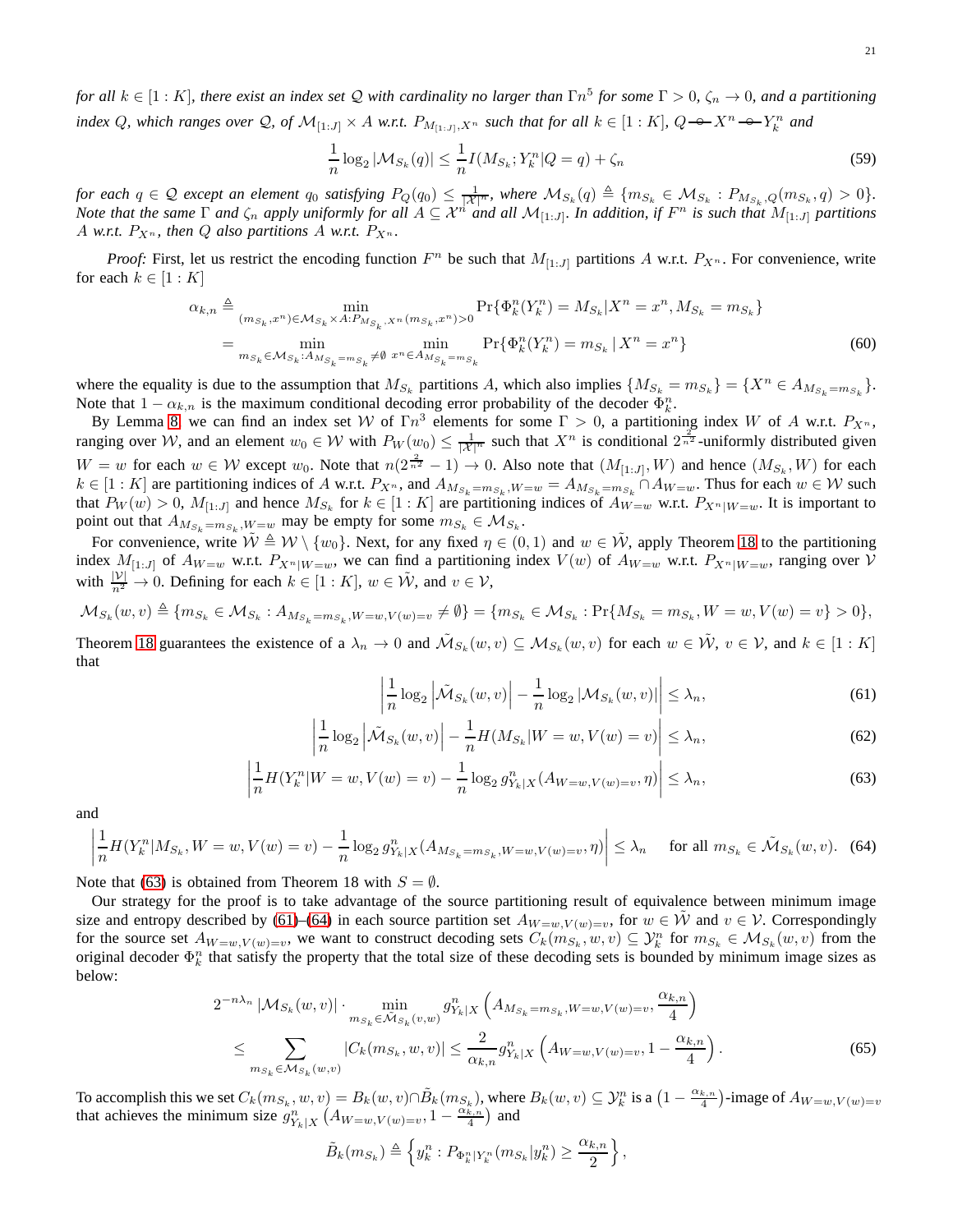for each  $k \in [1:K]$  and  $m_{S_k} \in \mathcal{M}_{S_k}(w, v)$ .

To verify the upper bound in [\(65\)](#page-20-3), note that

$$
1 \geq \sum_{m_{S_k}: y_k^n \in C_k(m_{S_k}, w, v)} P_{\Phi_k^n|Y_k^n}(m_{S_k}|y_k^n) \geq |\{m_{S_k} \in \mathcal{M}_{S_k}(w, v): y_k^n \in C_k(m_{S_k}, w, v)\}| \cdot \frac{\alpha_{k,n}}{2}
$$

where the last inequality is due to the implication that if  $y_k^n \in C_k(m_{S_k}, w, v) \subseteq \tilde{B}_k(m_{S_k})$ , then  $P_{\Phi_k^n|Y_k^n}(m_{S_k}|y_k^n) \ge \frac{\alpha_{k,n}}{2}$  $\frac{k,n}{2}$ . Hence for each  $y_k^n \in \mathcal{Y}_k^n$ ,

<span id="page-21-0"></span>
$$
|\{m_{S_k} \in \mathcal{M}_{S_k}(w, v) : y_k^n \in C_k(m_{S_k}, w, v)\}| \le \frac{2}{\alpha_{k, n}}.
$$
\n(66)

By direct counting now

$$
\sum_{m_{S_k} \in \mathcal{M}_{S_k}(v,w)} |C_k(m_{S_k}, w, v)| = \sum_{\substack{y_k^n \in \bigcup_{m_{S_k} \in \mathcal{M}_{S_k}(w,v)}} C_k(m_{S_k}, w, v)} |\{m_{S_k} \in \mathcal{M}_{S_k}(w, v) : y_k^n \in C_k(m_{S_k}, w, v)\}|
$$
  

$$
\leq \frac{a}{\alpha_{k,n}} \cdot \left| \bigcup_{m_{S_k} \in \mathcal{M}_{S_k}(w, v)} C_k(m_{S_k}, w, v) \right|
$$
  

$$
\leq \frac{b}{\alpha_{k,n}} \cdot g_{Y_k|X}^n \left( A_{W=w, V(w)=v}, 1 - \frac{\alpha_{k,n}}{4} \right)
$$

where (a) is due to [\(66\)](#page-21-0) and (b) results because  $\bigcup_{m_{S_k} \in \mathcal{M}_{S_k}(w,v)} C_k(m_{S_k},w,v) \subseteq B_k(w,v)$ . Thus we have confirmed the upper bound in [\(65\)](#page-20-3).

For the lower bound in [\(65\)](#page-20-3), we first show that  $P_{Y_k^n|X^n}$   $(C_k(m_{S_k}, w, v)|x^n) \ge \frac{\alpha_{k,n}}{4}$  $\frac{k,n}{4}$  for all  $x^n \in A_{M_{S_k} = m_{S_k}, W=w, V(w)=v}$ . To this end, first observe that

$$
\alpha_{k,n} \leq \sum_{y_k^n \in \mathcal{Y}_k^n} P_{\Phi_k^n | Y_k^n} (m_{S_k} | y_k^n) P_{Y_k | X}^n(y_k^n | x^n) \leq \frac{\alpha_{k,n}}{2} \left[ 1 - P_{Y_k | X}^n(\tilde{B}_k(m_{S_k}) | x^n) \right] + P_{Y_k | X}^n(\tilde{B}_k(m_{S_k}) | x^n)
$$

and hence

<span id="page-21-2"></span>
$$
P_{Y_k|X}^n\left(\tilde{B}_k(m_{S_k})\Big| x^n\right) \ge \frac{\alpha_{k,n}}{2 - \alpha_{k,n}} \ge \frac{\alpha_{k,n}}{2} \tag{67}
$$

.

for all  $x^n \in A_{M_{S_k}} = m_{S_k}$  and all  $m_{S_k} \in M_{S_k}$ . Next because  $B_k(w, v)$  is also a  $\left(1 - \frac{\alpha_{k,n}}{4}\right)$ for all  $x^n \in A_{M_{S_k} = m_{S_k}}$  and all  $m_{S_k} \in M_{S_k}$ . Next because  $B_k(w, v)$  is also a  $\left(1 - \frac{\alpha_{k,n}}{4}\right)$ -image of  $A_{M_{S_k} = m_{S_k}, W = w, V(w) = v}$  for each  $m_{S_k} \in M_{S_k}(v, w)$ , we have

<span id="page-21-1"></span>
$$
\Pr\left\{Y_k^n \in B_k(w,v)|X^n = x^n, M_{S_k} = m_{S_k}, W = w, V(w) = v\right\} = P_{Y_k^n|X^n}(B_k(w,v)|x^n) \ge 1 - \frac{\alpha_{k,n}}{4} \tag{68}
$$

for all  $x^n \in A_{M_{S_k} = m_{S_k}, W=w, V(w)=v}$ . Then for all  $m_{S_k} \in M_{S_k}(w, v)$  and  $x^n \in A_{M_{S_k} = m_{S_k}, W=w, V(w)=v}$ ,

$$
P_{Y_k^n|X^n} (C_k(m_{S_k}, w, v)|x^n) = \Pr \{ Y_k^n \in C_k(m_{S_k}, w, v) | X^n = x^n, M_{S_k} = m_{S_k}, W = w, V(w) = v \}
$$
  
\n
$$
\geq 1 - \Pr \{ Y_k^n \notin B_k(w, v) | X^n = x^n, M_{S_k} = m_{S_k}, W = w, V(w) = v \}
$$
  
\n
$$
- \Pr \{ Y_k^n \notin \tilde{B}_k(m_{S_k}) | X^n = x^n, M_{S_k} = m_{S_k}, W = w, V(w) = v \}
$$
  
\n
$$
\geq 1 - \left( 1 - \frac{\alpha_{k,n}}{2} \right) - \frac{\alpha_{k,n}}{4} \geq \frac{\alpha_{k,n}}{4}
$$
 (69)

where the second to last inequality is due to [\(68\)](#page-21-1) and [\(67\)](#page-21-2). Hence  $C_k(m_{S_k}, w, v)$  is an  $\frac{\alpha_{k,n}}{4}$ -image of  $A_{M_{S_k} = m_{S_k}, W = w, V(w) = v}$ and therefore

$$
|C_k(m_{S_k}, w, v)| \geq g_{Y_k \mid X}^n\left(A_{M_{S_k}=m_{S_k}, W=w, V(w)=v}, \frac{\alpha_{k,n}}{4}\right)
$$

Hence follows the lower bound in [\(65\)](#page-20-3) since

$$
\sum_{m_{S_k} \in \mathcal{M}_{S_k}(w,v)} |C_k(m_{S_k}, w, v)| \ge \sum_{m_{S_k} \in \tilde{\mathcal{M}}_{S_k}(w,v)} |C_k(m_{S_k}, w, v)|
$$
\n
$$
\ge \left| \tilde{\mathcal{M}}_{S_k}(w, v) \right| \cdot \min_{m_{S_k} \in \tilde{\mathcal{M}}_{S_k}(w,v)} g_{Y_k|X}^n \left( A_{M_{S_k} = m_{S_k}, W = w, V(w) = v}, \frac{\alpha_{k,n}}{4} \right)
$$
\n
$$
\stackrel{(a)}{\ge} 2^{-n\lambda_n} |\mathcal{M}_{S_k}(w, v)| \cdot \min_{m_{S_k} \in \tilde{\mathcal{M}}_{S_k}(w, v)} g_{Y_k|X}^n \left( A_{M_{S_k} = m_{S_k}, W = w, V(w) = v}, \frac{\alpha_{k,n}}{4} \right) \tag{70}
$$

where  $(a)$  is due to  $(61)$ .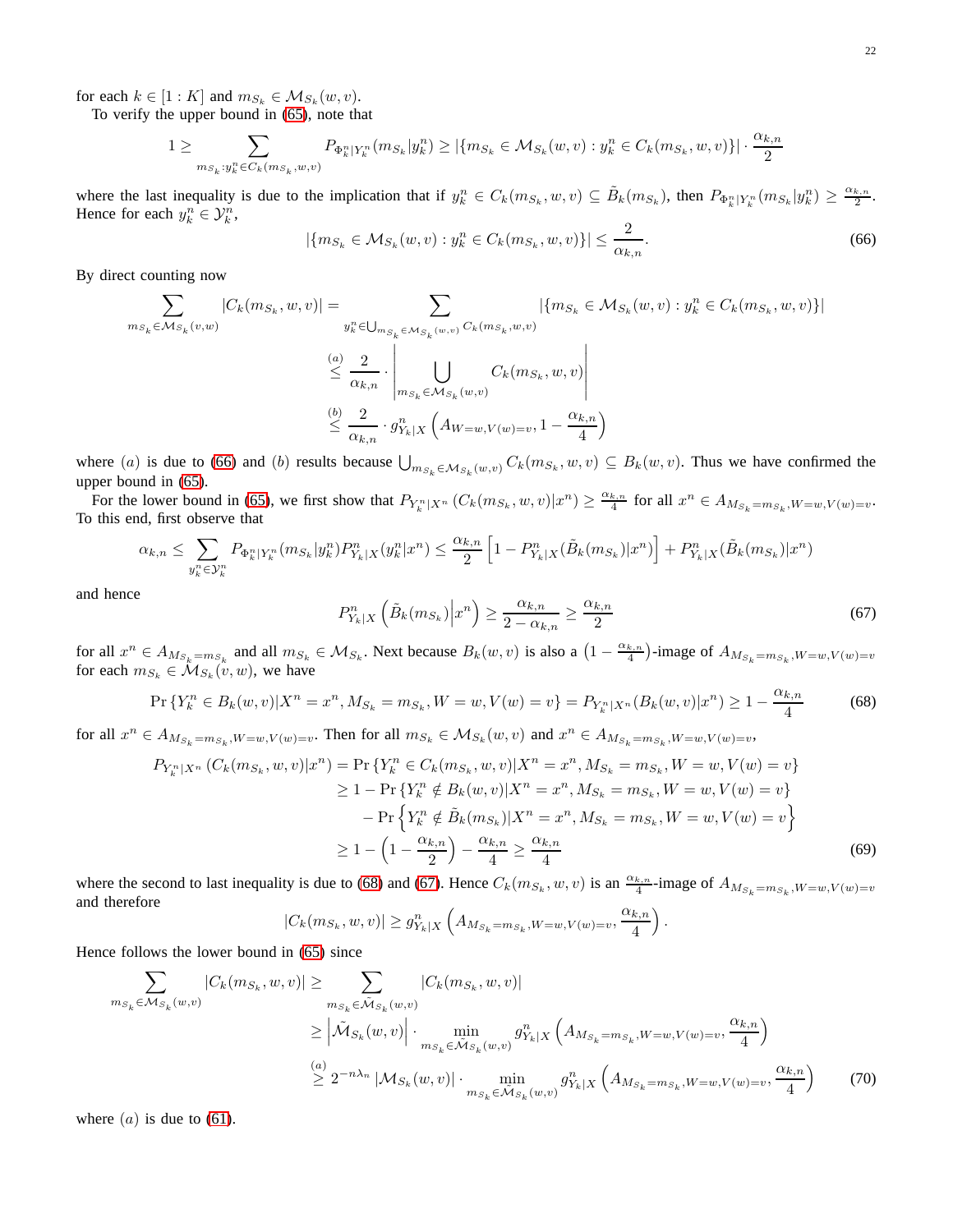Now, taking  $log_2$  on the upper and lower bounds of [\(65\)](#page-20-3) and then rearranging gives

$$
\frac{1}{n}\log_2|\mathcal{M}_{S_k}(w,v)| \leq \frac{1}{n}\log_2 g_{Y_k|X}^n\left(A_{W=w,V(w)=v}, 1-\frac{\alpha_{k,n}}{4}\right)
$$
\n
$$
-\min_{m_{S_k}\in\mathcal{M}_{S_k}(v,w)} \frac{1}{n}\log_2 g_{Y_k|X}^n\left(A_{M_{S_k}=m_{S_k},W=w,V(w)=v}, \frac{\alpha_{k,n}}{4}\right) + \lambda_n + \frac{1}{n}\log_2 \frac{2}{\alpha_{k,n}}.
$$

From whence it follows that for all  $w \in \tilde{\mathcal{W}}$  and  $v \in \mathcal{V}$ 

<span id="page-22-0"></span>
$$
\frac{1}{n}\log_2|\mathcal{M}_{S_k}(w,v)| \le \frac{1}{n}I(M_{S_k}; Y_k^n|W=w, V(w)=v) + 2\tau_n + 3\lambda_n + \frac{1}{n}\log_2\frac{2}{\alpha_{k,n}}\tag{71}
$$

because of Lemma [10,](#page-9-0) [\(63\)](#page-20-0), and [\(64\)](#page-20-2), where  $\tau_n \to 0$  is from Lemma [10.](#page-9-0) Let  $\mathcal{Q} \triangleq \tilde{W} \times \mathcal{V} \cup \{w_0\}$ . Define the random index  $Q$  over  $Q$  by setting  $Q =$  $\int (w, v)$  if  $X^n \in A_{W=w, V(w)=v}$  for  $w \neq w_0$  $w_0$  if  $X^n \in A_{W=w_0}$ ,  $w(v) = v$  for  $w \neq w_0$ . Noting that Q partitions A w.r.t.  $P_{X^n}$  and  $w_0$ 

 $\zeta_n \triangleq 2\tau_n + 3\lambda_n + \frac{1}{n}\log_2\frac{2}{\alpha_{k,n}} \to 0$ , the theorem statement is established by [\(71\)](#page-22-0). We can now extend inequality [\(59\)](#page-20-4) to any encoder  $F<sup>n</sup>$  by slightly expanding the length of the codewords. The main idea

is to construct an equivalent encoder  $\tilde{F}^n$  that gives the same error probabilities by appending extra symbols to the codewords as below.

First we claim that since

$$
\alpha_{k,n} = \min_{(m_{S_k}, x^n) \in \mathcal{M}_{S_k} \times A: P_{M_{S_k}, X^n}(m_{S_k}, x^n) > 0} \Pr{\{\Phi_k^n(Y_k^n) = M_{S_k} \mid X^n = x^n, M_{S_k} = m_{S_k}\}}
$$

for each  $k \in [1:K]$ , we have for each  $x^n \in A$ 

<span id="page-22-1"></span>
$$
\left| \{ m_{S_k} \in \mathcal{M}_{S_k} : P_{M_{S_k}, X^n}(m_{S_k}, x^n) > 0 \} \right| \le \frac{1}{\alpha_{k,n}}.
$$
\n(72)

Indeed, fix any  $x^n \in A$ , we have

$$
\alpha_{k,n} \cdot \left| \{ m_{S_k} \in \mathcal{M}_{S_k} : P_{M_{S_k}, X^n}(m_{S_k}, x^n) > 0 \} \right|
$$
  
\n
$$
\leq \sum_{m_{S_k} \in \mathcal{M}_{S_k} : P_{M_{S_k}, X^n}(m_{S_k}, x^n) > 0} \Pr \{ \Phi_k^n(Y_k^n) = M_{S_k} \mid X^n = x^n, M_{S_k} = m_{S_k} \}
$$
  
\n
$$
\stackrel{(a)}{=} \sum_{m_{S_k} \in \mathcal{M}_{S_k} : P_{M_{S_k}, X^n}(m_{S_k}, x^n) > 0} \Pr \{ \Phi_k^n(Y_k^n) = m_{S_k} \mid X^n = x^n \} \leq 1
$$

where (a) is due to the fact that  $M_{S_k} \rightarrow X^n \rightarrow \Phi_k^n(Y_k^n)$ . From [\(72\)](#page-22-1), we know that there can only be at most  $\prod_{k=1}^K \left[\frac{1}{\alpha_{k,n}}\right]$ messages  $m_{[1:J]} \in \mathcal{M}_{[1:J]}$  associated with each  $x^n \in A$  such that  $P_{M_{[1:J]},X^n}(m_{[1:J]},x^n) > 0$ . Thus by appending  $\tilde{n} \triangleq$  $\log_{|\mathcal{X}|}\left(\prod_{k=1}^K\left\lceil\frac{1}{\alpha_{k,n}}\right\rceil\right)$  symbols to the end of each  $x^n \in A$ , we obtain  $\tilde{A} \subseteq \mathcal{X}^{n+\tilde{n}}$  and an encoding function  $\tilde{F}^n : \mathcal{M}_{[1:J]} \to \tilde{A}$ such that the first n symbols of  $\tilde{F}^n(M_{[1:J]})$  is the same as  $F^n(M_{[1:J]})$  and  $M_{[1:J]}$  partitions  $\tilde{A}$ . Also note that  $\frac{\tilde{n}}{n} \to 0$ . Moreover, we can construct the decoder  $\tilde{\Phi}_k^n : \mathcal{Y}_k^{n+\tilde{n}} \to \mathcal{M}_{S_k}$  by setting  $\tilde{\Phi}_k^n(Y_k^{n+\tilde{n}}) = \Phi_k^n(Y_k^n)$  and hence giving the same error probabilities as  $\Phi_k^n$ . Next application of [\(59\)](#page-20-4) on the encoder-decoder pairs  $(\tilde{F}^n, \tilde{\Phi}_k^n)$  over the codeword set  $\tilde{A}$  yields

<span id="page-22-2"></span>
$$
\frac{1}{n+\tilde{n}}\log_2|\mathcal{M}_{S_k}(\tilde{q})| \le \frac{1}{n+\tilde{n}}I(M_{S_k}; Y_k^{n+\tilde{n}}|\tilde{Q} = \tilde{q}) + \zeta_n
$$
\n(73)

where  $\tilde{Q}$  partitions  $\tilde{A}$  or equivalently  $\mathcal{M}_{[1:J]} \times A$ . Note that  $\tilde{Q}$  may not partition A, but we still have  $\tilde{Q} \rightarrow X^n \rightarrow Y_k^n$ . Moreover from [\(73\)](#page-22-2), we have

$$
\frac{1}{n}\log_2|\mathcal{M}_{S_k}(\tilde{q})| \leq \frac{1}{n}I(M_{S_k}; Y_k^{n+\tilde{n}}|\tilde{Q}=\tilde{q}) + \left(1+\frac{\tilde{n}}{n}\right)\zeta_n \leq \frac{1}{n}I(M_{S_k}; Y_k^n|\tilde{Q}=\tilde{q}) + \frac{\tilde{n}}{n}\log_2|\mathcal{Y}_k| + \left(1+\frac{\tilde{n}}{n}\right)\zeta_n.
$$

Hence we obtain back the desired inequality [\(59\)](#page-20-4) since  $\frac{\tilde{n}}{n} \to 0$ .

<span id="page-22-3"></span>**Corollary 20.** *Under the conditions of Theorem [19,](#page-19-0) in addition to the stated results, there also exists*  $\zeta_n \to 0$  *such that all every*  $k \in [1:K]$  *and*  $\overline{S}_k \subseteq [1:J] \setminus \overline{S}_k$ ,

$$
\frac{1}{n}\log_2 |M_{S_k \cup \bar{S}_k}(q)| - \frac{1}{n}\log_2 |M_{\bar{S}_k}(q)| \le \frac{1}{n}I(M_{S_k}; Y_k^n | M_{\bar{S}_k}, Q = q) + \zeta_n
$$

*for all*  $q \in \mathcal{Q} \setminus \{q_0\}.$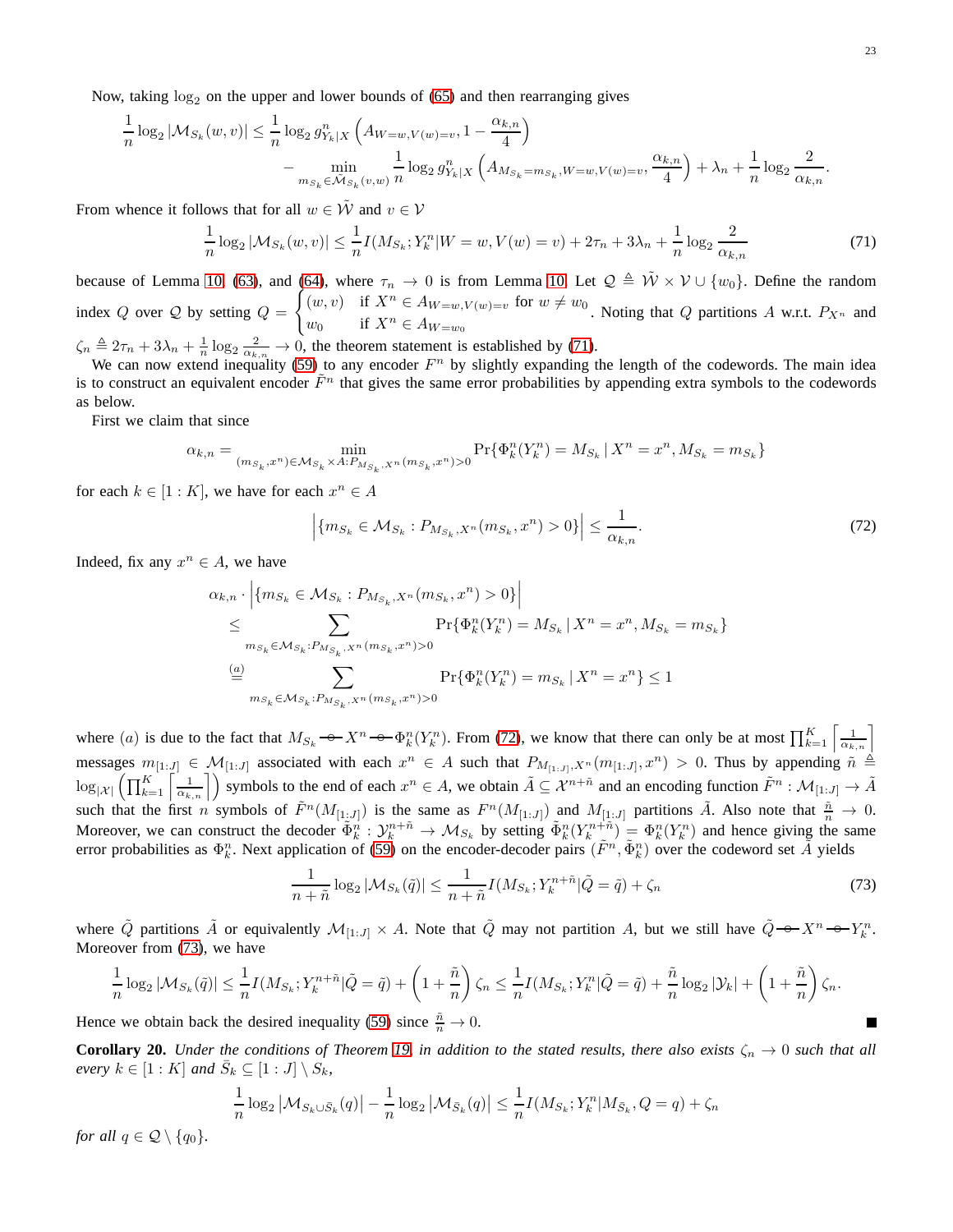*Proof:* It suffices to prove the corollary under the restriction that  $M_{[1, J]}$  partitions A. Extending the result to the case of general encoding function  $F<sup>n</sup>$  follows the same argument of appending extra symbols used at the end of the proof of Theorem [19.](#page-19-0)

Recall the proof of Theorem [19.](#page-19-0) For any  $k \in [1:K]$ , fix any  $\overline{S}_k \subseteq [1:J] \setminus S_k$ . Consider  $\alpha_{k,n}$  as defined in [\(60\)](#page-20-5). For any  $(x^n, m_{S_k}, m_{\bar{S}_k})$  such that  $P_{X^n, M_{S_k}, M_{\bar{S}_k}}(x^n, m_{S_k}, m_{\bar{S}_k}) > 0$ ,

$$
\Pr\{\Phi_k^n(Y_k^n) = M_{S_k} \mid X^n = x^n, M_{S_k} = m_{S_k}, M_{\bar{S}_k} = m_{\bar{S}_k}\} \stackrel{(a)}{=} \Pr\{\Phi_k^n(Y_k^n) = m_{S_k} \mid X^n = x^n\}
$$
\n
$$
\stackrel{(b)}{=} \Pr\{\Phi_k^n(Y_k^n) = M_{S_k} \mid X^n = x^n, M_{S_k} = m_{S_k}\}
$$
\n
$$
\ge \alpha_{k,n} \tag{74}
$$

where (a) and (b) are both due to the fact that  $(M_{S_k}, M_{\bar{S}_k}) \to X^n \to \Phi_k^n(Y_k^n)$ . For each  $w \in \tilde{W}$  and  $v \in V$ , define

$$
\begin{split} \mathcal{M}_{\bar{S}_k}(w,v) & \triangleq \left\{ m_{\bar{S}_k} \in \mathcal{M}_{\bar{S}_k} : \Pr\{ M_{\bar{S}_k} = m_{\bar{S}_k}, W=w, V(w)=v \} > 0 \right\}, \\ \mathcal{M}_{S_k \cup \bar{S}_k}(w,v) & \triangleq \left\{ (m_{S_k}, m_{\bar{S}_k}) \in \mathcal{M}_{S_k \cup \bar{S}_k} : \Pr\{ M_{S_k} = m_{S_k}, M_{\bar{S}_k} = m_{\bar{S}_k}, W=w, V(w)=v \} > 0 \right\}. \end{split}
$$

Applying Theorem [18,](#page-14-0) we obtain, in addition to [\(61\)](#page-20-1)–[\(64\)](#page-20-2),  $\tilde{M}_{\bar{S}_k}(w, v) \subseteq M_{\bar{S}_k}(w, v)$  and  $\tilde{M}_{S_k \cup \bar{S}_k}(w, v) \subseteq M_{S_k \cup \bar{S}_k}(w, v)$ for each  $w \in \tilde{\mathcal{W}}$ ,  $v \in \mathcal{V}$ , and  $k \in [1:K]$  that

$$
\left| \frac{1}{n} \log_2 \left| \tilde{\mathcal{M}}_{\bar{S}_k}(w, v) \right| - \frac{1}{n} \log_2 \left| \mathcal{M}_{\bar{S}_k}(w, v) \right| \right| \leq \lambda_n,
$$
\n(75)

$$
\left|\frac{1}{n}\log_2\left|\tilde{\mathcal{M}}_{\bar{S}_k}(w,v)\right| - \frac{1}{n}H(M_{\bar{S}_k}|W=w,V(w)=v)\right| \leq \lambda_n,\tag{76}
$$

$$
\frac{1}{n}\log_2 g_{Y_k|X}^n(A_{M_{\bar{S}_k}=m_{\bar{S}_k},W=w,V(w)=v},\eta) - \frac{1}{n}H(Y_k^n|M_{\bar{S}_k},W=w,V(w)=v) \le \lambda_n
$$

<span id="page-23-6"></span><span id="page-23-5"></span><span id="page-23-2"></span><span id="page-23-1"></span><span id="page-23-0"></span>for all  $m_{\bar{S}_k} \in \mathcal{M}_{\bar{S}_k}(w, v)$ . (77)

$$
\left| \frac{1}{n} \log_2 \left| \tilde{\mathcal{M}}_{S_k \cup \bar{S}_k}(w, v) \right| - \frac{1}{n} \log_2 \left| \mathcal{M}_{S_k \cup \bar{S}_k}(w, v) \right| \right| \leq \lambda_n,
$$
\n(78)

$$
\left| \frac{1}{n} \log_2 \left| \tilde{\mathcal{M}}_{S_k \cup \bar{S}_k}(w, v) \right| - \frac{1}{n} H(M_{S_k}, M_{\bar{S}_k} | W = w, V(w) = v) \right| \le \lambda_n,
$$
\n(79)

$$
\left| \frac{1}{n} H(Y_k^n | M_{S_k}, M_{\bar{S}_k}, W = w, V(w) = v) - \frac{1}{n} \log_2 g_{Y_k|X}^n (A_{M_{S_k} = m_{S_k}, M_{\bar{S}_k} = m_{\bar{S}_k}, W = w, V(w) = v, \eta)} \right| \le \lambda_n
$$

for all 
$$
(m_{S_k}, m_{\bar{S}_k}) \in \tilde{\mathcal{M}}_{S_k \cup \bar{S}_k}(w, v)
$$
. (80)

For each  $k \in [1:K]$  and  $(m_{S_k}, m_{\bar{S}_k}) \in M_{S_k \cup \bar{S}_k}(w, v)$ , define  $C_k(m_{S_k}, m_{\bar{S}_k}, w, v) \triangleq B_k(m_{\bar{S}_k}, w, v) \cap \tilde{B}_k(m_{S_k})$ , where  $B_k(m_{\bar{S}_k}, w, v)$  is a  $\left(1 - \frac{\alpha_{k,n}}{4}\right)$  $\frac{(k,n)}{4}$ -image of  $A_{M_{\bar{S}_k} = m_{\bar{S}_k}, W=w, V(w)=v}$  that achieves  $g_{Y_k|X}^n$  $A_{M_{\bar{S}_k}=m_{\bar{S}_k}, W=w, V(w)=v}, 1-\frac{\alpha_{k,n}}{4}$  $\binom{k,n}{4}$ and  $\tilde{B}_k(m_{S_k})$  is as before. Following the arguments in the proof of Theorem [19,](#page-19-0) we get

$$
\sum_{(m_{S_k}, m_{\bar{S}_k}) \in \mathcal{M}_{S_k \cup S_k}(w, v)} |C_k(m_{S_k}, m_{\bar{S}_k}, w, v)| \leq \frac{2}{\alpha_{k, n}} \sum_{m_{S_k} \in \mathcal{M}_{\bar{S}_k}(w, v)} g_{Y_k|X}^n \left( A_{M_{\bar{S}_k} = m_{\bar{S}_k}, W = w, V(w) = v}, 1 - \frac{\alpha_{k, n}}{4} \right)
$$
  

$$
\leq \frac{2}{\alpha_{k, n}} \left| \mathcal{M}_{\bar{S}_k}(w, v) \right| \cdot 2^{n \left[ \frac{1}{n} H(Y^n | M_{\bar{S}_k}, W = w, V(w) = v) + \lambda_n + \tau_n \right]}
$$
(81)

using [\(77\)](#page-23-0) and Lemma [10](#page-9-0) ( $\tau_n \to 0$ ), and

$$
\sum_{\substack{(m_{S_k}, m_{\bar{S}_k}) \in \mathcal{M}_{S_k \cup S_k}(w, v) \\ \geq 2^{-n\lambda_n} \, | \, \mathcal{M}_{S_k \cup \bar{S}_k}(w, v) |}} |C_k(m_{S_k}, m_{\bar{S}_k}, w, v)| \, \min_{\substack{(m_{S_k}, m_{\bar{S}_k}) \in \tilde{\mathcal{M}}_{S_k \cup S_k}(w, v) \\ \geq 2^{-n\lambda_n} \, | \, \mathcal{M}_{S_k \cup \bar{S}_k}(w, v) |}} \cdot 2^{n \left[ \frac{1}{n} H(Y^n | M_{S_k}, M_{\bar{S}_k}, w = w, V(w) = v) - \lambda_n - \tau_n \right]} \tag{82}
$$

using [\(79\)](#page-23-1), [\(80\)](#page-23-2), and Lemma [10.](#page-9-0) Then for all  $w \in \tilde{\mathcal{W}}$  and  $v \in \mathcal{V}$ ,

$$
\frac{1}{n}\log_2\frac{|\mathcal{M}_{S_k\cup \bar{S}_k}(w,v)|}{|\mathcal{M}_{\bar{S}_k}(w,v)|} \leq \frac{1}{n}I\left(M_{S_k}; Y_k^n | M_{\bar{S}_k}, W=w, V(w)=v\right) + 3\lambda_n + 2\tau_n + \frac{1}{n}\log_2\frac{2}{\alpha_{k,n}},\tag{83}
$$

which clearly follows [\(81\)](#page-23-3) and [\(82\)](#page-23-4). The corollary is hence proven since  $2\tau_n + 3\lambda_n + \frac{1}{n}\log_2\frac{2}{\alpha_{k,n}} \to 0$ .

<span id="page-23-4"></span><span id="page-23-3"></span> $\blacksquare$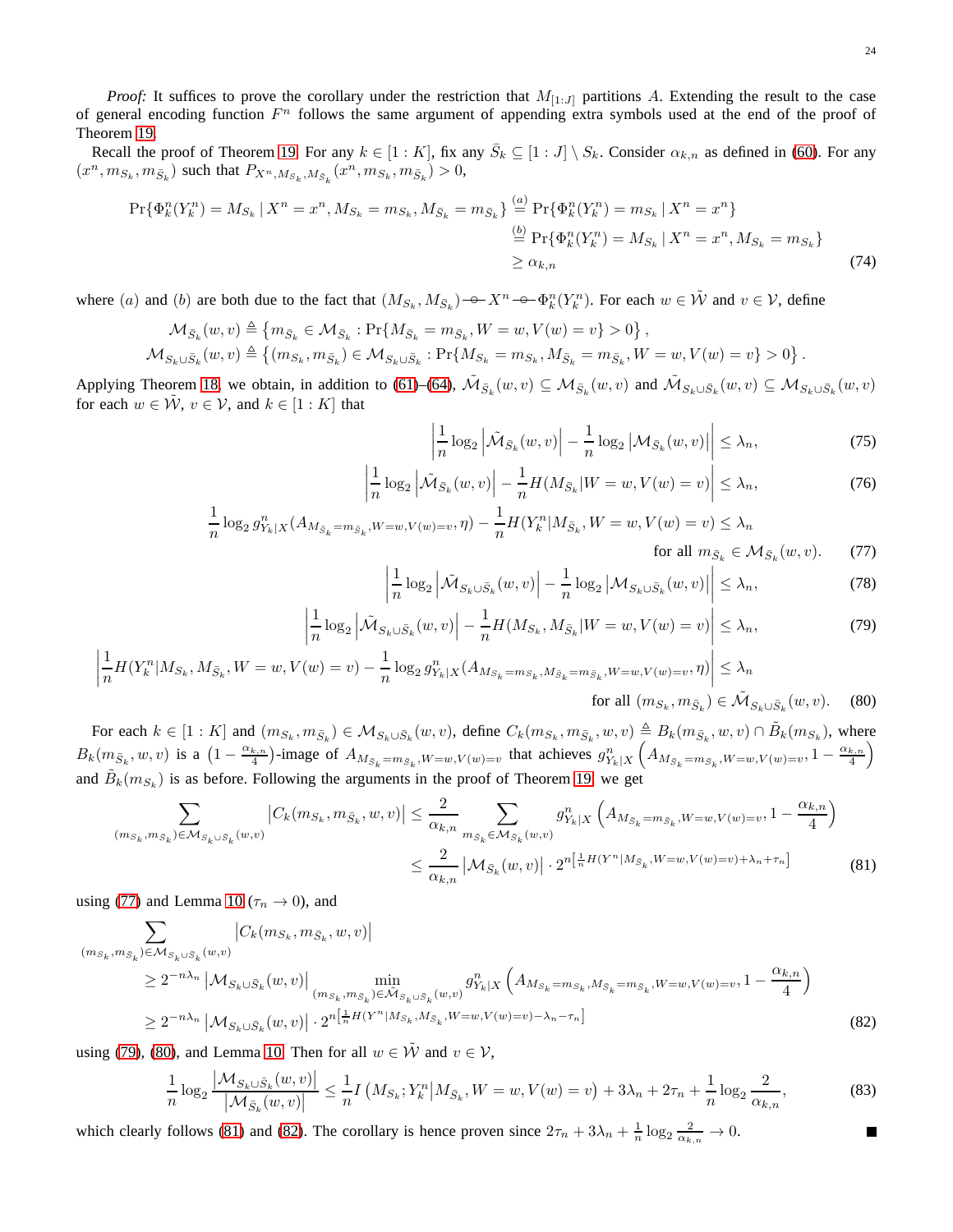<span id="page-24-2"></span>**Remark 21.** Although both Theorem [19](#page-19-0) and Corollary [20](#page-22-3) are written as upper bounds on the sizes of partitioned message sets, obtaining corresponding lower bounds is trivial. Indeed for every  $q \neq q_0$ ,

$$
\frac{1}{n}\log_2|\mathcal{M}_{S_k}(q)|\geq \frac{1}{n}H(M_{S_k}|Q=q),
$$

and similarly

$$
\frac{1}{n}\log_2|M_{S_k\cup \bar{S}_k}(q)| - \frac{1}{n}\log_2|M_{\bar{S}_k}(q)| \stackrel{(a)}{\geq} \frac{1}{n}H(M_{S_k}, M_{\bar{S}_k}|Q = q) - \frac{1}{n}H(M_{\bar{S}_k}|Q = q) - \lambda_n
$$

$$
= \frac{1}{n}H(M_{S_k}|M_{\bar{S}_k}, Q = q) - \lambda_n
$$

where  $(a)$  is due to [\(75\)](#page-23-5) and [\(76\)](#page-23-6).

<span id="page-24-1"></span>**Corollary 22.** *(Strong maximum-error Fano's inequality) Under the conditions of Theorem [19,](#page-19-0) there exists*  $\zeta'_n \to 0$  *such that* 

$$
\frac{1}{n}H(M_{S_k}|M_{\bar{S}_k}) \leq \frac{1}{n}I(M_{S_k}; Y_k^n|M_{\bar{S}_k}) + \zeta'_n,
$$

for all  $\bar{S}_k \subseteq [1:J] \setminus S_k$  and  $k \in [1:K]$ .

*Proof:* To verify the corollary, revisiting the proof of Theorem [19](#page-19-0) and note that

$$
\frac{1}{n}H(M_{S_k}|M_{\bar{S}_k}, W = w_0) \le \frac{1}{n}H(M_{S_k}|W = w_0) \le \frac{1}{n}\log_2\left|\{m_{S_k} \in \mathcal{M}_{S_k} : P_{M_{S_k}, W}(m_{S_k}, w_0) > 0\}\right|
$$
\n
$$
= \frac{1}{n}\log_2\left|\{m_{S_k} \in \mathcal{M}_{S_k} : \sum_{x^n \in A_{W = w_0}} P_{M_{S_k}, X^n}(m_{S_k}, x^n) > 0\}\right|
$$
\n
$$
\le \frac{1}{n}\log_2\sum_{x^n \in A_{W = w_0}}\left|\{m_{S_k} \in \mathcal{M}_{S_k} : P_{M_{S_k}, X^n}(m_{S_k}, x^n) > 0\}\right|
$$
\n
$$
\le \frac{1}{n}\log_2\frac{|A_{W = w_0}|}{\alpha_{k,n}} \le \log_2|\mathcal{X}| - \frac{1}{n}\log_2\alpha_{k,n}
$$

where  $(a)$  is due to [\(72\)](#page-22-1). This means that

$$
\frac{1}{n}H(M_{S_k}|M_{\bar{S}_k},Q=q_0)\cdot P_Q(q_0)\leq \frac{1}{n}H(M_{S_k}|Q=q_0)\cdot P_Q(q_0)\leq \frac{1}{|\mathcal{X}|^n}\left(\log_2|\mathcal{X}|-\frac{1}{n}\log_2\alpha_{k,n}\right)\to 0.
$$

As a result, the corollary follows from Remark [21](#page-24-2) and the fact that

$$
\left| \frac{1}{n} H(M_{S_k}|M_{\bar{S}_k}) - \frac{1}{n} H(M_{S_k}|M_{\bar{S}_k},Q) \right| \leq \frac{1}{n} \log_2 |\mathcal{Q}| \leq \frac{1}{n} \log_2 \Gamma n^5.
$$

<span id="page-24-0"></span>**Theorem 23.** *Consider a set of* K *DMCs*  $P_{Y_1|X}, P_{Y_2|X}, \ldots, P_{Y_K|X}$  *and a set of* J *messages*  $M_1, M_2, \ldots, M_J$  *ranging over*  $M_1, M_2, \ldots, M_J$ , respectively. Let A be any subset of  $\mathcal{X}^n$  and  $S_1, S_2, \ldots, S_K$  be any K non-empty subsets of  $[1:J]$ . Then *for any encoding function*  $F^n : \mathcal{M}_1 \times \cdots \times \mathcal{M}_J \to A$  and decoding functions  $\Phi^n_k : \mathcal{Y}^n_k \to \mathcal{M}_{S_k}$ ,  $k \in [1:K]$ , that satisfy the *average-error conditions that*

$$
-\frac{1}{n}\log_2\left(1 - \Pr\{\Phi_k^n(Y_k^n) \neq M_{S_k}\}\right) \to 0
$$

 $f$ or all  $k \in [1:K]$ , there exist  $\zeta_n \to 0$ ,  $\delta_n \in \left(0, \frac{1}{2} - \frac{\Pr{\{\Phi_k^n(Y_k^n\} \neq M_{S_k}\}}{2}\right)$  satisfying  $\delta_n \to 0$ , and a partitioning index Q of  $M_{[1:J]} \times A$  w.r.t.  $P_{M_{[1:J]},X^n}$ , over an index set  $Q$  with cardinality no larger than  $\Gamma n^5$  for some  $\Gamma > 0$ , such that

$$
P_Q\left(\left\{q\in\mathcal{Q}: \frac{1}{n}\log_2|\mathcal{M}_{S_k\cup\bar{S}_k}(q)|-\frac{1}{n}\log_2|\mathcal{M}_{\bar{S}_k}(q)|\leq \frac{1}{n}I(M_{S_k}; Y_k^n|M_{\bar{S}_k}, Q=q)+\zeta_n\right\}\right)
$$
  
\n
$$
\geq 1-\Pr\{\Phi_k^n(Y_k^n)\neq M_{S_k}\}-\delta_n
$$

 $for \ all \ \bar{S}_k \subseteq [1:J] \setminus S_K \ and \ k \in [1:K]$ , where  $\mathcal{M}_{S_k \cup \bar{S}_k}(q) \triangleq \{(m_{S_k}, m_{\bar{S}_k}) \in \mathcal{M}_{S_k \cup \bar{S}_k} : P_{M_{S_k}, M_{\bar{S}_k}, Q}(m_{S_k}, m_{\bar{S}_k}, q) > 0\}$  $\text{and } \mathcal{M}_{\bar{S}_k}(q) \triangleq \{m_{\bar{S}_k} \in \mathcal{M}_{\bar{S}_k} : P_{\mathcal{M}_{\bar{S}_k},Q}(m_{\bar{S}_k},q) > 0\}.$  Moreover, it is also true that  $Q \rightarrow X^n \rightarrow Y_k^n$  for all  $k \in [1:K].$ *Note that the same*  $\Gamma$ ,  $\zeta_n$ , and  $\delta_n$  *apply uniformly for all*  $\mathcal{M}_{[1:J]} \times A \subseteq \mathcal{M}_{[1:J]} \times \mathcal{X}^n$ .

*Proof:* It suffices to establish the special case where  $\overline{S}_k = \emptyset$  for all  $k \in [1 : K]$  using Theorem [19.](#page-19-0) The general case follows immediately by using Corollary [20](#page-22-3) instead.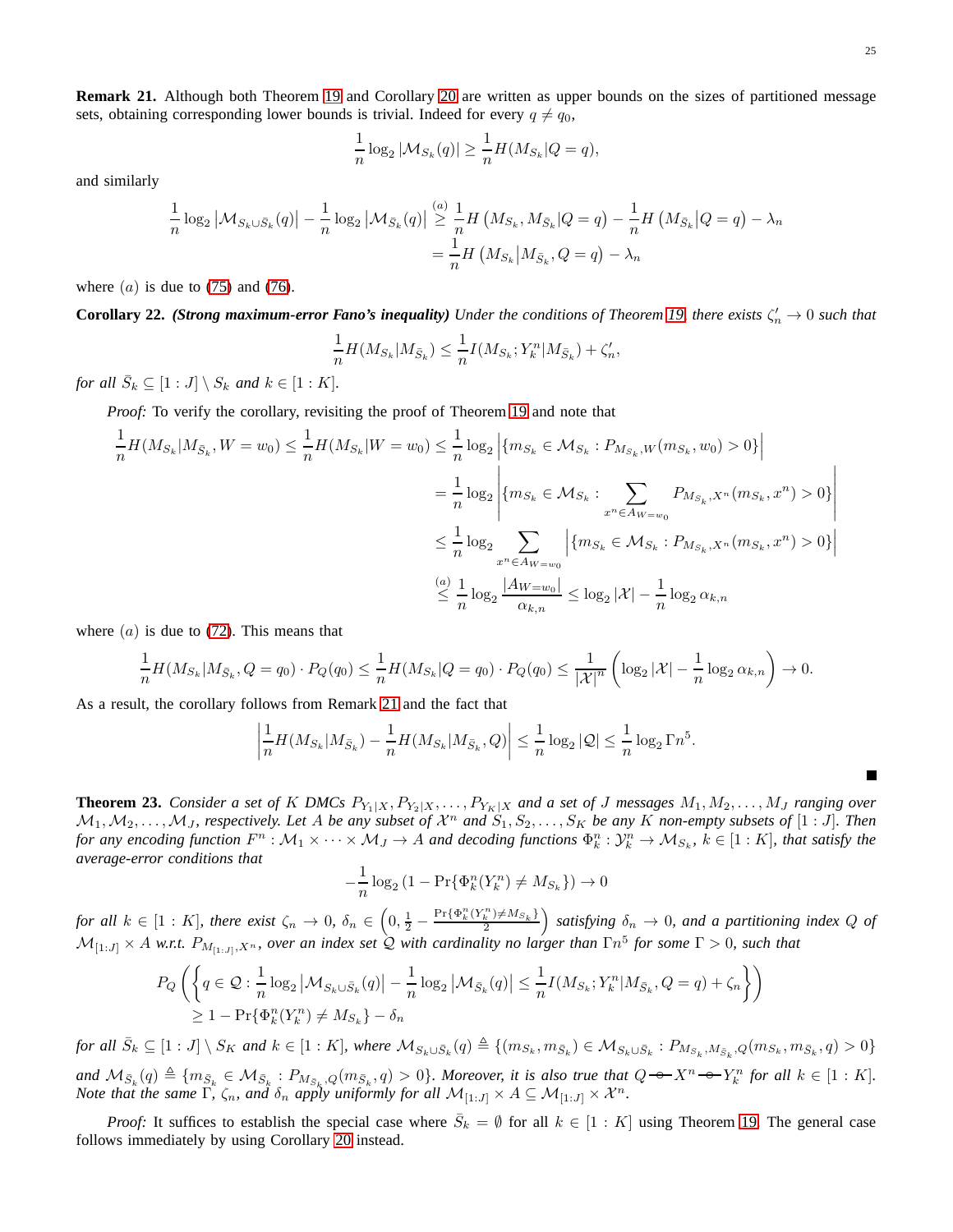Set  $\alpha_n = \frac{1-\Pr{\Phi_k^n(Y_k^n) \neq M_{S_k}}}{\log_2 n}$ . Since  $-\frac{1}{n}\log_2(1-\Pr{\Phi_k^n(Y_k^n) \neq M_{S_k}}) \to 0$ ,  $\alpha_n \to 0$  but  $-\frac{\log_2 \alpha_n}{n} \to 0$ . Let  $\mathcal T$  denote the collection of all subsets of  $[1:K]$ . For each  $T \in \mathcal{T}$ , define the following subset of  $\mathcal{X}^n \times M_{[1:J]}$ :

$$
\Omega_T \triangleq \Big\{ (m_{[1:J]}, x^n) \in \mathcal{M}_{[1:J]} \times A : \Pr \big\{ \Phi_k^n(Y_k^n) = m_{S_k} \big| X^n = x^n, M_{[1:J]} = m_{[1:J]} \big\} \ge \alpha_n \text{ for all } k \in T,
$$
  
and 
$$
\Pr \big\{ \Phi_k^n(Y_k^n) = m_{S_k} \big| X^n = x^n, M_{[1:J]} = m_{[1:J]} \big\} < \alpha_n \text{ for all } k \notin T \Big\}.
$$

Consider a one-to-one mapping  $\sigma : \mathcal{T} \to \mathcal{U} \triangleq [1 : 2^K]$ . Define the random index U over U by setting  $U = \sigma(T)$  if  $(M_{[1:J]}, X^n) \in \Omega_T$ . Clearly U is a partitioning index of  $\mathcal{M}_{[1:J]} \times A$  w.r.t.  $P_{M_{[1:J]}, X^n}$  with  $\Omega_{U=\sigma(T)} = \Omega_T$ . Further for each  $k \in [1:K]$ , define  $\mathcal{U}_k \triangleq \{\sigma(T) : k \in T \subseteq \mathcal{T}\}$ . For every value  $u \in \mathcal{U}$  except for  $\sigma^{-1}(u) = \emptyset$ , consider the encoder  $F^n$  restricted to  $\Omega_{U=u}$  specified by  $P_{M_{[1:J]},X^n| (M_{[1:J]},X^n) \in \Omega_{U=u}} = P_{M_{[1:J]},X^n|U=u}$ , and the decoder  $\Phi_k^n$  decoding only to the projection of  $\Omega_{U=u}$  onto  $\mathcal{M}_{S_k}$  for each  $k \in \sigma^{-1}(u)$ . The maximum conditional error probability for these encoder-decoder pairs is  $1 - \alpha_n$ . Now apply Theorem [19](#page-19-0) to obtain a random index  $V(u)$ , over an index set  $V$  with cardinality of at most  $\Gamma n^5$ , and  $\zeta_n \to 0$  such that

<span id="page-25-1"></span>
$$
P_{V(u)|U=u}\left(\left\{v \in \mathcal{V}: \frac{1}{n}\log_2|\mathcal{M}_{S_k}(u,v)| \le \frac{1}{n}I(M_{S_k}; Y_k^n|U=u, V(u)=v) + \zeta_n \text{ for all } k \in \sigma^{-1}(u)\right\}\right) \ge 1 - \frac{1}{|\mathcal{X}|^n} \tag{84}
$$

where  $\mathcal{M}_{S_k}(u, v) \triangleq \{m_{S_k} \in \mathcal{M}_{S_k} : \Pr\{M_{S_k} = m_{S_k}, U = u, V(u) = v\} > 0\}$ . Define  $\mathcal{Q} = \mathcal{U} \times \mathcal{V}$  and  $Q = (U, V(U)) \in \mathcal{Q}$ . Then, for each  $k \in [1:K]$ , we have

$$
\Pr{\Phi_{k}^{n}(Y_{k}^{n}) = M_{S_{k}}\}
$$
\n
$$
= \sum_{u \in \mathcal{U}} \sum_{(m_{[1\cdot J]}, x^{n}) \in \Omega_{U=u}} \Pr{\Phi_{k}^{n}(Y_{k}^{n}) = m_{S_{k}} | X^{n} = x^{n}, M_{[1\cdot J]} = m_{[1\cdot J]}\} P_{M_{[1\cdot J]}, X^{n}}(m_{[1\cdot J]}, x^{n})
$$
\n
$$
\leq \alpha_{n} + \sum_{u \in \mathcal{U}_{k}} P_{U}(u)
$$
\n
$$
\stackrel{(a)}{\leq} \alpha_{n} + \frac{1}{|\mathcal{X}|^{n}} + \sum_{u \in \mathcal{U}_{k}} \Pr\left\{U = u, V(u) \in \left\{v \in \mathcal{V} : \frac{1}{n} \log_{2} |\mathcal{M}_{S_{k}}(u, v)| \leq \frac{1}{n} I(Y_{k}^{n}; M_{S_{k}} | U = u, V(u) = v) + \zeta_{n}\right\}\right\}
$$
\n
$$
\leq \alpha_{n} + \frac{1}{|\mathcal{X}|^{n}} + P_{Q}\left(\left\{q \in \mathcal{Q} : \frac{1}{n} \log_{2} |\mathcal{M}_{S_{k}}(q)| \leq \frac{1}{n} I(M_{S_{k}}; Y_{k}^{n} | Q = q) + \zeta_{n}\right\}\right)
$$
\n(85)

where (a) is due to [\(84\)](#page-25-1). Observe that Q partitions  $\mathcal{M}_{[1:J]} \times A$  w.r.t  $P_{M_{[1:J]},X^n}$  and  $Q \rightarrow X^n \rightarrow Y_k^n$ . Thus [\(85\)](#page-25-2) gives the theorem. Е

<span id="page-25-0"></span>**Corollary 24.** *(Strong average-error Fano's inequality for nearly uniform messages) If the encoder-decoder pair*  $(F^n, \Phi_k^n)$ *in Theorem [23](#page-24-0) satisfies the more stringent average-error condition*

<span id="page-25-2"></span>
$$
\frac{\log_2 n}{n\left(1 - \Pr\{\Phi_k^n(Y_k^n) \neq M_{S_k}\}\right)} \to 0
$$

and  $M_{S_k}$  is  $\gamma_n$ -uniformly distributed with

$$
\frac{\log_2 \gamma_n}{n(1 - \Pr\{\Phi_k^n(Y_k^n) \neq M_{S_k}\})} \to 0,
$$

*then there exist*  $\mathcal{Q}_k^* \subseteq \mathcal{Q}$  *satisfying* 

$$
P_Q(\mathcal{Q}_k^*) \ge \frac{1}{4} \left( 1 - \Pr\{\Phi_k^n(Y_k^n) \neq M_{S_k}\}\right)
$$

and  $\mu_n \to 0$  such that for all  $\bar{S}_k \subseteq [1:J] \setminus S_k$ 

$$
\frac{1}{n}\log_2|M_{S_k}| \leq \frac{1}{n}I(M_{S_k};Y_k^n|M_{\bar{S}_k},Q=q)+\mu_n,
$$

*for all*  $q \in \mathcal{Q}_{k}^{*}$ .

*Proof:* Apply Theorem [23](#page-24-0) with

$$
\mathcal{Q}_k \triangleq \left\{ q \in \mathcal{Q} : \frac{1}{n} \log_2 \left| \mathcal{M}_{S_k \cup \bar{S}_k}(q) \right| - \frac{1}{n} \log_2 \left| \mathcal{M}_{\bar{S}_k}(q) \right| \leq \frac{1}{n} I(M_{S_k}; Y_k^n | M_{\bar{S}_k}, Q = q) + \zeta_n \right\},\right\}
$$

we have  $P_Q(\mathcal{Q}_k) \geq \frac{1}{2} \Pr{\Phi_k^n(Y_k^n) = M_{S_k}}$  for all  $k \in [1:K]$ . Set

$$
\delta_n \triangleq \frac{4\left(\log_2 \Gamma n^5 + \log_2 \gamma_n\right)}{n \Pr\{\Phi_k^n(Y_k^n) = M_{S_k}\}} \to 0,
$$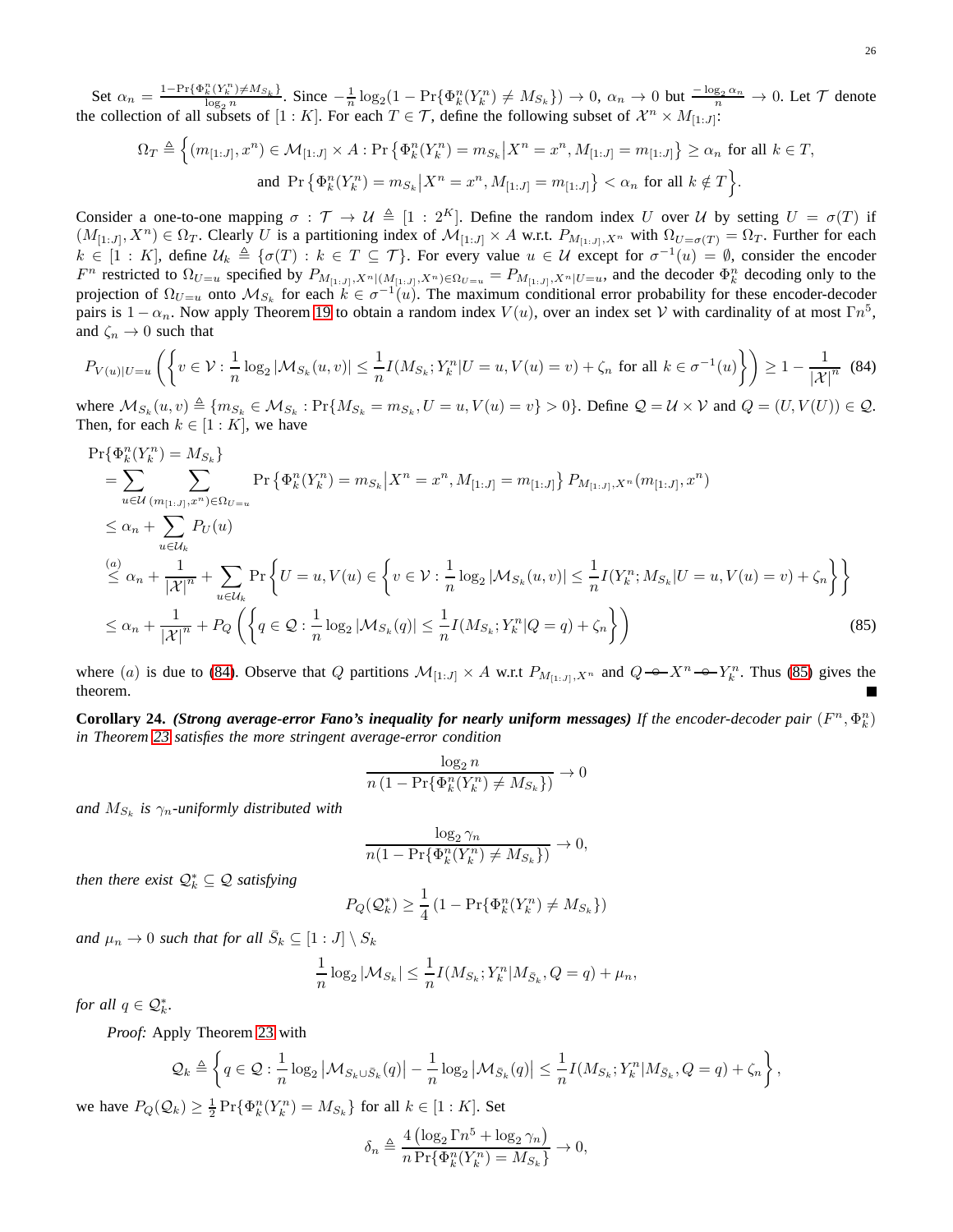and define

$$
\mathcal{Q}_{k}^{*} \triangleq \left\{ q \in \mathcal{Q}_{k} : \frac{1}{n} \log_{2} |\mathcal{M}_{S_{k}}| \leq \frac{1}{n} H(M_{S_{k}} | M_{\bar{S}_{k}}, Q = q) + \delta_{n} \right\}
$$

Then

$$
\frac{1}{n}\log_{2}|\mathcal{Q}|
$$
\n
$$
\geq \frac{1}{n}H(M_{S_{k}}|M_{\bar{S}_{k}}) - \frac{1}{n}H(M_{S_{k}}|M_{\bar{S}_{k}},Q)
$$
\n
$$
\geq \frac{1}{n}H(M_{S_{k}},M_{\bar{S}_{k}}) - \frac{1}{n}H(M_{\bar{S}_{k}}) - \sum_{q\in\mathcal{Q}_{k}}\frac{1}{n}H(M_{S_{k}}|M_{\bar{S}_{k}},Q=q)P_{Q}(q) - \frac{1}{n}\log_{2}|\mathcal{M}_{S_{k}}| \cdot [1 - P_{Q}(\mathcal{Q}_{k})]
$$
\n
$$
\stackrel{(a)}{\geq} \frac{1}{n}\log_{2}|\mathcal{M}_{S_{k}\cup\bar{S}_{k}}| - \frac{1}{n}\log_{2}\gamma_{n} - \frac{1}{n}\log_{2}|\mathcal{M}_{\bar{S}_{k}}| - \sum_{q\in\mathcal{Q}_{k}}\frac{1}{n}H(M_{S_{k}}|M_{\bar{S}_{k}},Q=q)P_{Q}(q) - \frac{1}{n}\log_{2}|\mathcal{M}_{S_{k}}| \cdot [1 - P_{Q}(\mathcal{Q}_{k})]
$$
\n
$$
= \sum_{q\in\mathcal{Q}_{k}}\left[\frac{1}{n}\log_{2}|\mathcal{M}_{S_{k}}| - \frac{1}{n}H(M_{S_{k}}|M_{\bar{S}_{k}},Q=q)\right]P_{Q}(q) - \frac{1}{n}\log_{2}\gamma_{n}
$$
\n
$$
\geq \delta_{n}[P_{Q}(\mathcal{Q}_{k}) - P_{Q}(\mathcal{Q}_{k}^{*})] - \frac{1}{n}\log_{2}\gamma_{n}
$$

where in (*a*) results from Lemma [7](#page-6-2) as  $M_{S_k}$  is  $\gamma_n$ -uniform. This implies that

<span id="page-26-1"></span>
$$
P_Q(\mathcal{Q}_k^*) \ge P_Q(\mathcal{Q}_k) - \frac{1}{n\delta_n} \left( \log_2 \Gamma n^5 + \log_2 \gamma_n \right) = \frac{1}{4} \Pr \{ \Phi_k^n(Y_k^n) = M_{S_k} \}.
$$
 (86)

Moreover, for each  $q \in \mathcal{Q}_k^*$ ,

$$
\frac{1}{n}\log_2|\mathcal{M}_{S_k}| \leq \frac{1}{n}H(M_{S_k}|M_{\bar{S}_k}, Q = q) + \delta_n
$$
  
\n
$$
\leq \frac{1}{n}H(M_{S_k}, M_{\bar{S}_k}|Q = q) - \frac{1}{n}H(M_{\bar{S}_k}|Q = q) + \delta_n
$$
  
\n
$$
\leq \frac{1}{n}\log_2|\mathcal{M}_{S_k \cup \bar{S}_k}(q)| - \frac{1}{n}\log_2|\mathcal{M}_{\bar{S}_k}(q)| + 2\lambda_n + \delta_n
$$
  
\n
$$
\leq \frac{1}{n}I(M_{S_k}; Y_k^n|M_{\bar{S}_k}, Q = q) + \underbrace{\zeta_n + 2\lambda_n + \delta_n}_{\mu_n \to 0}
$$

where (a) is due to [\(75\)](#page-23-5) and [\(76\)](#page-23-6) with  $\lambda_n \to 0$ . This together with [\(86\)](#page-26-1) establish the corollary.

<span id="page-26-3"></span>**Remark 25.** By Lemma [7](#page-6-2) as  $M_{S_k}$  is  $\gamma_n$ -uniform, it is easy to show that

<span id="page-26-2"></span>
$$
1 - \frac{\frac{1}{n}\log_2 \gamma_n}{\frac{1}{n}\log_2 |\mathcal{M}_{S_k}|} \le \frac{-\frac{1}{n}\log_2 P_{M_{S_k}}(m_{S_k})}{\frac{1}{n}H(M_{S_k})} \le 1 + \frac{\frac{2}{n}\log_2 \gamma_n}{\frac{1}{n}\log_2 |\mathcal{M}_{S_k}| - \frac{1}{n}\log_2 \gamma_n}
$$
(87)

for all  $m_{S_k} \in M_{S_k}$ . Note that the condition on  $\gamma_n$  in Corollary [24](#page-25-0) implies that  $\frac{1}{n} \log_2 \gamma_n \to 0$ . Thus we have from [\(87\)](#page-26-2) that  $M_{S_k}$  is information stable [\[22\]](#page-28-7), provided that  $\frac{1}{n} \log_2|M_{S_k}| > R$  for some  $R > 0$  (otherwise the corollary becomes trivial).

On the other hand, the converse is not true. However, if  $M_{S_k}$  is information stable and  $H(M_{S_k}) \leq nR$  for some  $R > 0$ , then there is a  $\tilde{M}_{S_k} \subseteq M_{S_k}$  with  $P_{M_{S_k}}(\tilde{M}_{S_k}) \to 1$  that  $M_{S_k}$  is conditionally  $\gamma_n$ -uniform given  $M_{S_k} \in \tilde{M}_{S_k}$ , where  $\gamma_n = 2^{2n\epsilon_n R}$ for some  $\epsilon_n \to 0$ . Thus further if  $\frac{\epsilon_n}{1-\Pr{\Phi_k^n(Y_k^n)\neq M_{S_k}}}\to 0$ , then Corollary [24](#page-25-0) is still applicable to the restricted message subset  $\tilde{\mathcal{M}}_{S_k}.$ 

<span id="page-26-0"></span>**Corollary 26.** (Strong average-error Fano's inequality for information-stable messages) If the encoder-decoder pair  $(F^n, \Phi_k^n)$ in Theorem [23](#page-24-0) has average error  $Pr\{\Phi_k^n(Y_k^n) \neq M_{S_k}\} \leq \epsilon < 1$  and  $M_{S_k}$  is information stable with  $\frac{1}{n} \log_2|M_{S_k}| \leq R$  for *some*  $R > 0$ , then there exist  $\kappa_n \to 0$  and  $\mathcal{Q}_k^* \subseteq \mathcal{Q}$  satisfying  $P_Q(\mathcal{Q}_k^*) \geq \frac{1-\epsilon}{4} - \kappa_n$  such that for all  $\bar{S}_k^{\,n} \subseteq [1:J] \setminus S_k$ 

$$
\frac{1}{n}H(M_{S_k}) \le \frac{1}{n}I(M_{S_k}; Y_k^n | M_{\bar{S}_k}, Q = q) + \kappa_n,
$$

*for all*  $q \in \mathcal{Q}_k^*$ .

*Proof:* Restrict to  $\tilde{M}_{S_k}$  as defined in Remark [25,](#page-26-3) and consider the message  $\tilde{M}_{[1:J]}$  distributed according to  $P_{M_{[1:J]}|M_{S_k} \in \tilde{M}_{S_k}}$ using the same encoder and decoders. Then the average error archived is  $Pr{\lbrace \Phi_k^n(Y_k^n) \neq M_{S_k} | M_{S_k} \in \tilde{\mathcal{M}}_{S_k} \rbrace} \leq \frac{\epsilon}{P_M(\tilde{\mathcal{M}}_{S_k})}$ , where  $P_M(\tilde{M}_{S_k}) \to 1$ . Hence by Remark [25](#page-26-3) we may apply Corollary [24](#page-25-0) to obtain  $\mu_n$ , Q,  $\mathcal{Q}_k^*$  with  $P_Q(\mathcal{Q}_k^*) \geq \frac{1}{4} \left(1 - \frac{\epsilon}{P_M(\tilde{M}_{S_k})}\right)$  , and  $1$ 

<span id="page-26-4"></span>
$$
\frac{1}{n}\log_2\left|\tilde{\mathcal{M}}_{S_k}\right| \leq \frac{1}{n}I(M_{S_k}; Y_k^n | M_{\bar{S}_k}, M_{S_k} \in \tilde{\mathcal{M}}_{S_k}, Q = q) + \mu_n
$$
\n(88)

г

.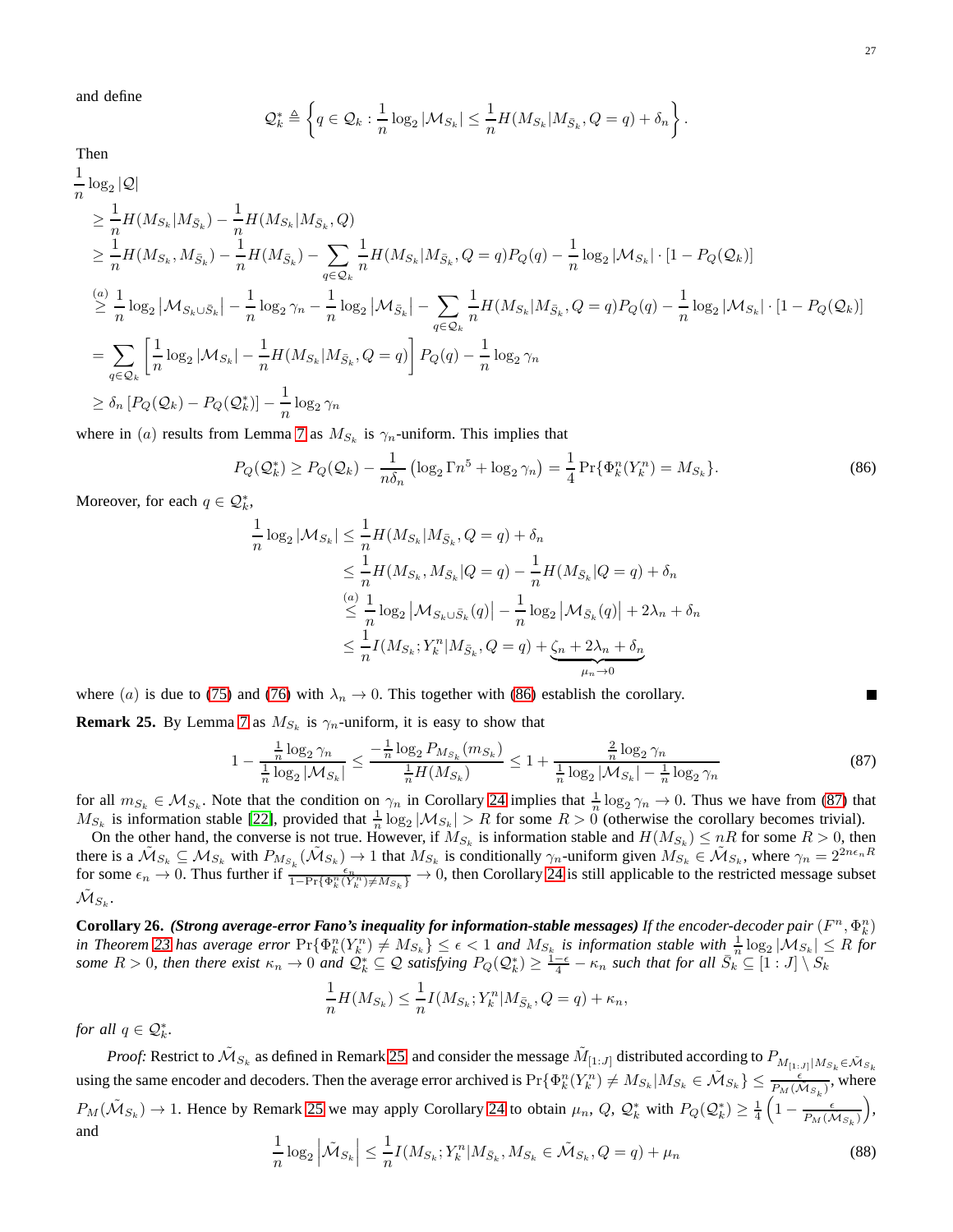for all  $q \in \mathcal{Q}_k^*$ . But by Lemma [17,](#page-13-3) we have

$$
\frac{1}{n}H(M_{S_k}) \leq \frac{1}{n}H(M_{S_k}|M_{S_k} \in \tilde{\mathcal{M}}_{S_k}) + \frac{1}{n} + \left[1 - P_M(\tilde{\mathcal{M}}_{S_k})\right]R \leq \frac{1}{n}\log_2\left|\tilde{\mathcal{M}}_{S_k}\right| + \frac{1}{n} + \left[1 - P_M(\tilde{\mathcal{M}}_{S_k})\right]R
$$

and

$$
\frac{1}{n}I(M_{S_k};Y_k^n|M_{\bar{S}_k},Q=q)\geq \frac{1}{n}I(M_{S_k}|M_{\bar{S}_k},M_{S_k}\in \tilde{\mathcal{M}}_{S_k},Q=q)-\frac{1}{n}-\left[1-P_M(\tilde{\mathcal{M}}_{S_k})\right]R.
$$

Putting these back into [\(88\)](#page-26-4), we obtain the corollary with

$$
\kappa_n \triangleq \max\left\{ \mu_n + \frac{2}{n} + 2\left[1 - P_M(\tilde{M}_{S_k})\right]R, \frac{\epsilon}{4}\left(\frac{1}{P_M(\tilde{M}_{S_k})} - 1\right) \right\} \to 0.
$$

## VIII. CONCLUDING REMARKS

<span id="page-27-3"></span>We constructed a solution to the image size characterization problem in a multi-message, multi-terminal DMC environment. The solution is referred to as equal-image-size source partitioning, in which a source set is partitioned into at most polynomially many subsets. Over every partitioning subset, the exponential orders of the minimum image sizes for nearly all messages are equal to the same entropy quantity and all these messages are nearly uniformly distributed. While we believe the method of equal-image-size source partitioning has many applications, we first used it to establish new necessary conditions for reliable communications over multi-terminal DMCs under the maximum and average decoding error criteria, respectively. These necessary conditions were specialized to give stronger, but still easy to use, versions of Fano's inequality that can be directly used on codes with non-vanishing decoding error probabilities.

The strong versions of Fano's inequality immediately apply to proving strong converses of coding theorems for many multiterminals DMCs. We gave an application example showing how the strong converse of the general DM-WTC with decaying leakage can be readily obtained using our results. While this example alone, as the strong converse of the general DM-WTC with decaying leakage had been an open problem, might be enough to justify the development of this new tool, it hardly did justice in illustrating the real powerfulness of our results. Revisiting the example again, one would recognize that the DM-WTC did not present a "true" multi-terminal problem because only the legitimate receiver was imposed upon with a decoding error constraint. The constraint imposed upon the wiretapper was, on the other hand, the amount of information leakage. This constraint was easily taken care of due to the polynomial number of partitioning subsets. In order to demonstrate the power of the tool of equal-image-size source partitioning in "true" multi-terminal communications as well as joint source-channel coding scenarios, in a direct sequel to this paper we will use our results here to characterize the  $\epsilon$ -transmissible regions [\[21,](#page-28-6) Section 3.8] of the following DMCs:

- the degraded broadcast channel,
- $\bullet$  the multiple access channel<sup>[3](#page-27-15)</sup>,
- the composite channel, and
- the wiretap channel with non-decaying leakage.

At best only partial results about the  $\epsilon$ -transmissible regions are currently available for these channels. We expect the results in this paper will help addressing many open issues in the characterization of the  $\epsilon$ -transmissible regions of these channels.

#### **REFERENCES**

- <span id="page-27-1"></span><span id="page-27-0"></span>[1] I. Csiszár and J. Körner, *Information Theory: Coding Theorems for Discrete Memoryless Systems*. Cambridge University Press, 2nd ed., 2011.
- [2] E. Graves and T. F. Wong, "Equating the achievable exponent region to the achievable entropy region by partitioning the source," in *Proc. 2014 IEEE Int. Symp. Info. Theory (ISIT)*, pp. 1346–1350, IEEE, 2014.
- <span id="page-27-2"></span>[3] M. Effros, A. Goldsmith, and Y. Liang, "Generalizing capacity: New definitions and capacity theorems for composite channels," *IEEE Trans. Info. Theory*, vol. 56, no. 7, pp. 3069–3087, 2010.
- <span id="page-27-5"></span><span id="page-27-4"></span>[4] R. Fano, *Class notes for transmission of information, course. 6.574*. MIT, Cambridge, MA, 1952.
- <span id="page-27-6"></span>[5] T. M. Cover and J. A. Thomas, *Elements of information theory*. New York, NY, USA: Wiley-Interscience, 2nd ed., 2006.
- <span id="page-27-7"></span>[6] T. S. Han and S. Verd´u, "Generalizing the Fano inequality," *IEEE Trans. Info. Theory*, vol. 40, no. 4, pp. 1247–1251, 1994.
- <span id="page-27-8"></span>[7] J. Wolfowitz, "The coding of messages subject to chance errors," *Illinois Journal of Mathematics*, vol. 1, pp. 591–606, Dec. 1957.
- <span id="page-27-9"></span>[8] S. Verdú and T. S. Han, "A general formula for channel capacity," *IEEE Trans. Info. Theory*, vol. 40, pp. 1147–1157, July 1994.
- [9] Y. Polyanskiy, H. V. Poor, and S. Verd´u, "Channel coding rate in the finite blocklength regime," *IEEE Trans. Info. Theory*, vol. 56, no. 5, pp. 2307–2359, 2010.
- <span id="page-27-11"></span><span id="page-27-10"></span>[10] V. Kostina, Y. Polyanskiy, and S. Verd´u, "Variable-length compression allowing errors," *IEEE Trans. Info. Theory*, vol. 61, pp. 4316–4330, Aug. 2015.
- [11] P. Gács and J. Körner, "Common information is far less than mutual information," *Problems of Control and Information Theory*, vol. 2, no. 2, pp. 149-162, 1973.
- <span id="page-27-12"></span>[12] R. Ahlswede, P. Gács, and J. Körner, "Bounds on conditional probabilities with applications in multi-user communication," Zeitschrift für Wahrschein*lichkeitstheorie und Verwandte Gebiete*, vol. 34, no. 2, pp. 157–177, 1976.
- <span id="page-27-14"></span><span id="page-27-13"></span>[13] G. Margulis, "Probabilistic characteristics of graphs with large connectivity," *Problemy Peredaˇci Informacii*, vol. 10, no. 2, pp. 101–108, 1974.
- <span id="page-27-15"></span>[14] R. Ahlswede and G. Dueck, "Every bad code has a good subcode: A local converse to the coding theorem," *Zeitschrift fr Wahrscheinlichkeitstheorie und Verwandte Gebiete*, vol. 34, no. 2, pp. 179–182, 1976.

 $\blacksquare$